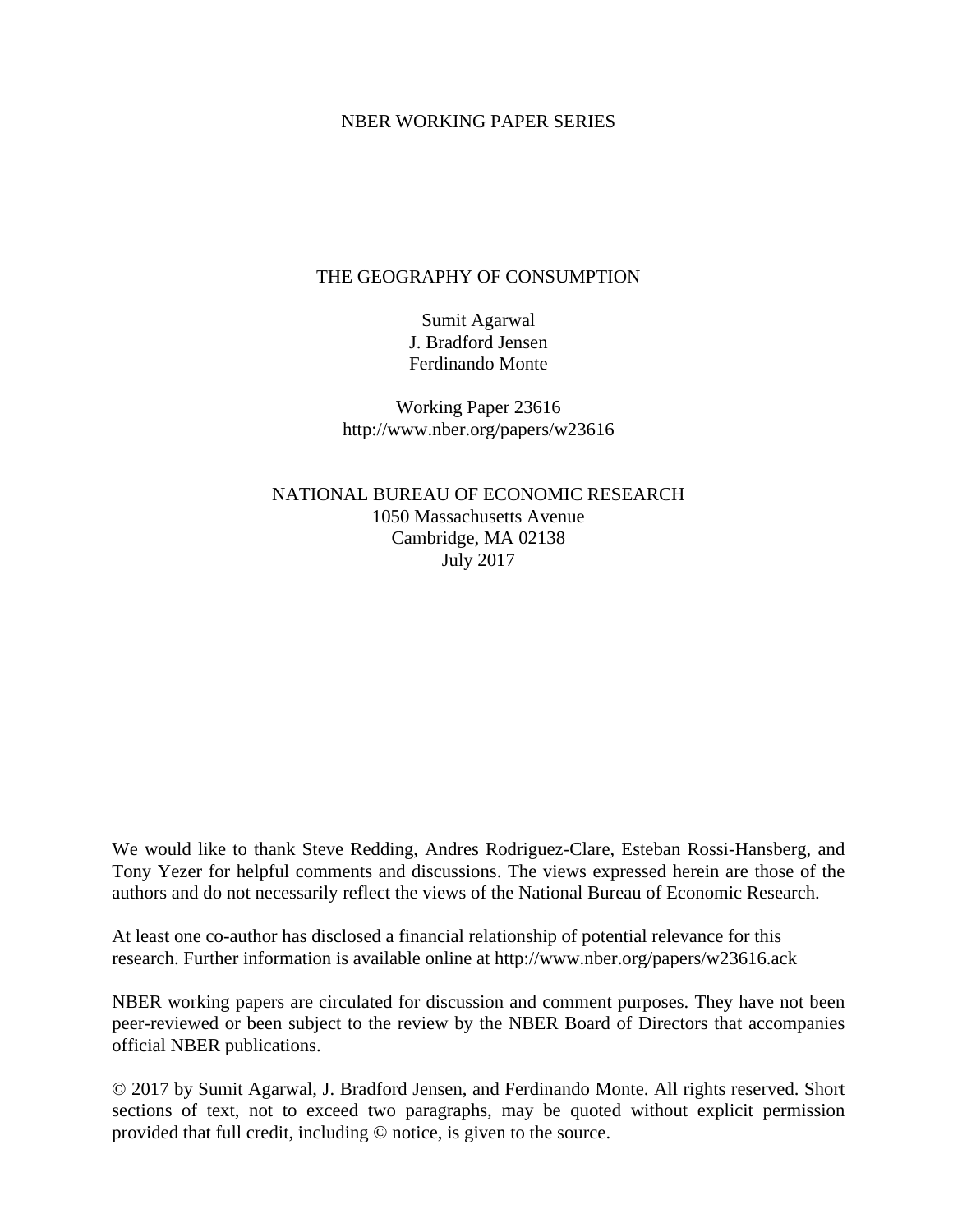The Geography of Consumption Sumit Agarwal, J. Bradford Jensen, and Ferdinando Monte NBER Working Paper No. 23616 July 2017 JEL No. F1,F14,L8,R1,R2

### **ABSTRACT**

We use detailed information from U.S. consumers' credit card purchases to provide the first largescale description of the geography of consumption. We find that consumers' mobility is quite limited and document significant heterogeneity in the importance of gravity across sectors. We develop a simple model of consumer behavior, emphasizing the role of the durability/storability of products, to organize the main stylized facts. Heterogeneity in the storability of products across sectors generates a positive correlation between the strength of gravity and the frequency of transactions at the sector level; this correlation is a clear feature of the data. Using daily rain precipitation from thousands of weather stations in U.S., we show that shocks to travel costs change the spatial distribution of expenditure, and they do so differentially across sectors: hence, the level and heterogeneity of travel costs shape the level and elasticity of any merchant's demand. This evidence suggests that incorporating the demand-side is essential to analyzing the distributional consequences of local and aggregate shocks across regions. These results also suggest the demand-side is critical to understanding the location of firms and employment in the large and understudied service sector.

Sumit Agarwal McDonough School of Business Room 427 Georgetown University 3700 O Street NW Washington, DC 20057 ushakri@yahoo.com

J. Bradford Jensen McDonough School of Business Georgetown University Washington, DC 20057 and Peterson Institute for International Economics and also NBER jbj24@georgetown.edu

Ferdinando Monte Georgetown University McDonough School of Business 37th & O Streets, NW Washington, DC 20057 ferdinando.monte@georgetown.edu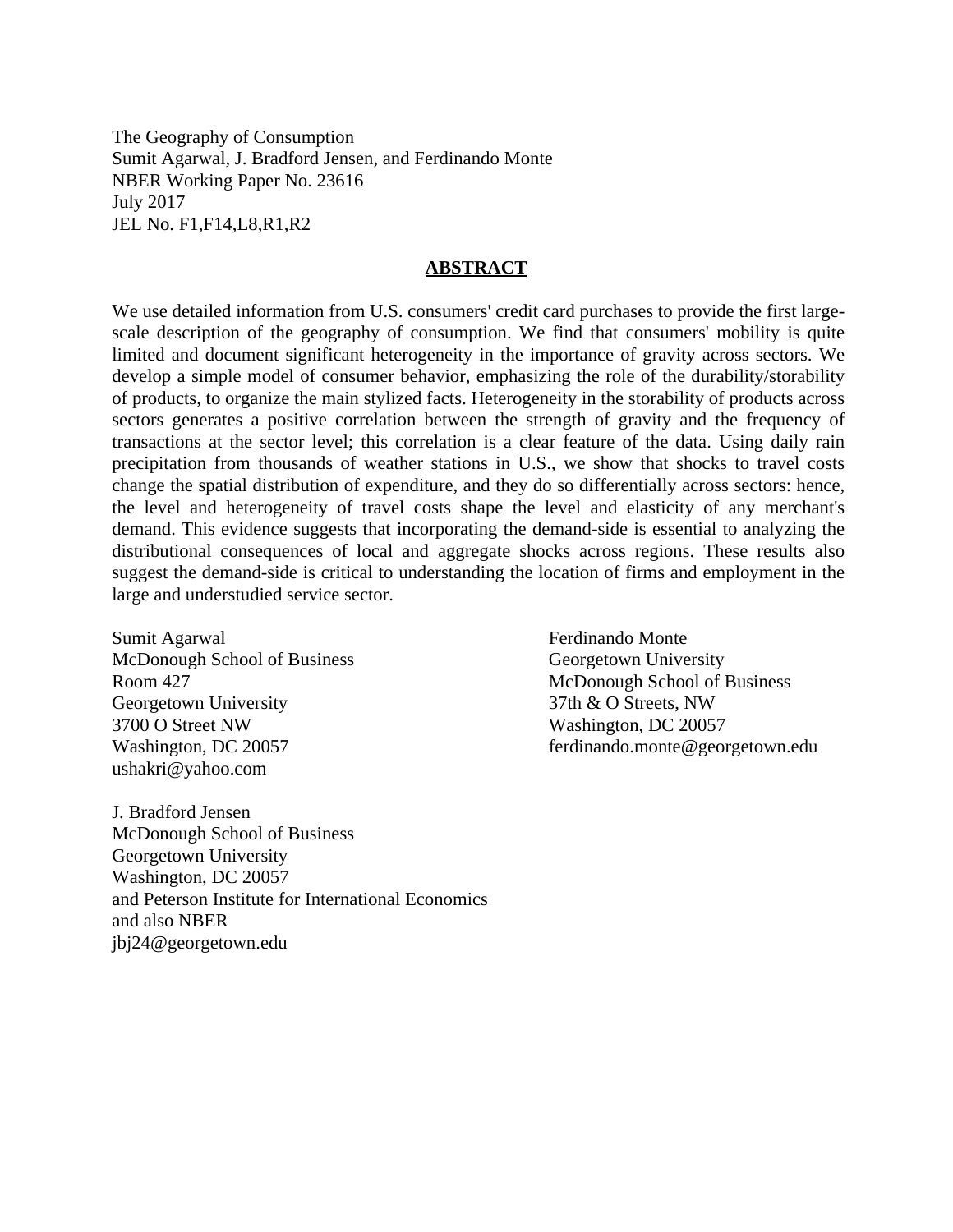## 1 Introduction

The equilibrium production and location decisions of firms depends, among other things, on the characteristics of local demand and, in particular, on the willingness of consumers to travel to buy goods and services. However, lack of direct evidence on consumers' mobility has limited our ability to characterize local consumption markets. In this paper, we focus on the consumers' demand side and provide the first large scale description of the geographical dimension of different consumption markets using more than 1.7 million individual American consumers' credit card transactions.

We organize our analysis around the impact of spatial frictions in the form of distance, since final consumption of goods and services typically requires a physical travel of one of the two sides towards the other. The data reveals that consumers typically visit just a few of the many available locations for purchases of goods and services. Moreover, as broadly documented for merchandise trade both at international and intra-national level, gravity is a first-order feature of the data: total expenditure of one place's residents on another place's firms declines with distance. To understand the sources of this decline, we decompose total expenditure in contributions coming from 1) average value of expenditure per account, and 2) total number of accounts; the average value of expenditure per account can be further decomposed into 3) the average number of transactions per account and 4) the average value of a transaction. We analyze the spatial decay of each component separately.

We find large heterogeneity across industries in the overall impact of distance and in the importance of extensive margins (that is, in how much of the decline is accounted for by fewer people spending, or by people spending less frequently). We also find that the differences in gravity across industries are correlated with the frequency of transactions. We relate this frequency to the durability/storability of the Önal item demanded, which we interpret as a new determinant of gravity. While economists have long studied how exogenous characteristics of an industry (input-intensity or the weight-to-value ratio) have influenced trade patterns, most research has implicitly assumed a binary representation of durability/storability: goods are durable/storable and services are not, and thus, goods are tradable and services are not. By examining expenditure patterns at a small geographical scale, we are able to uncover a more nuanced picture related to the durability/storability of the good.

We set up a highly stylized model of consumers' cost minimization to rationalize these findings. In a given sector, varieties can be purchased at home or outside at different prices. Consumers would prefer to travel if they could buy varieties at a cheaper price. Travel is expensive, which creates an incentive to minimize trips; storage is also expensive, however, and this induces a trade-off between number of trips and purchase size. Consumers in our model choose which varieties to purchase at home vs. outside, how many trips to take and the "batch size" of each purchase. This simple model is able to organize our stylized facts. Gravity emerges since, as travel costs increase, those consumers who travel outside will buy fewer varieties (intensive margin), and some of those will stop traveling altogether (extensive margin). Moreover, when a sector has higher storage costs (a simple way of modeling less durability), consumers respond by increasing the average frequency of trips, and by traveling less outside: this response reproduces the cross-sectoral correlation between stronger gravity and higher trips' frequency.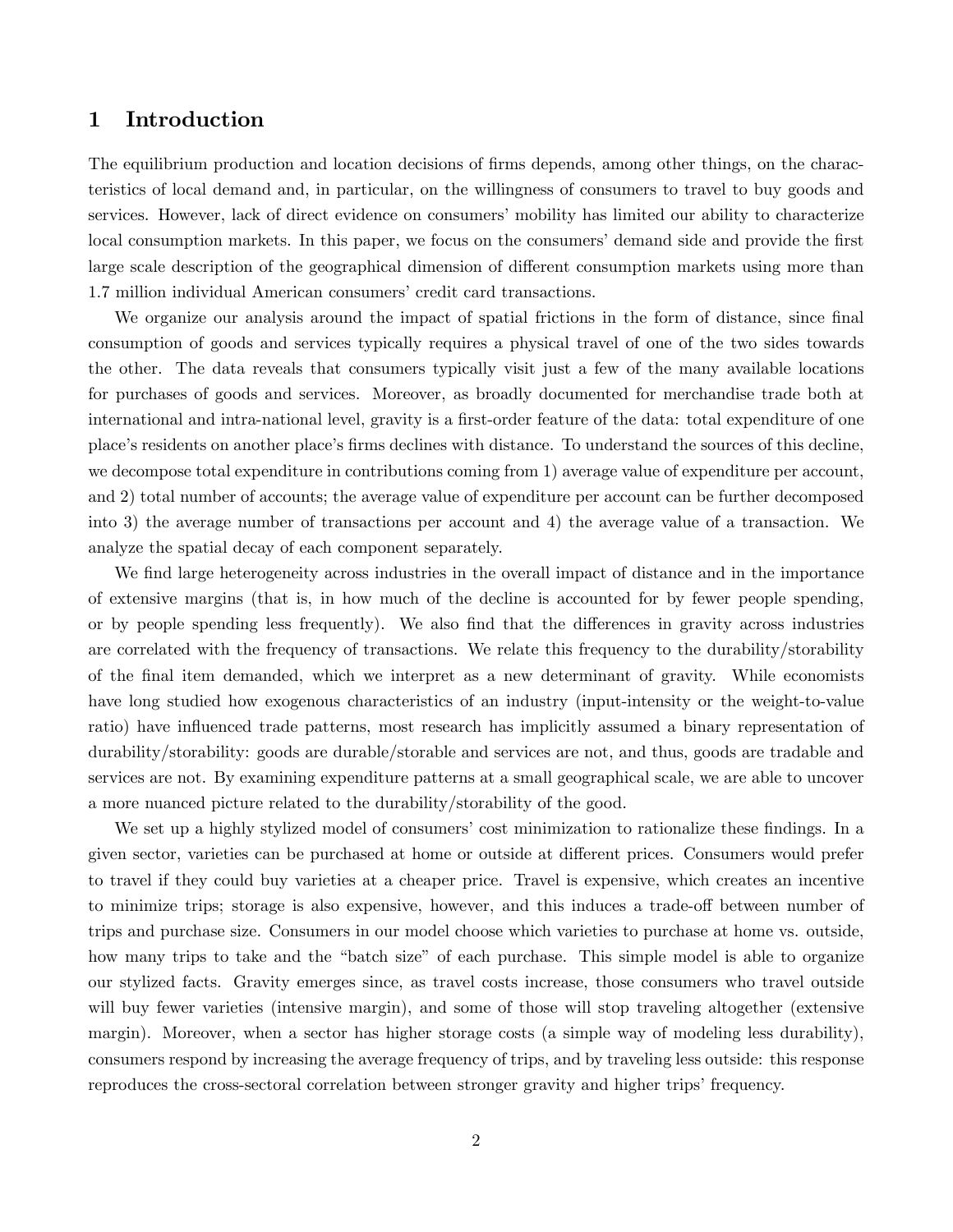While these cross-sectional facts are interesting and suggestive of an active role of consumers' travel cost in shaping local demand, unobserved heterogeneity in sector characteristics might be a contributing factor in determining the observed strength of gravity. To provide more direct evidence on the role of demand, we use exogenous variation in consumers' travel costs induced by rainfall. We use daily data on rain precipitation from thousands of weather stations to examine the response of expenditure to higher travel costs. We find that rain reduces expenditure of consumers living in a particular place both at home and in outside locations. Importantly, we also find that the spatial distribution of demand changes in a reasonable way: rain induces consumers most sensitive to travel costs not to go out and spend, so that only those less sensitive to travel costs are observed purchasing. This makes gravity áatter. From the perspective of a merchant located in a particular place, the level and heterogeneity in travel costs will have an impact on the level and elasticity of demand.

Understanding the sources of gravity has important implications for defining the spatial dimension of a market and for the response of local outcomes to local exogenous shocks. In particular, since gravity varies across sectors, our results inform how demand considerations shape the spatial distribution of production in the large (and understudied) service sector. Final consumption accounted for around 70% of GDP in 2015 in the United States; the service industries involved in its delivery, from apparel stores, to restaurants and personal services providers, accounted for around 70% of employment, and more than 80% of total value added. Understanding the spatial determinants of consumption is therefore essential for a wide spectrum of issues: from the degree of spatial competition between firms to the determination of local and aggregate productivity and factors' income, from the consequences of local labor demand shocks, local taxes and regulation, to the impact of investment in transportation infrastructure and of other "place-based policies". Further, our results provide important information for the study of the liberalization of international trade and investment in services, since the extent to which foreign direct investment flows to a country (and to which part of the country) depends crucially on how local the market for a particular service is.

While spatial analyses of the manufacturing sector abound, they are not particularly informative regarding the final consumer behavior. The practical importance of direct sales from manufacturers to consumers is still somewhat limited: for example, e-commerce sales (which include sales from a companyís website, but also indirect sales from other distributors) account for only 6.4% of total retail sales in  $2014$ , and only  $0.9\%$  in  $2000$ , closer to our sample period,  $2003$  (Hortaçsu and Syverson, 2015). Intranational surveys on goods' flows typically record firm-to-firm transactions. The limited literature on spatial competition in consumption markets mostly focuses on specific industries. For the restaurant industry, Couture (2016) evaluates the extent to which consumers gain from increased density and finds that larger variety (rather than lower travel times) are the main driver of consumers' valuation of higher density; Davis, Dingel, Monras and Morales (2016) discuss the relative impact of spatial vs. social friction in restaurant consumption. In the food distribution sector, Handbury, Rahkovsky and Schnell (2016) study the role of spatial access to healthy food supply in explaining differences in the quality of food intake across income groups, and argue that observed differences in access are most plausibly the result of optimal supply responses to differences in demand. Other industries that have been studied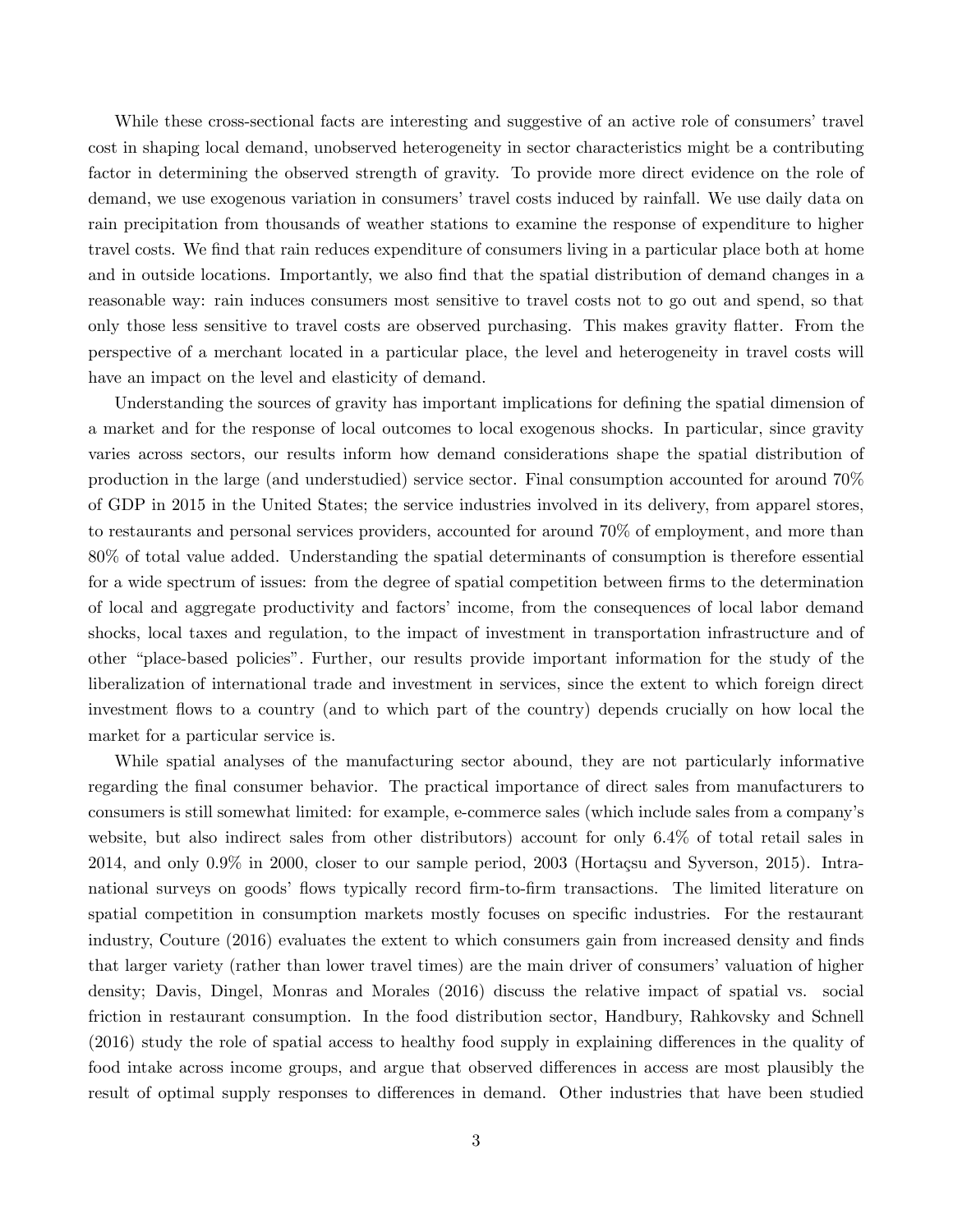include gasoline (Houde, 2012) and movie theaters (Davis 2006). Chandra, Head and Tappata (2014) find that consumers' travel across the U.S.–Canada border responds to real exchange rate movements and distance to the border; they propose and estimate a simple model to rationalize those findings. We differ in that we emphasize travel and storage costs, which allows us to study cross-sectoral differences in the strength of gravity and the relation with the frequency of transactions; we also have the ability to explore a richer geography and study expenditure levels, rather than simple trip counts. Studies focusing on consumption across cities, with less focus on consumers' mobility, include Glaeser, Kolko and Saiz  $(2000)$  (who explore the increasing importance of cities as consumption centers) and Schiff  $(2015)$ , who finds that larger and denser cities offer more restaurant varieties. Overall, we contribute to this literature by providing results which are comparable across industries, extend the set of industries for which we can assess consumers' mobility, and exploit cross-industry variation to argue that storability of a good provides a new determinant of gravity. We do so by building on and extending the literature on spatial frictions (Anderson 1979, Anderson and Van Wincoop 2003, Eaton and Kortum 2003, Hummels and Klenow 2005, Hillberry and Hummels 2008).

The retail sector is also subject of a growing literature. Jarmin, Klimek and Miranda (2005) and Hortaçsu and Syverson (2015) present some overall trends in the industry. The important role of the retail sector in price determination is emphasized by Nakamura (2008), who shows that a majority of retail-store price variation is attributable to retail chain-level shocks, while only a minor fraction to manufacturers or wholesalers–specific shocks; this emphasizes the importance of understanding pricing (and hence demand) conditions at the retail level. Bernard, Jensen, Redding and Schott (2010) examine characteristics of wholesalers and retailers involved in international transactions, Önding that they are significantly smaller compared to their "producer and consumer" counterparts.<sup>1</sup>

Our work is also relevant for the growing literature on e-commerce and on-line transactions: Örms operating in this way are competing with brick-and-mortar stores precisely taking into account consumersí travel costs. Aspects of on-line vs. off-line retail are analyzed in Ellison and Ellison (2009), who study the importance of taxes in determining sales of on-line versus traditional retailers: among other things, they find that geography still matters (consumers prefer to buy from home state or neighboring retailers after accounting for other factors), albeit the effect of proximity via shipping times is small. The importance of distance and the persistence of a home bias is also found in on-line auctions (Hortaçsu, Martínez-Jerez and Douglas 2009). Einav et al. (2017) use credit card transactions to quantify the gains from e-commerce.

We proceed in the paper by presenting in Section [2](#page-5-0) a simple model of shopping behavior; this model will introduce concepts and terms which will organize our main cross-sector stylized facts in Section [3.](#page-11-0) In Section [4](#page-19-0) we turn to a within-sector analysis and show how the spatial distribution of expenditure responds to rainfall shocks. Sector [5](#page-24-0) concludes.

 $1^1$ To our knowledge, the first formulation of a gravity law in the retail sector dates back to Reilly (1931): "Two cities attract retail trade from any intermediate city or town in the vicinity of the breaking point, approximately in direct proportion to the populations of the two cities and in inverse proportion to the square of the distance from these two cities to the intermediate town."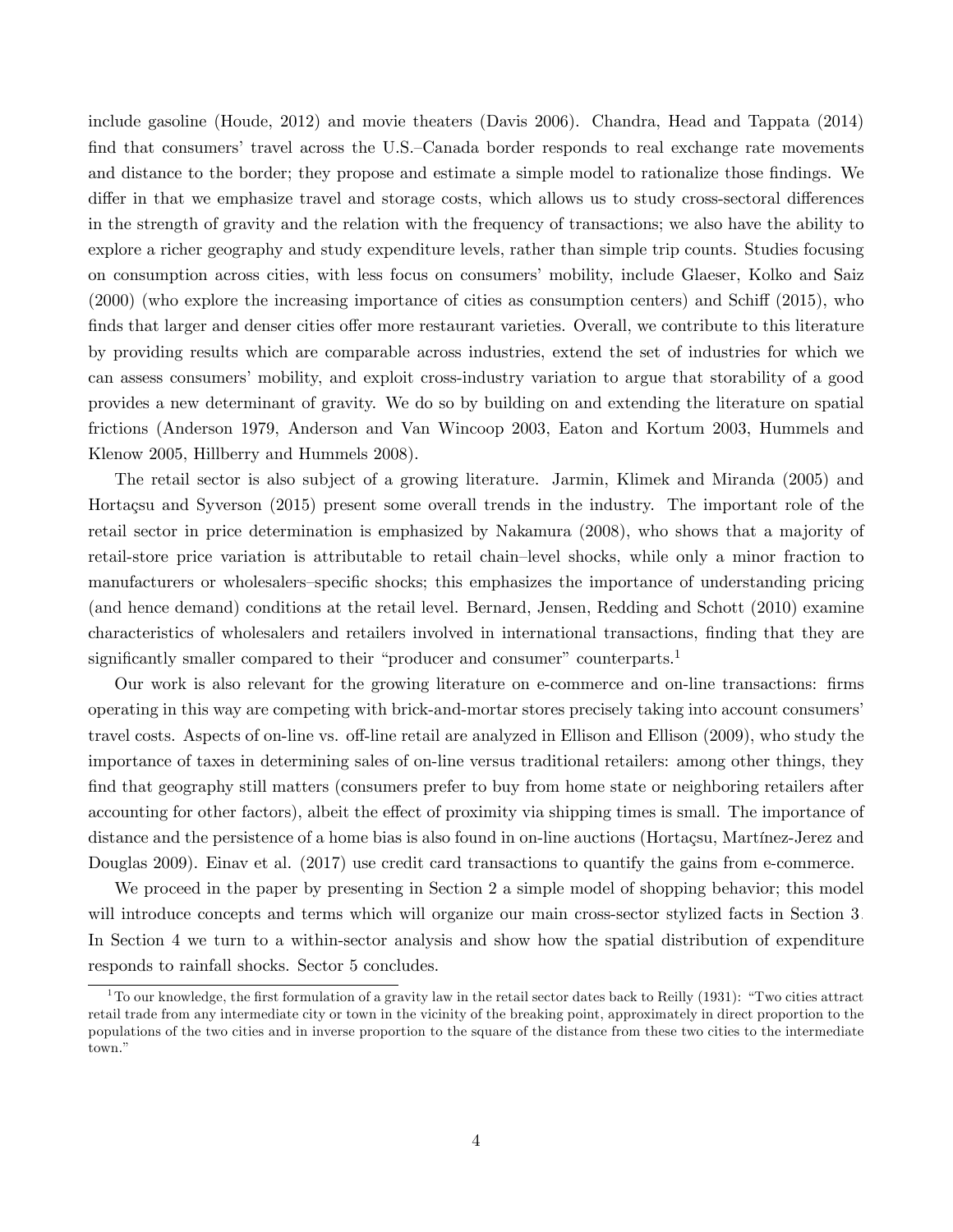# <span id="page-5-0"></span>2 A Simple Model of Shopping

We start by developing a highly stylized model of consumer behavior to help guide our empirical analysis and introduce some terminology. The model will only study the cross-sectional implications of costminimizing consumers. We combine ideas present in Dornbush, Fisher and Samuelson (1977) and Oi (1992).

## 2.1 Setup

Let us focus our attention on a world with two locations, h and s (home and an additional outside sale location). These locations are identical: we eliminate the role of productivity differences and market size to focus solely on the consequences of travel costs.<sup>2</sup> There is one sector, with a unit continuum of varieties,  $j \in [0, 1]$ . A mass 1 of consumers, indexed by  $\omega$ , wants to buy a fixed quantity  $\bar{q}$  of each variety. Consumers differ in the travel costs faced to buy varieties in the outside location. In particular, a consumer  $\omega$  faces a cost of a trip outside  $t_s(\omega)$ ; all consumers face the same positive cost of a trip home,  $t_h \le \min_{\omega} t_s(\omega)$ . It will turn out below that a useful summary of consumers' travel cost is  $t(\omega) \equiv t_s(\omega)^{1/2} - t_h^{1/2}$  $h^{1/2}$ ; for now, we introduce the notation  $T(.)$  for the CDF of this cost difference across consumers, and note that it has positive support.<sup>3</sup> We assume that the travel cost to buy a measure  $\bar{j}$  of varieties in a location n is given by  $\bar{j} \times t_n(\omega)$ : this a natural assumption, as it says that for a travel to a given location, it takes more time to buy several varieties. Consumers face a storage cost  $g$  for each of the varieties. The trade-off between storage and travel costs shapes consumers' decisions of where to buy each variety, how frequently, and how much to purchase per trip.

Each variety j is potentially sold in two places, and so it has two shop prices,  $p_h(j)$  and  $p_s(j)$ . We order the varieties  $j$  so that the difference

$$
d(j) \equiv p_h(j) - p_s(j) \tag{1}
$$

is increasing in j: when j is higher, residents in h would find it increasingly convenient to buy a single variety in location s. We assume  $d(0) < 0$  and  $d(1) > 0$  and define

$$
j_z: d(j_z) = 0 \tag{2}
$$

as the variety whose price is the same in both locations. Our initial assumption of identical locations implies that  $j_z = 1/2$ , and  $-d(j - x) = d(j + x)$  for  $x \in [0, 1/2]$  (that is, the branch of  $d(j)$  to the right

<sup>&</sup>lt;sup>2</sup>In our empirical analysis we will always include residence and shopping location fixed effects, typical in the trade literature. Our assumption of identical locations maps consistently into this empirical strategy.

<sup>&</sup>lt;sup>3</sup>Most of the results below can be generalized to an environment where consumers are described by a continuous bivariate distribution over costs of travel at home and outside,  $\{t_h(\omega), t_s(\omega)\}\$  with  $t_h(\omega) \leq t_s(\omega)$ . This generalization is possible exactly because for most results consumers will only act upon  $t_s (\omega)^{1/2} - t_h (\omega)^{1/2}$ .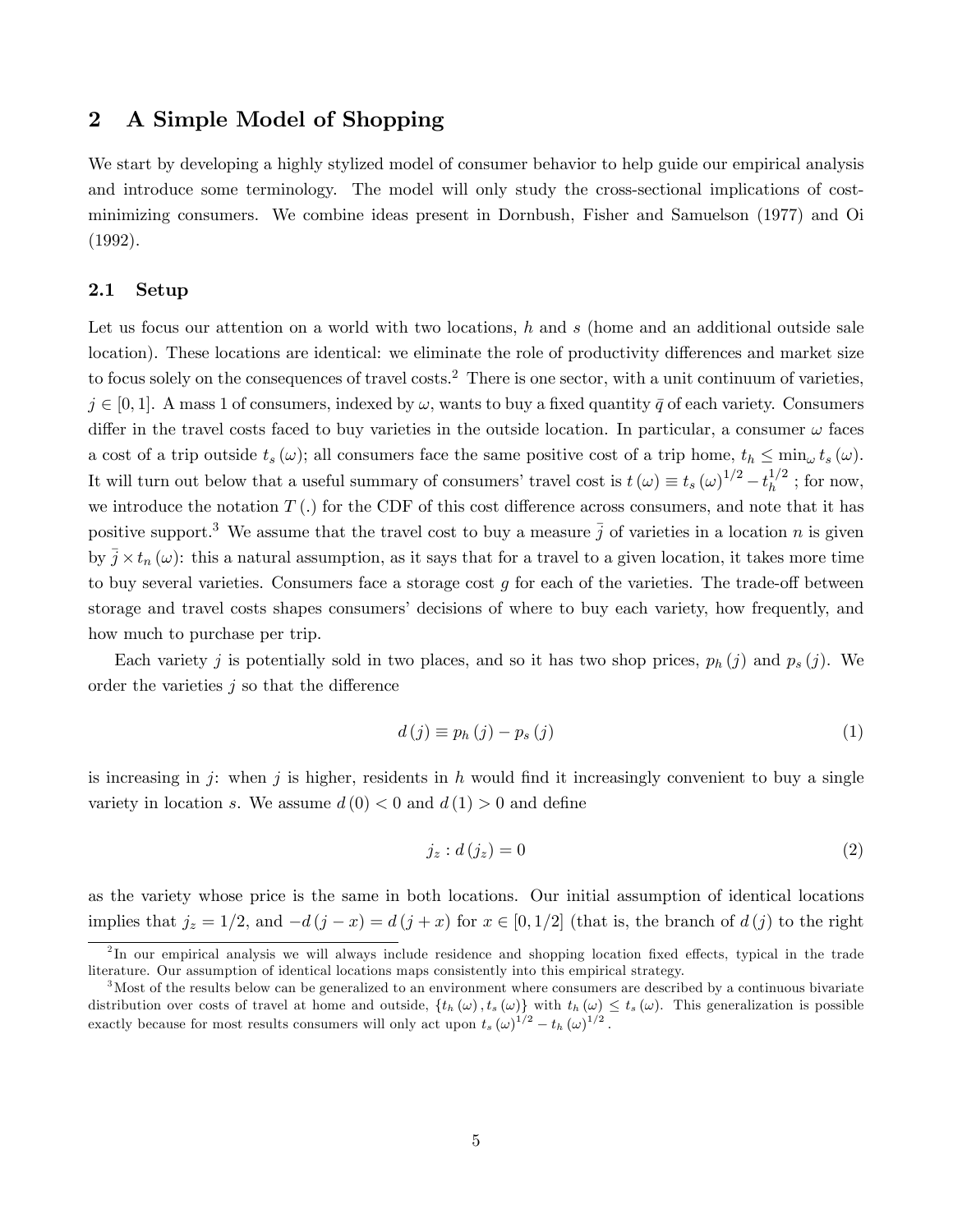of  $j = 1/2$  is the reflection of the branch to the left along the j-axis). Moreover, we denote with

$$
C_n(j',j'') \equiv \int_{j'}^{j''} \bar{q}p_n(j) \, dj \tag{3}
$$

the cost of buying a range of varieties from  $j'$  to  $j''$  in location  $n \in \{h, s\}$ . We now turn to an exploration of the optimal behavior of a cost-minimizing consumer. In the following subsection, we will then explore the cross-sectional implications of such behavior.

#### 2.2 Consumer behavior

A consumer  $\omega$  wants to minimize the cost of purchasing  $\bar{q}$  units of each variety, by choosing the location(s) of where to buy, the range of varieties bought from each location, and the size of the purchase for each variety (i.e., how frequently to go to the store).

We can immediately exclude that consumers buy all goods in location s since  $t_h < t_s(\omega)$  and  $d(j) < 0$ for j low enough: there are always some varieties that are cheaper at home, and home is cheaper to reach. Hence, the consumer is choosing whether to buy only in  $h$ , or in both  $h$  and  $s$ , and which goods to buy where, in the second case. Since consumers are always buying something at home, the range of goods bought in s will take the form  $[\bar{j}, 1]$  (i.e., they will buy in s some of the cheapest varieties). Consumers choose a "batch size"  $z_n$  for every trip, so that  $\bar{q}/z_n$  is the number of trips to location n's shops, and  $z_n/2$  is the average inventory of each variety bought from location n (we will ignore integer constraints). Consumers pay a holding cost g per unit of average inventory of each variety, so that holding a higher average stock of any given variety is more expensive.

Given these considerations, the consumer problem can be formally expressed as:

<span id="page-6-0"></span>
$$
C(\omega) = \min_{\substack{I \in \{0,1\}, \bar{j} \in [0,1], \\ z_h^{(I)} \in [0,\bar{q}], z_s^{(I)} \in [0,\bar{q}]} } (1-I) \times C^{(I=0)}(\omega) + I \times C^{(I=1)}(\omega)
$$
(4)

where

$$
C^{(I=0)}(\omega) \equiv C_h(0,1) + 1 \times \left[ t_h \frac{\bar{q}}{z_h^{(I=0)}} + g \frac{z_h^{(I=0)}}{2} \right]
$$
 (5)

$$
C^{(I=1)}(\omega) \equiv C_h(0,\bar{j}) + \left[ t_h \frac{\bar{q}}{z_h^{(I=1)}} + g \frac{z_h^{(I=1)}}{2} \right] \times \bar{j} +
$$
  
+
$$
C_s(\bar{j},1) + \left[ t_s(\omega) \frac{\bar{q}}{z_s^{(I=1)}} + g \frac{z_s^{(I=1)}}{2} \right] \times (1-\bar{j})
$$
(6)

Equation [\(4\)](#page-6-0) says that the consumer will choose the minimum cost of procuring the desired bundle of varieties by choosing whether to buy only at home  $(I = 0)$  or at home and travel outside  $(I = 1)$ ; when  $I = 1$  we will say that "the consumer travels," for brevity. Equation [\(5\)](#page-6-0) gives the cost of buying the whole range of varieties from home, accounting for travel costs to buy a measure 1 of varieties in batches of size  $z_h^{(I=0)}$  $\eta_h^{(I=0)}$ : this will require  $\bar{q}/z_h^{(I=0)}$  $h_h^{(I=0)}$  trips and imply storage costs of  $gz_h^{(I=0)}$  $\frac{h^{(1-0)}}{h}$  2 per variety. Equation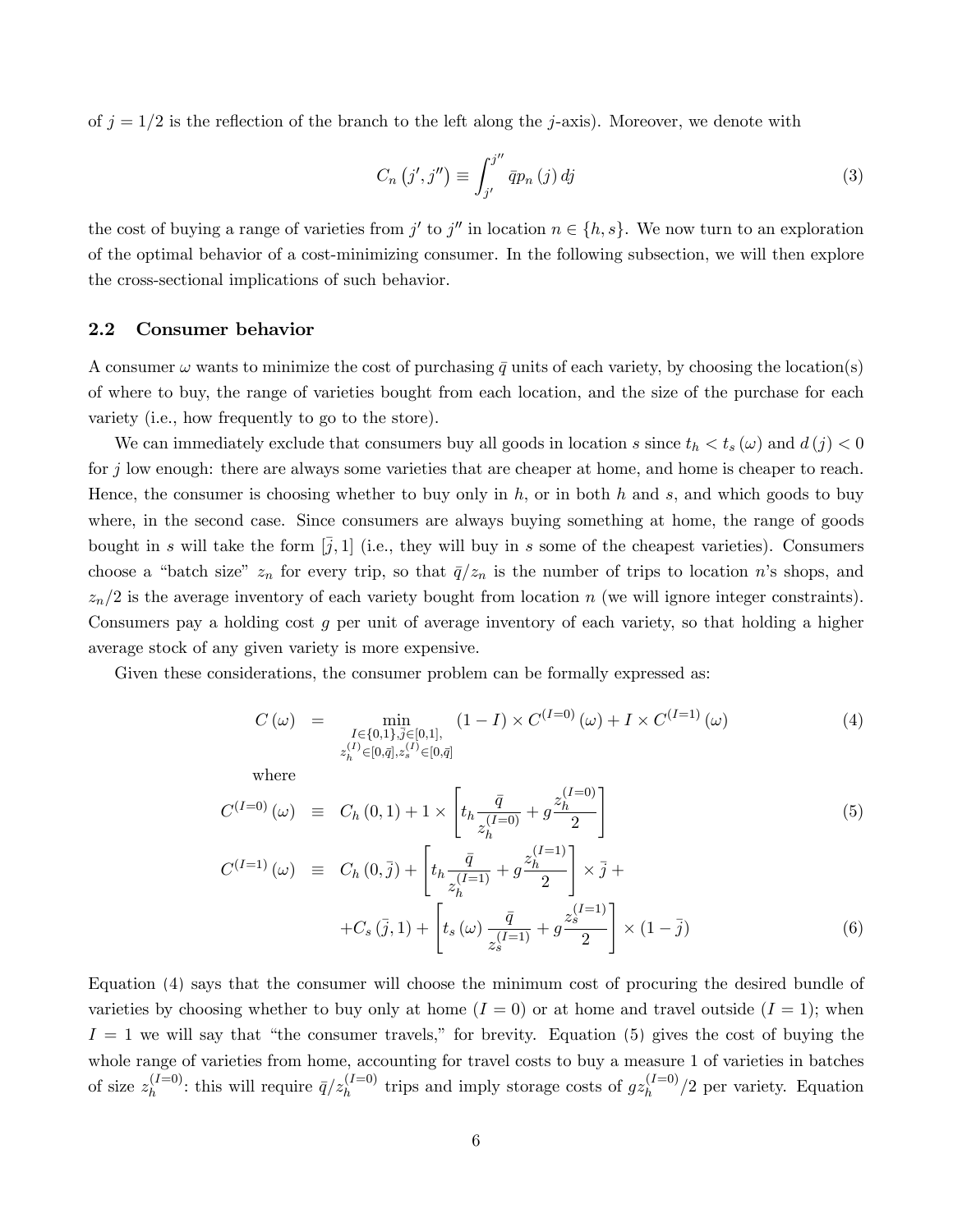[\(6\)](#page-6-0) gives the cost of buying a range of varieties  $[0, \overline{j}]$  at home, and a range  $[\overline{j}, 1]$  of varieties outside: the travel and storage costs of batches  $z<sub>h</sub><sup>(I=1)</sup>$  $\binom{I=1}{h}$  and  $z_s^{(I=1)}$  per variety are now multiplied by the correspondent measure of varieties bought in each location.

Suppose first the consumer chooses to buy everything at home. Then,  $\bar{j} = 1$ , and

$$
z_h^{(I=0)} = \left(\frac{2\bar{q}}{g}t_h\right)^{1/2} \tag{7}
$$

<span id="page-7-0"></span>
$$
f_h^{(I=0)} = \left(\frac{g\overline{q}}{2}\frac{1}{t_h}\right)^{1/2} \tag{8}
$$

are the batch size and the frequency of purchase. A consumer  $\omega$  will buy larger batches to compensate for the extra cost of storage with savings from less frequent trips. In optimum, when travel costs are higher, the optimal batch is larger and the number of trips is lower. The total cost of purchasing all the units from home is then

$$
C^{(I=0)}(\omega) = C_h(0,1) + \gamma (g\bar{q}t_h)^{1/2}
$$
\n(9)

with  $\gamma \equiv 2^{-1/2} + 2^{1/2}$  a constant.

Now, suppose instead the consumer chooses to buy in both locations. The optimal batch sizes have an analogous functional form, but we now have two optimal batches, one for home and one for outside purchases:

$$
z_n^{(I=1)} = \left(\frac{2\bar{q}}{g}t_n\left(\omega\right)\right)^{1/2}, \, n \in \{h, s\} \tag{10}
$$

Since the travel cost to s is higher, consumers will buy larger batches per trip outside, and make fewer trips with respect to home purchases: the average number of trips if a consumer travels is

<span id="page-7-2"></span>
$$
f^{(I=1)} = \frac{1}{2} \left( \frac{g\bar{q}}{2} \frac{1}{t_h} \right)^{1/2} + \frac{1}{2} \left( \frac{g\bar{q}}{2} \frac{1}{t_s(\omega)} \right)^{1/2} \tag{11}
$$

which is lower than  $(8)$ . Which varieties would this consumer buy from home? Interestingly, a costminimizing consumer would buy some of the overpriced varieties from home. The first order condition with respect to the optimal variety to buy requires

<span id="page-7-1"></span>
$$
p_h(j^*) - p_s(j^*) \equiv d(j^*) = \frac{g}{2} \left( z_s^{(I=1)} - z_h^{(I=1)} \right) + \left( t_s \left( \omega \right) \frac{\bar{q}}{z_s^{(I=1)}} - t_h \frac{\bar{q}}{z_h^{(I=1)}} \right)
$$
(12)

This condition is very intuitive: it says that savings on the marginal variety bought outside must exactly compensate the extra storage and travel costs. If travel costs at home and outside were the same, batch sizes would also coincide and the consumer would buy each variety in the cheapest location. If the righthand side is positive (as it turns out to be since  $t_s(\omega) > t_h$ ), then the consumer is willing to buy some of the (least) overpriced varieties at home: this makes him spend a little more on some varieties, but he does not need to pay the higher travel costs and carry the much larger inventory necessary for them if they were bought outside.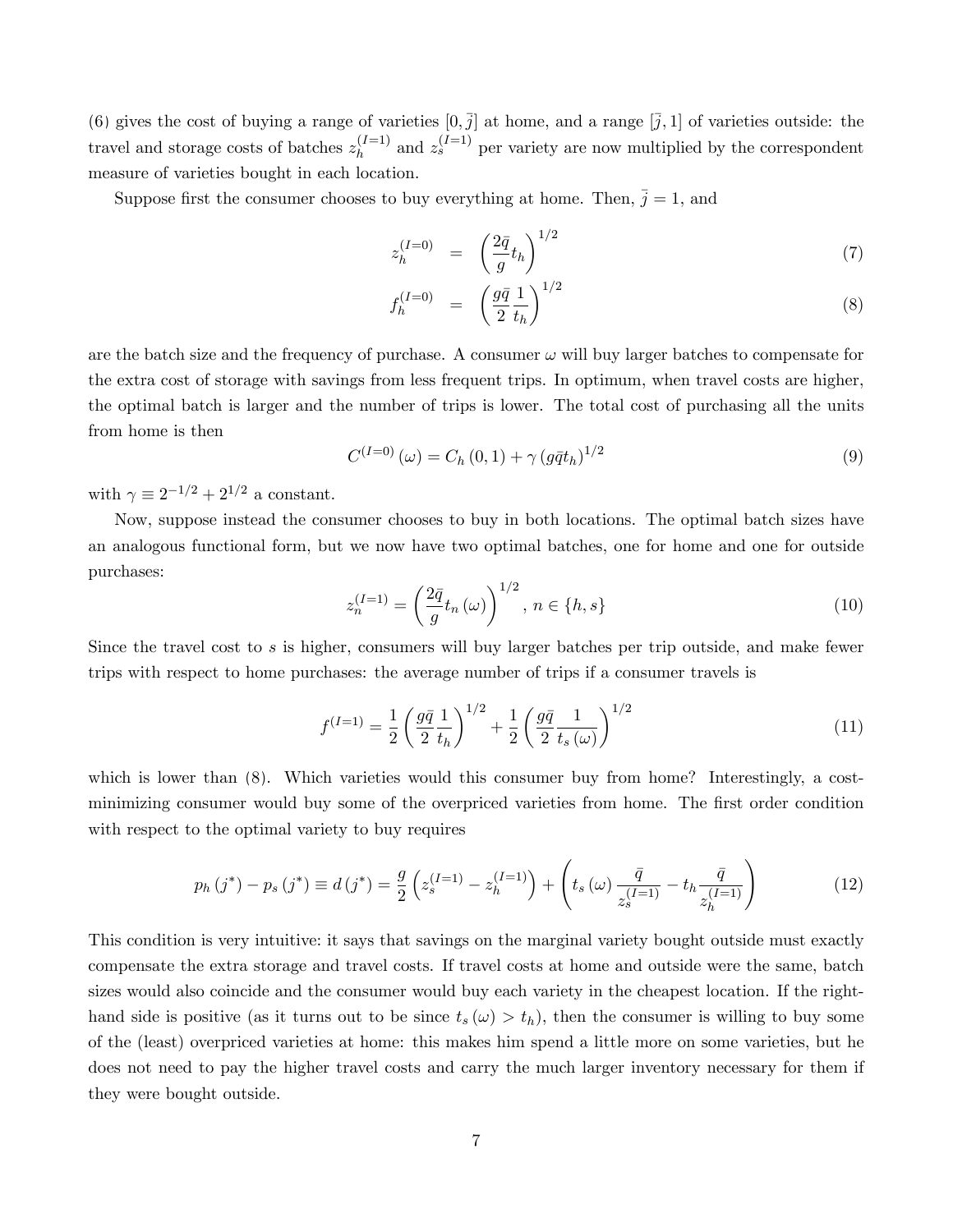Substituting the optimal batch size in [\(12\)](#page-7-1), we obtain:

$$
j^*(\omega) \quad : \quad \min\left\{d\left(j^*\right) = \left(\frac{\bar{q}g}{2}\right)^{1/2}t(\omega), 1\right\} \tag{13}
$$

<span id="page-8-0"></span>
$$
t(\omega) \equiv t_s(\omega)^{1/2} - t_h^{1/2} \tag{14}
$$

Since  $t(\omega) > 0$ ,  $d(j^*) > 0$  and hence there is a unique optimal variety  $j^* > 1/2$  for any given (differences in) travel costs,  $t(\omega)$ : even with identical locations, consumers will buy more varieties from home than from the outside location. When the difference  $t(\omega)$  is above a threshold, the consumer finds himself choosing  $j^*(\omega) = 1$  anyway; we call this threshold level of the difference in travel costs  $t_{\text{max}} \equiv d(1)(\bar{q}g/2)^{-1/2}$ . The left panel of Figure [1](#page-9-0) shows the optimal  $j^*$  as a function of t.

The minimum cost to buy varieties in both places is then

$$
C^{(I=1)}(\omega) = C_h(0, j^*(\omega)) + C_s(j^*(\omega), 1) + \gamma (g\bar{q})^{1/2} \left[ t_h^{1/2} j^*(\omega) + t_s(\omega)^{1/2} (1 - j^*(\omega)) \right]
$$

Consumer  $\omega$  will choose to purchase in both locations if  $C^{(I=1)}(\omega) \le C^{(I=0)}(\omega)$ , that is, if

<span id="page-8-1"></span>
$$
\gamma (g\bar{q})^{1/2} t(\omega) \le \frac{C_h (j^*(\omega), 1) - C_s (j^*(\omega), 1)}{1 - j^*(\omega)} \equiv \frac{\bar{q} \int_{j^*(\omega)}^1 d(j) \, dj}{1 - j^*(\omega)} \tag{15}
$$

which is again a very intuitive expression. The left-hand side is the net increase in travel and storage costs per variety due to the trip outside; the right-hand side represents the average saving per variety purchased outside. A consumer will travel if the savings generated by the trip outweigh those increases in costs. Note that what matters for the consumer choice of traveling is the summary difference  $t(\omega)$ , i.e., both [\(13\)](#page-8-0) and [\(15\)](#page-8-1) only depend on transportation costs through [\(14\)](#page-8-0). In Appendix [A](#page-28-0) we prove the following:

<span id="page-8-2"></span>**Proposition 1** If  $d(j)$  is strictly concave for  $j \geq 1/2$ , there exist a unique level of differences in travel costs  $t_c$  such that a consumer  $\omega$  travels if and only if  $t(\omega) \leq t_c$ .

If the only source of heterogeneity in  $\omega$  is heterogeneity in t, we can write eq. [\(13\)](#page-8-0) and [\(15\)](#page-8-1) simply as a function of t. Figure [1](#page-9-0) shows these two determinants of consumer choices as a function of t. The left panel shows the cutoff variety  $j^*$  as a function of travel costs t, as determined by eq. [\(13\)](#page-8-0): if a consumer was constrained to travel, the marginal variety bought at home would increase with t (up to the point where a corner solution emerges). The right panel shows average savings and average costs per variety bought outside as a function of an individual consumerís travel cost; when average savings are above average travel and storage costs (green area) the consumer will choose to travel. This choice will be made only by consumers with a low enough travel cost (i.e., only for t low enough).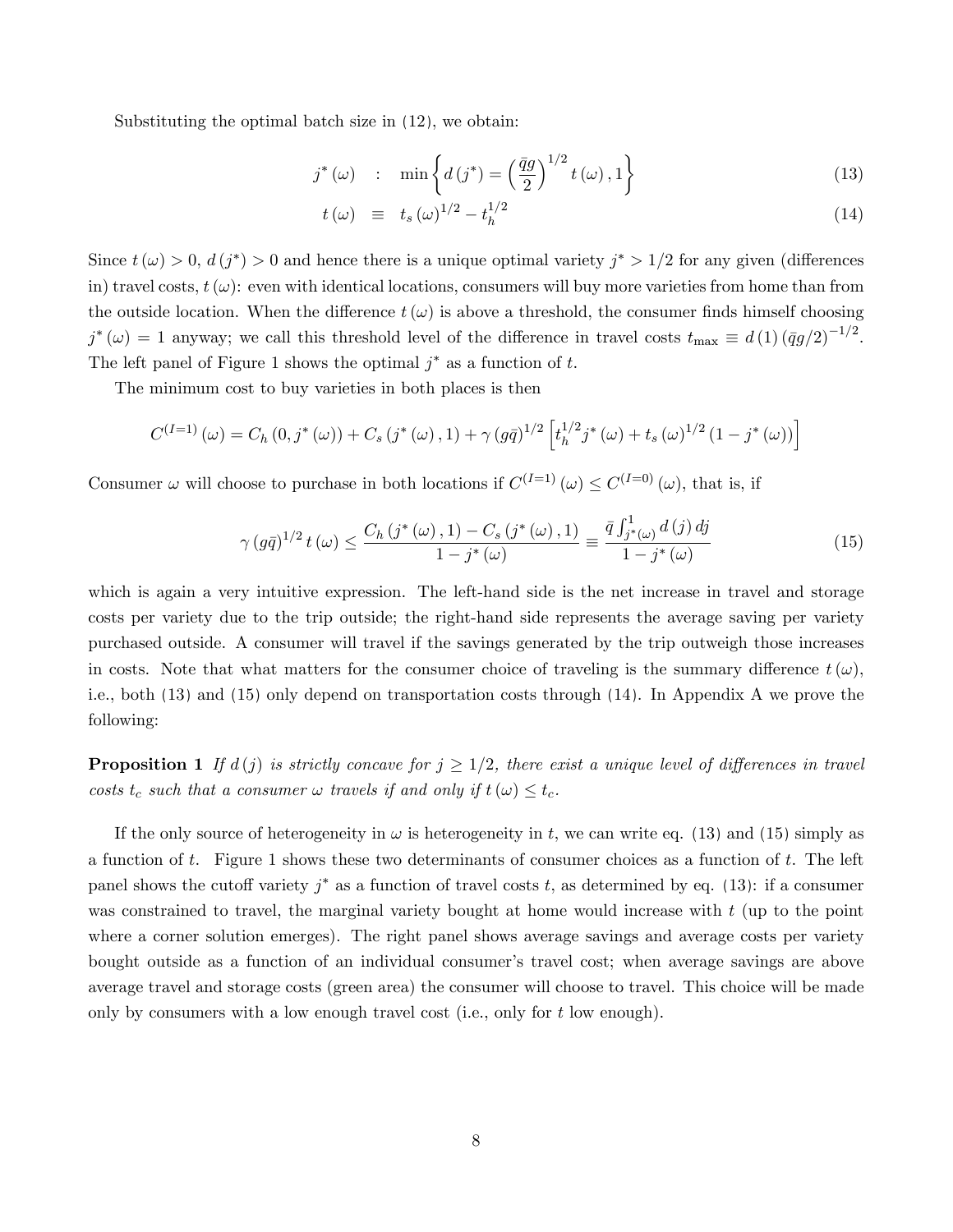

<span id="page-9-0"></span>Figure 1: Consumers' choices

#### 2.3 Cross-sectional implications

Having characterized the behavior of a single consumer, we now study the implications in a population of consumers heterogeneous in t, with CDF  $T(\cdot)$ . From Proposition [1](#page-8-2) it follows immediately that the fraction of consumers who choose to travel is  $T(t_c)$ ; hence, the total expenditure of consumers is

$$
X = (1 - T(t_c)) C_h(0, 1) + \int_0^{t_c} C_h(0, j^*(t)) + C_s(j^*(t), 1) dT(t)
$$
\n(16)

and the expenditure on the outside location is

$$
X_{hs} = \int_0^{t_c} C_s \left( j^*(t) \, , 1 \right) dT \left( t \right) \tag{17}
$$

We now want to understand the consequences of an increase in distance between  $h$  and  $s$ . In this stylized model of consumer behavior, this is equivalent to comparing an economy in which the distribution of travel costs is  $T(t)$  to one in which the new CDF  $T'(t)$  is shifted down and to the right. A simple way to achieve this shift is to assume that the travel costs of all consumers increase from t to  $\kappa t$ , with  $\kappa > 1$ : this shift implies that  $T'(t) = T(t/\kappa)$ .<sup>4</sup>

We start by noting that absent general equilibrium effects, the analysis in the section above also describes the reaction of a consumer to increases in travel costs. If the travel cost of a consumer increases by  $\kappa$ , he chooses to buy fewer varieties outside (since  $j^*(\kappa t) \geq j^*(t)$ ), so that the sectoral expenditure per consumer on varieties in s falls with higher distance, and  $X_{hs}$  declines. We will refer to this intensive margin as the "expenditure margin" below. In addition, for consumers such that  $t < t_c < \kappa t$ , the expenditure on outside goods drops to zero altogether: this reduction in the expenditure  $X_{hs}$  via a reduction in consumers traveling will be referred to as the "account margin" below. Overall, both forces push towards a reduction in expenditure on the outside location and an increase in the expenditure on the home location, i.e. expenditure patterns display gravity.

<sup>&</sup>lt;sup>4</sup>Formally, *T* first-order stochastically dominate  $T'$ , since  $T(t) \leq T'(t) \forall t$ .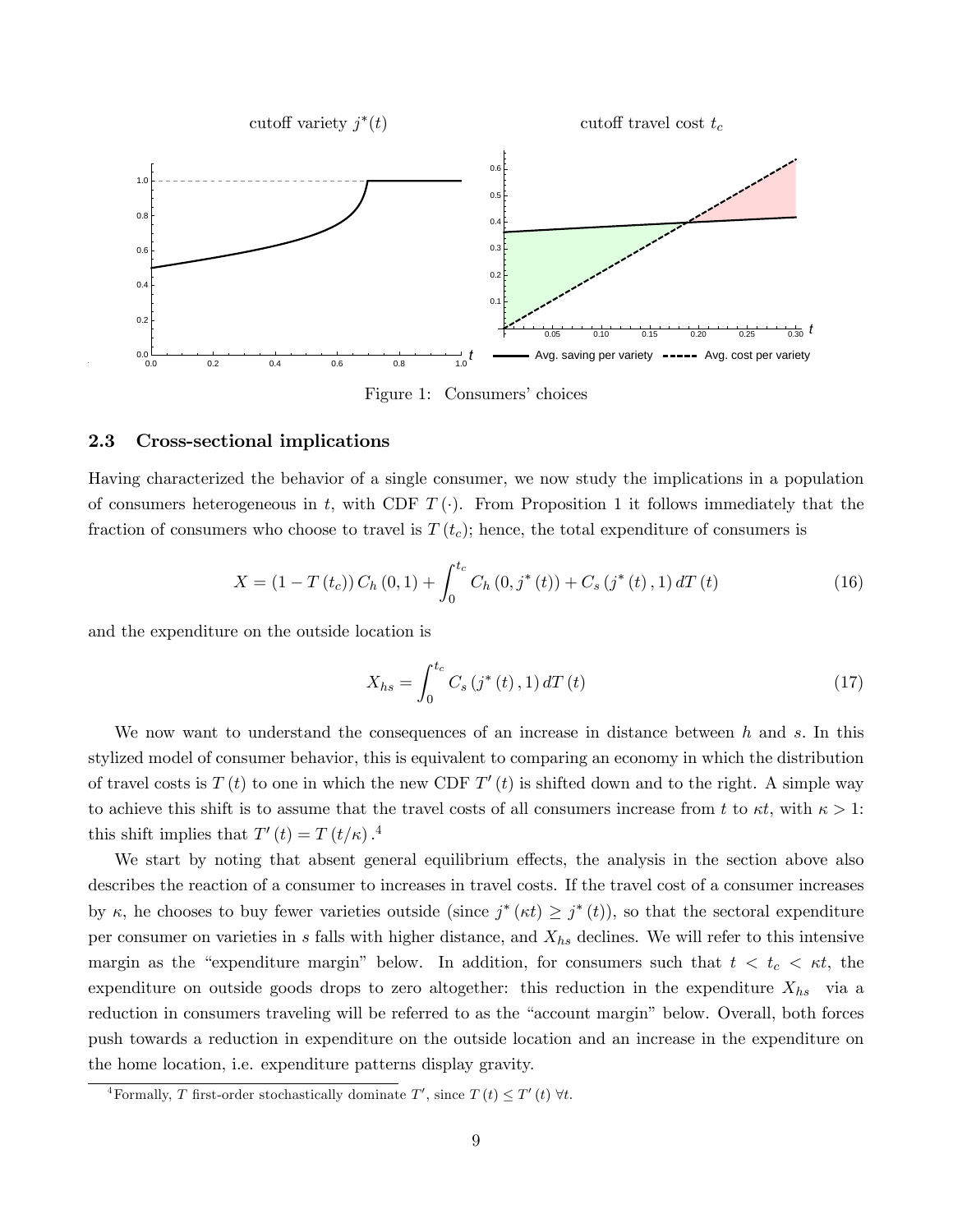#### 2.4 Cross-sector implications

We now compare the behavior of consumers as sector characteristics vary. This comparison is useful as we will find large heterogeneity in the strength of gravity across sectors, and a strong relation between gravity and the frequency of transactions.

Our stylized model naturally suggests differences in the costs of storage  $g$  as a possible source of heterogeneity across sectors. We think of this variable as a portmanteau that captures differences in shelf life, physical size, durability and storability across broad categories of goods. We start by establishing the following:

#### <span id="page-10-0"></span>**Proposition 2** If the storage costs g increase, the travel cutoff  $t_c$  decreases, i.e.,  $dt_c/dg < 0$ .

which again we prove in Appendix [A.](#page-28-0) An increase in storage costs requires that every consumer's savings on the first variety bought outside be higher (eq.  $(13)$ ): varieties whose savings are too limited are now bought at home, so that every consumer buying in two locations will buy more varieties at home and fewer outside (the total expenditure  $X_{hs}$  decreases at the "expenditure" margin). Consumers that were already buying almost everything at home stop traveling altogether, which implies that the new indifferent consumer must be now one with lower travel costs: hence,  $t_c$  falls, and  $X_{hs}$  falls at the extensive "account" margin as well. Overall, sectors with high storage costs display stronger decline of expenditure as we move from home to the outside location, i.e. stronger gravity.

Another consequence of high storage costs is that the average frequency of trips increases. Define the population average frequency of trips as

$$
\bar{f} = (1 - T(t_c)) \,\bar{f}^{(I=0)} + T(t_c) \,\bar{f}^{(I=1)}
$$

where  $\bar{f}^{(I)}$  are the average frequency of trips in the populations of consumers whom choose to travel and not to travel. These average frequencies can be computed with appropriate integration using [\(8\)](#page-7-0) and [\(11\)](#page-7-2). In Appendix [A,](#page-28-0) we prove the following:

#### <span id="page-10-1"></span>**Proposition 3** If storage costs increase, the population average frequency of trips increases.

As storage costs increase, individual agents optimally choose to reduce the batch size and increase the frequency of trips (immediate from [\(8\)](#page-7-0) and [\(11\)](#page-7-2)); hence both  $\bar{f}^{(I=0)}$  and  $\bar{f}^{(I=1)}$  grow. Moreover, since  $T(t_c)$  falls, more weight is put on those who have a higher frequency of trips (those whom do not travel). Hence, the average frequency of trips in the population grows. The last two Propositions imply that, comparing different sectors, goods with high storage costs display stronger gravity and at the same time higher frequency of purchase.

Armed with these intuitions, we now start our exploration of consumers' geographic mobility.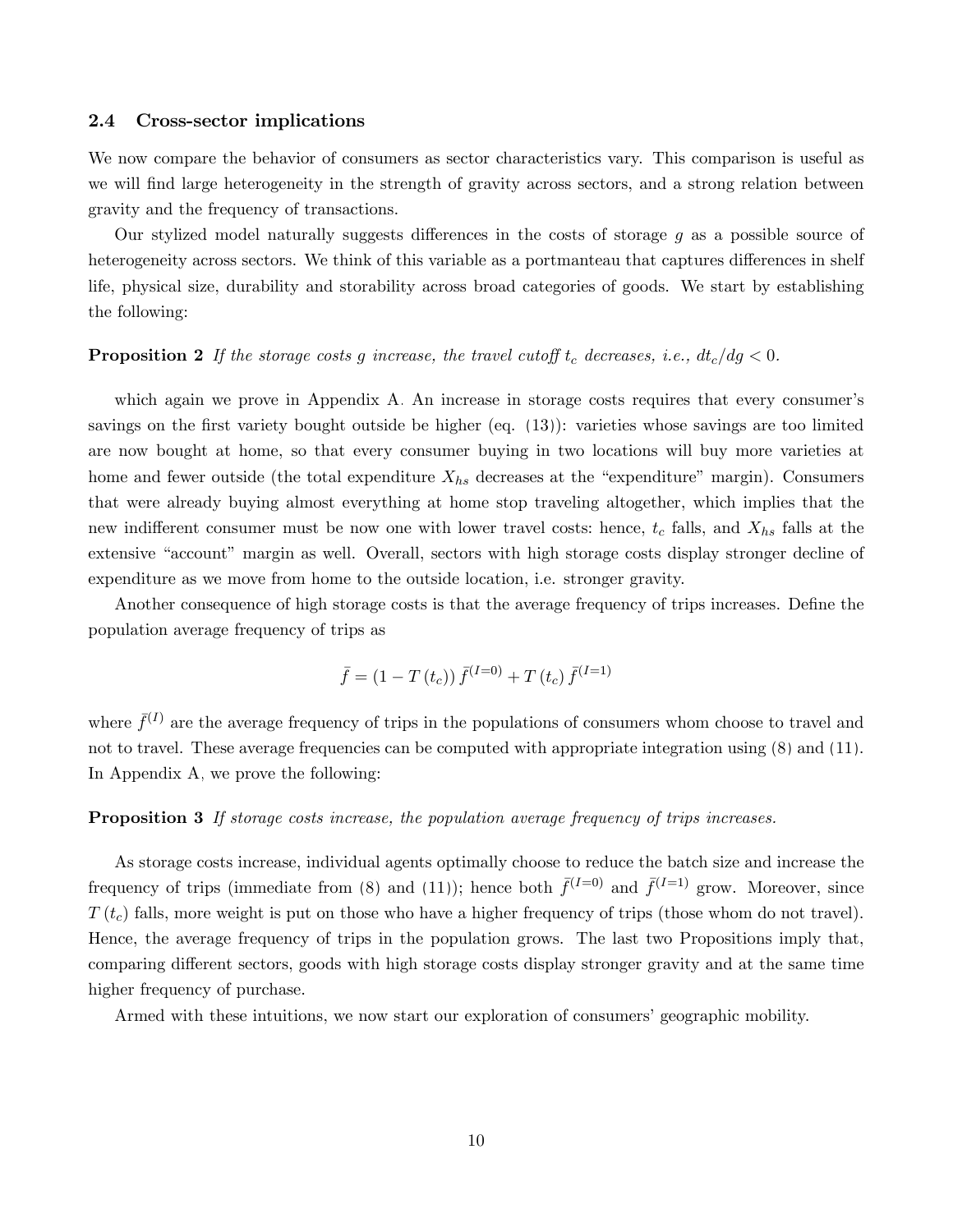# <span id="page-11-0"></span>3 The Geography of Consumption

### 3.1 Data description

We use a large proprietary dataset containing credit card transactions from a major financial institution. These transactions occurred roughly between February and October 2003. A transaction record contains, among other things, an exact date, an account ID, the amount spent, a Merchant Category Code (we will refer to it as a "sector") and information (to be processed) on the location of the merchant. In addition to all distinct transactions, we have information on the account itself; importantly, we know the ZIP code associated to it. The same data has been used in Agarwal, Marwell, and McGranahan (forthcoming). After cleaning procedures, we have 1,751,067 transactions for 71,927 accounts (see Appendix [B](#page-31-0) for a complete description of the data cleaning and processing). The average transaction is 70 dollars, and total purchases amount to around \$122 million. Table [1](#page-12-0) reports a breakdown by 24 broad categories. The largest categories in terms of observations are Gasoline Services, Food Stores, Miscellaneous Retail, and Eating and Drinking Places. Table [C.1](#page-36-0) in the Appendix (page [36\)](#page-36-0) shows summary statistics by State of purchase. The largest number of transactions are reported in New York, California, and Massachusetts.

In the remainder of this section we establish a number of stylized facts on the local nature of consumption markets. This analysis will be inherently cross-sectional in nature. In the following section we will study the consequences of a cost shock to show that the spatial distribution of expenditure reacts to consumers' travel costs for given location of consumers and merchants.

### <span id="page-11-1"></span>3.2 Consumers visit few locations

We start our exploration by considering how far consumers travel across locations for purchases. A "location" in the data is identified at the level of Census incorporated place or county subdivision. The data identifies expenditure flows between 17,572 unique locations (11,474 unique residence and 14,997 unique sale locations). The data records transactions among 238,269 unique pairs, 0.077% of all possible pairs. There are 7.3 transactions per pair, and the median pair has 1 transaction. Naturally, it is unrealistic to expect consumers to travel very long distances: for example, 2,588,158 potential location pairs (about 0.83% of all pairs) in our data have distance below 120 km.<sup>5</sup> Among those pairs, expenditure flows are recorded between only  $122,130$  pairs, or  $4.7\%$  of the possible pairs, with 14.3 transactions per pair on average, and 2 transactions for the median pair. Overall, the matrix of residence-sales location purchases is sparse.

Table [2](#page-13-0) digs deeper into this limited consumer mobility. Its first row shows that consumers in the median residence visit only 6 distinct sales locations overall during the sample period (10.6 sales locations on average). One might think that this low number is simply a consequence of absence of close-by options. This is not the case. The second row in the Table shows that consumers living in the median residence

 $5$ Distance is always computed between the centroids of two locations using the Haversine formula. When looking at the impact of distance on flows below, we will also restrict our attention to transactions with distance up to 120km. Monte, Redding and Rossi-Hansberg (2016) find this threshold to be one where gravity in home-to-work commuting flows has a structural break, and seems to be a natural cutoff to focus on.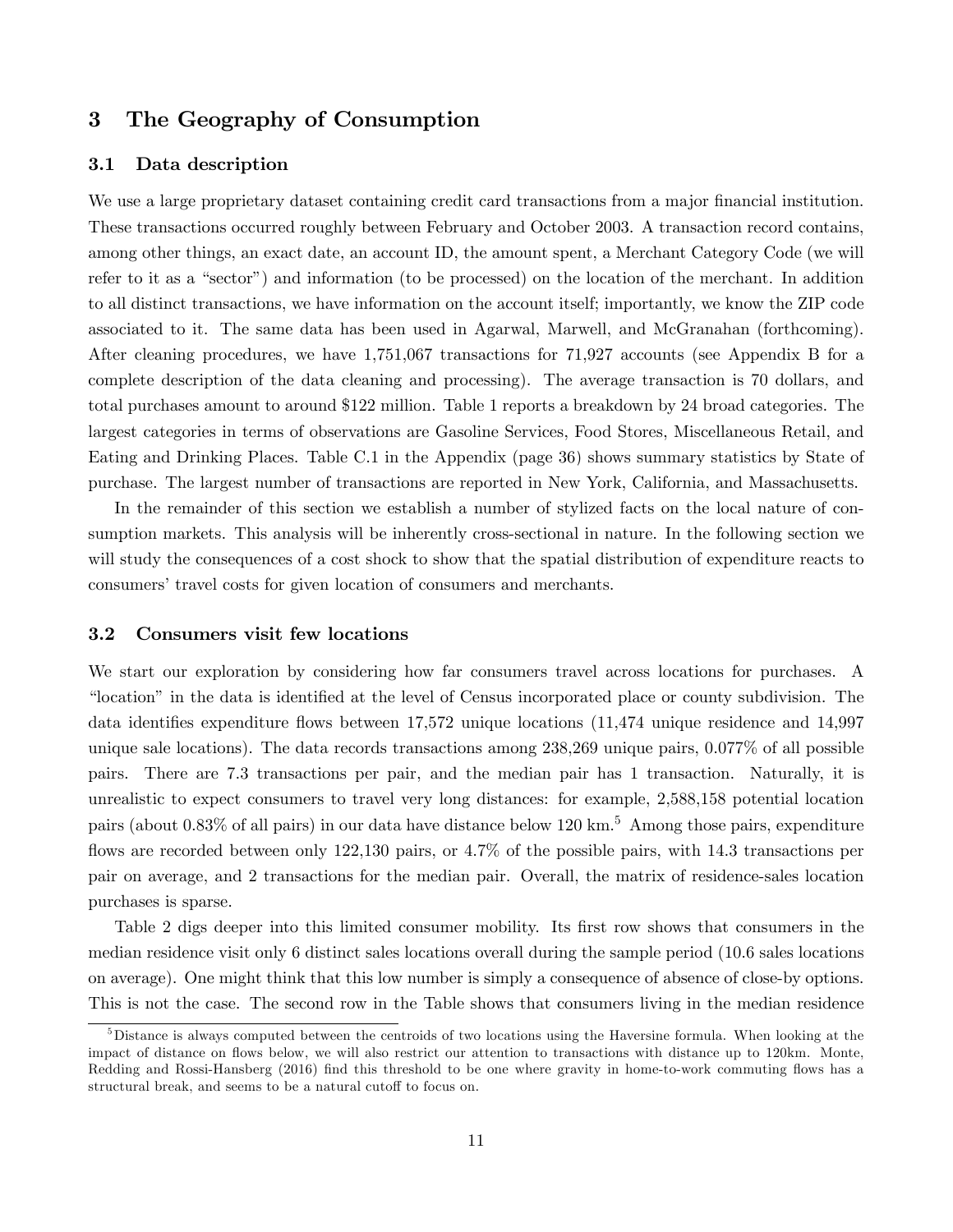| <b>Broad Category</b>               | Median | Mean   | St. Dev. | <b>Sum</b>  | N         |
|-------------------------------------|--------|--------|----------|-------------|-----------|
| Agricultural Services               | 83     | 136    | 212      | 1,307,704   | 9,616     |
| Amusement, Rec. Serv.               | 45     | $89\,$ | 169      | 1,772,753   | 19,912    |
| Apparel                             | 49     | 75     | 114      | 6,117,925   | 81,846    |
| Auto Repair/Service/Parking         | 41     | 151    | 325      | 3,465,225   | 23,009    |
| Auto and Truck Sales/Service/Parts  | 66     | 198    | 423      | 6,625,779   | 33,486    |
| Building Mat./Hardware/Garden Supp. | 42     | 101    | 258      | 9,662,827   | 95,641    |
| Communications                      | 53     | 91     | 122      | 559,309     | 6,115     |
| Durable Goods                       | 68     | 209    | 520      | 839,482     | 4,026     |
| Eating and Drinking Places          | 26     | 39     | 73       | 8,785,594   | 228,006   |
| <b>Educational Services</b>         | 92     | 298    | 625      | 2,296,223   | 7,711     |
| Food Stores                         | 30     | 46     | $59\,$   | 12,126,085  | 266,030   |
| Furniture, Home Furnishings, Equip. | 60     | 194    | 430      | 10,865,485  | 55,999    |
| Gasoline Services                   | 19     | 22     | 31       | 6,938,938   | 312,873   |
| General Merchandise Stores          | 43     | 67     | 122      | 13,971,247  | 207,985   |
| <b>Health Services</b>              | 71     | 164    | 375      | 4,490,768   | 27,403    |
| Hospitality                         | 96     | 170    | 308      | 6,436,342   | 37,971    |
| Misc. Retail                        | 32     | 65     | 182      | 16,113,793  | 248,288   |
| Misc. Services                      | 95     | 316    | 702      | 1,873,105   | 5,927     |
| <b>Motion Pictures</b>              | 14     | 19     | $44\,$   | 273,520     | 14,080    |
| NonDurable Goods                    | 38     | 78     | 175      | 640,316     | 8,249     |
| Other Vehicles Sales/Service/Parts  | 76     | 259    | 746      | 1,366,524   | 5,280     |
| Personal Services                   | 37     | 74     | 212      | 2,417,176   | 32,575    |
| <b>Transportation Services</b>      | 38     | 117    | 384      | 1,128,331   | 9,621     |
| Vehicle Rental                      | 125    | 189    | 230      | 1,778,716   | 9,418     |
| Total                               | $30\,$ | 70     | 195      | 121,853,167 | 1,751,067 |

<span id="page-12-0"></span>Table 1: Summary of transaction amounts (in USD), by sector

also have 186 sales locations within 120 km; the third row shows that overall the fraction of available locations where purchases actually occur is very small.<sup>6</sup>

What accounts for this low mobility? Overall, the number of visited locations grows at about half the pace of the available locations. In column 1 of Table [3](#page-13-1) we regress the log of number of sales locations visited on the log number of sales locations available and find an elasticity of 0.54 (hence, well below 1). Distance on the other hand has a stronger role: controlling for the number of available sales locations, a 1% increase in average distance to those locations is accompanied by a 2.5% decrease in the number of locations visited (column 3). We now turn to a deeper exploration of distance.

 ${}^{6}$ In Appendix [C.2,](#page-11-1) page [35,](#page-11-1) we further show that this low mobility is not driven by accounts with low credit card usage overall.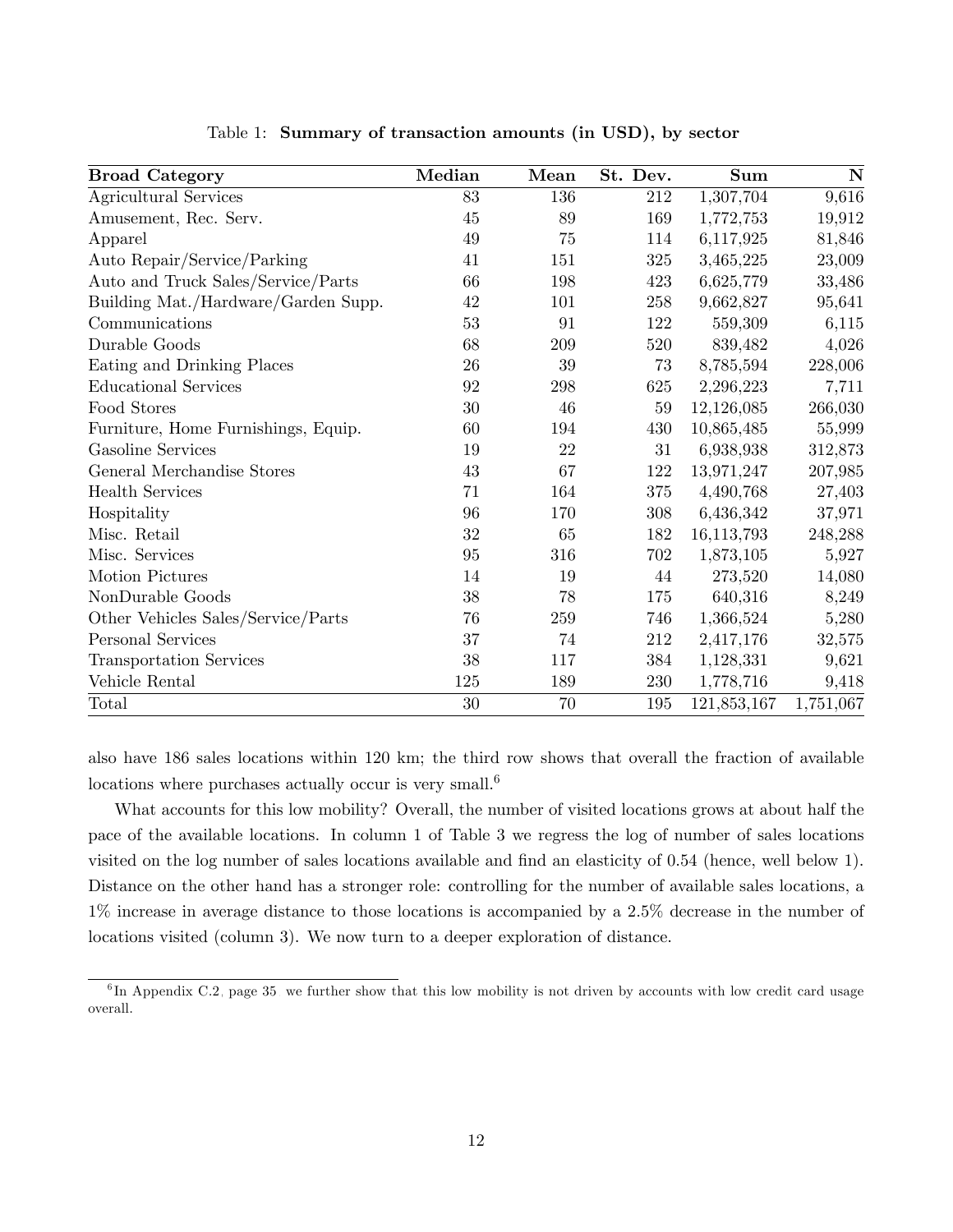| variable                     | min | $\mathbf{p10}$ | p25  | $\mathbf{p50}$ | p75  | $\bf p90$ | max  | mean                    | $\mathbf N$   |
|------------------------------|-----|----------------|------|----------------|------|-----------|------|-------------------------|---------------|
| Sales locations visited      |     |                |      |                | 13   | 26        |      | 447 10.92 11,179        |               |
| Sales locations within 120km |     | -61            | 109  | 186            | -327 |           |      | 636 1,116 265.73 11,179 |               |
| Share available loc. visited |     | 0.01           | 0.02 | 0.04           | 0.07 | 0.13      | 0.68 |                         | $0.06$ 11,179 |

<span id="page-13-0"></span>Table 2: Summary statistics across residence locations

| Dependent variable:                                   |             |                   | Log of number of sales locations visited |
|-------------------------------------------------------|-------------|-------------------|------------------------------------------|
|                                                       | (1)         | $\left( 2\right)$ | $\left( 3\right)$                        |
| Sales locations within 120km, log                     | $0.539***$  |                   | $0.561***$                               |
|                                                       | (0.010)     |                   | (0.009)                                  |
| Average distance to sales locations within 120km, log |             | $-2.361***$       | $-2.594***$                              |
|                                                       |             | (0.074)           | (0.064)                                  |
| Constant                                              | $-0.957***$ | $12.011***$       | $10.097***$                              |
|                                                       | (0.051)     | (0.319)           | (0.276)                                  |
| $R^2$                                                 | 0.22        | 0.08              | 0.32                                     |
| $\overline{N}$                                        | 11,179      | 11,179            | 11,179                                   |
|                                                       |             |                   |                                          |

<span id="page-13-1"></span>Table 3: Locations available and locations visited

\*  $p < 0.1$ ; \*\*  $p < 0.05$ ; \*\*\*  $p < 0.01$ 

#### 3.3 The distance traveled varies by sector

This first snapshot paints a picture where consumers have many options but choose to shop only in a limited number of locations; furthermore, a strong role is played by distance. A natural question to ask then is: how much do people travel for their purchases?

The median transaction in the data occurs at about 9 km from home. There is large dispersion around this typical value: the Örst 25% of transactions occur within the same place, while the third quartile is around 30 km. A long right tail of high distances is likely due to account holders traveling outside town for work or tourism.<sup>7</sup> While these and other details are relegated to the Appendix, we show in Figure [2](#page-14-0) select percentiles of the distances at which transactions occur, by sector.<sup>8</sup> The heterogeneity in distance traveled is very significant: moving from a sector at the 10th percentile to a sector at the 90th, the median distance traveled goes up by a factor of around 7. The patterns make sense overall: the median transaction occurs at 4 km for staple items like Food Stores, and around 12 km for Eating and Drinking Places; it is, however, above 20 km for Durable Goods and 33 km for Amusement and Recreational Services, which

<sup>7</sup>Online transactions have been eliminated as much as possible. See the Data Processing section in the Appendix for more details.

 $8$ Tables [C.3](#page-38-0) and [C.4,](#page-39-0) in pages [38](#page-38-0) and [39](#page-39-0) respectively, show percentiles in the distribution of transaction distances by sector in the raw data and weighted by value of the transaction, respectively. The typical dollar is spent further than where the typical transaction occurs, as reflected in right-ward shifts in the value-weighted distributions.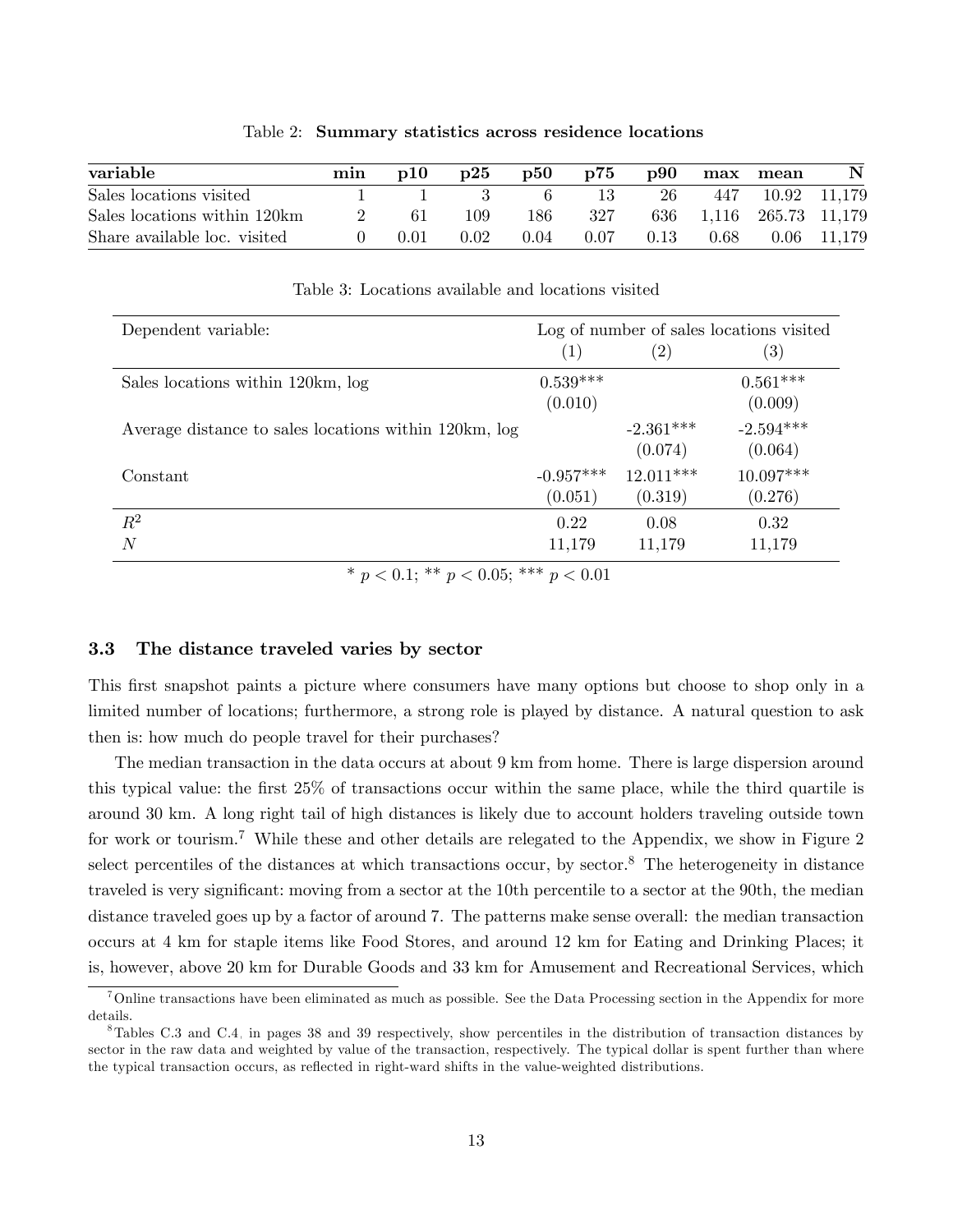are likely purchased less frequently.<sup>9</sup> Interestingly, Davis (2006) finds that larger population within 10 miles increases demand to a movie theater, and that the geographical market of a theater extends for at most 15 miles around it: we find for the same industry that 75% of the transactions occur in fact within (around) 11 miles.



<span id="page-14-0"></span>Notes: Sorted by median distance; a dot is absent for percentiles equal to zero.

Figure 2: Distances traveled by sector (select percentiles)

Obviously, the measured distance traveled by consumers is a combination of their willingness to travel (as mediated by their optimal shopping behavior) and supply conditions like the density of producers. We will return to this distinction later. For now, we emphasize that the spatial dimension of consumers' behavior is actively moving in the data: consumers visit just a few locations among the many available, but the typical distance traveled varies broadly across sectors. To understand more the local nature of

<sup>&</sup>lt;sup>9</sup>We will show below a more precise relation between the importance of distance and the frequency of transactions.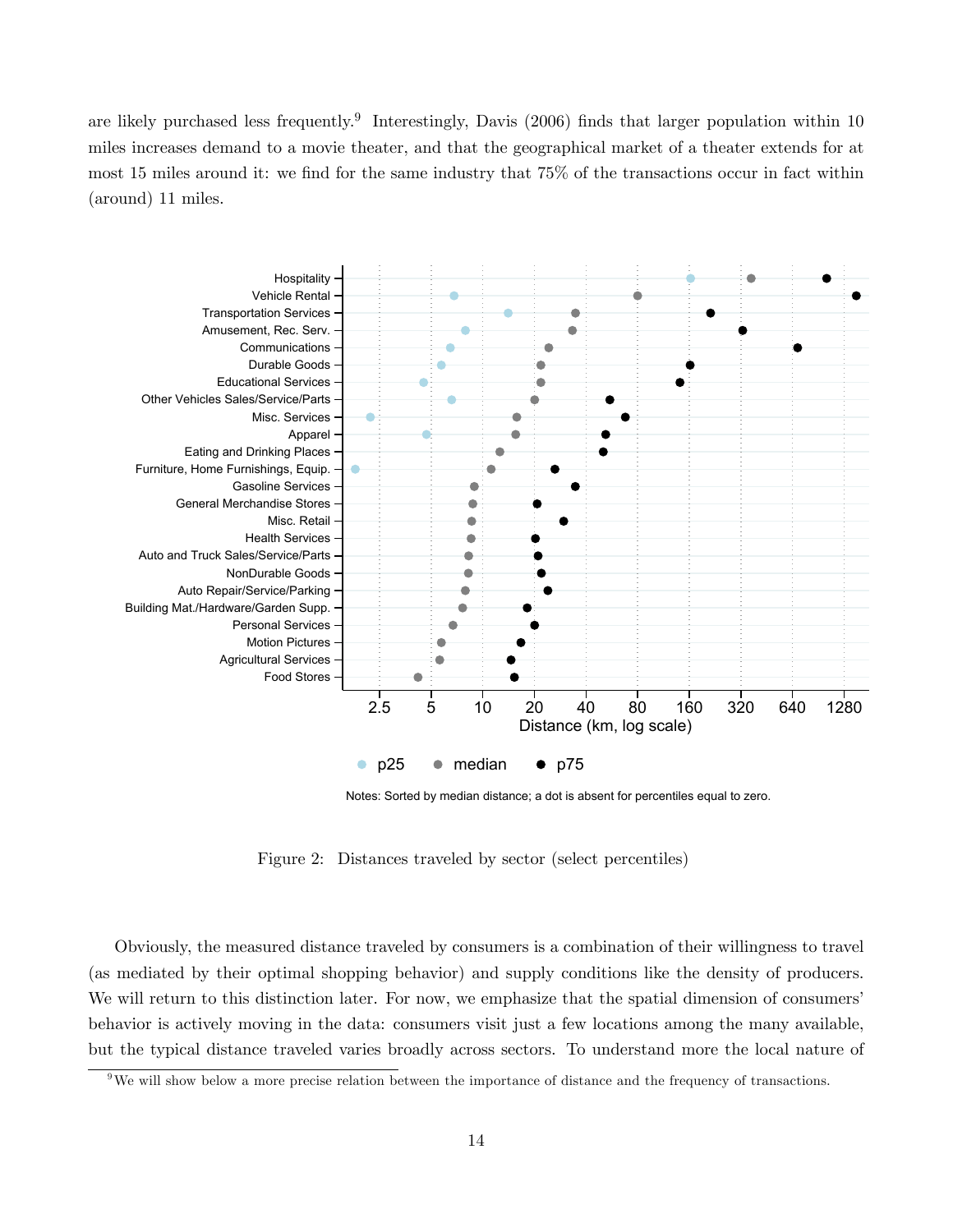different consumption markets, we need to explore further the determinants of the relation between total purchases and distance. We move to this task next.

#### <span id="page-15-1"></span>3.4 Gravity in consumer expenditure

Gravity is an almost universal feature of spatial relationships.<sup>10</sup> While a large literature has documented the decay of goods' trade flows with distance at inter-national and intra-national level, little is known about the spatial behavior of consumers.<sup>11</sup> We fill this gap in two steps.

First, we document that gravity also holds for consumers' behavior. We make full use of the information available in the data comparing 1) expenditure inside vs. outside one's place of residence, and 2) the decline in expenditure across merchants at different distances from home.

We then analyze the determinants of this decline, decomposing the total decay into fewer accounts transacting (an extensive "accounts" margin) and lower average expenditure per account (an intensive ìexpenditureîmargin). The decline in average expenditure per account may be further decomposed into average expenditure per transaction (a "batch size" margin) and number of transactions (a "frequency" margin).

### 3.4.1 Expenditure patterns display gravity

We start our exploration of gravity by investigating how quickly total expenditure decays with distance. A large empirical literature has documented that merchandise trade flows decay with distance both across countries (e.g., Disdier and Head 2008) and within countries (e.g., Hillberry and Hummels 2007). Since final consumers buy goods directly from producers only in a minority of cases, our knowledge of gravity in final consumption is extremely limited. Moreover, virtually all the literature deals with merchandise shipments, thus ignoring the service sector altogether. Here, we fill these important gaps.

Denote with  $x_{a,m}$  the observed expenditure of account a falling on merchant m in a sector in the whole sample period. Note that each account a has an associated home location  $h = r(a)$ , and each merchant has a sale location  $s = l(m)$ . We start by aggregating our expenditure at the sector – account home – sales location level,  $X_{hs}$ .

$$
X_{hs} \equiv \sum_{a:r(a)=h,m:l(m)=s} x_{a,m}
$$

We initially relate the expenditure  $X_{hs}$  to the distance between residence and merchant's shop in two ways. First, we simply estimate the change in expenditure associated with shopping out of the home residence:

<span id="page-15-0"></span>
$$
\log X_{hs} = \alpha + \gamma^{(h)} + \gamma^{(s)} + \eta \times \mathbf{1}_{(h \neq s)} + \varepsilon_{hs} \tag{18}
$$

 $10$ Disdier and Head (2008) argue that in the international trade literature, a typical elasticity of trade flows to distance is around  $-1$ . Within country estimates are slightly higher: Hillberry and Hummels (2007) estimate a coefficient of around  $-1.3$  on short distances with microdata on shipment of firms. Monte, Redding and Rossi-Hanbserg (2016) find an elasticity of commuting flows to distance of  $-4.4$ .

 $11$  International flows of goods are only measured at country level, thus ignoring the travel dimension of consumers' purchase. Intra-national flows of goods typically record firm-to-firm transactions.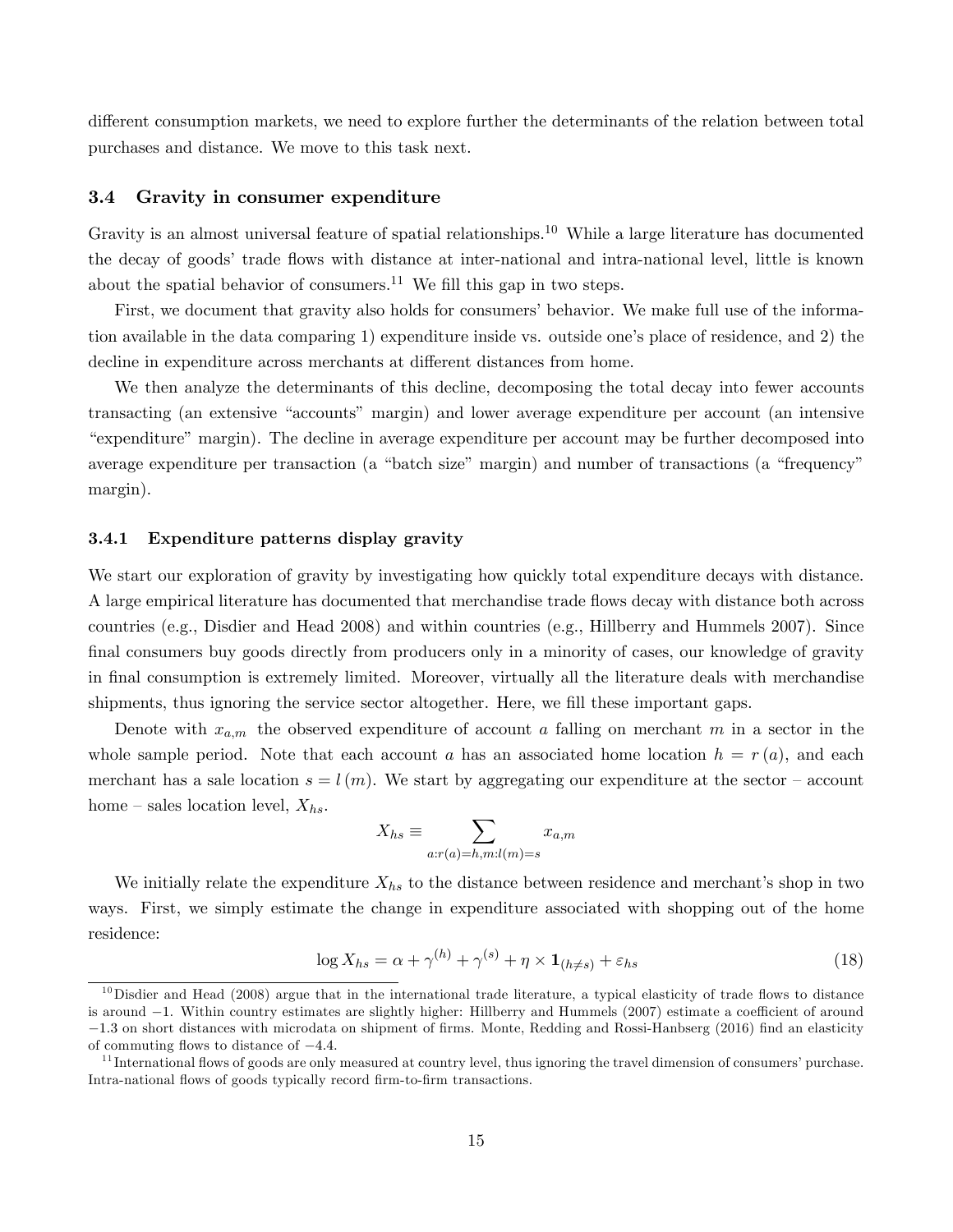where  $\mathbf{1}_{(h\neq s)}$  is an indicator function assuming the value of 1 if  $h \neq s$  and zero otherwise. Second, we follow the gravity literature and estimate the impact of distance on trade flows with a regression of the form

<span id="page-16-0"></span>
$$
\log X_{hs} = \alpha + \gamma^{(h)} + \gamma^{(s)} + \delta \log dist_{hs} + \varepsilon_{hs}
$$
\n(19)

including only pairs where  $h \neq s$ ; in this equation,  $\alpha$  is a constant, and  $dist_{hs}$  is the distance between the centroids of h and s. In both equations, a set of origin and destination fixed effects,  $\gamma^{(h)}$  and  $\gamma^{(s)}$ , controls for unobserved differences in productivity and intensity of competition (Anderson and Van Wincoop, 2003). These two approaches highlight complementary features of the data: eq. [\(18\)](#page-15-0) shows the importance of very short trips, for which we donít have good measures of distances; eq. [\(19\)](#page-16-0) shows the elasticity of expenditure to distance, when distance can be measured.

We first estimate equations  $(18)$  and  $(19)$  across all sectors, using distances up to 120 km. We find, unsurprisingly, very clear effects of distances. Estimating [\(18\)](#page-15-0), the average expenditure out of home is about 8.8% of the average expenditure at home  $(\eta = -2.428,$  robust s.e. 0.021).<sup>12</sup> When we estimate [\(19\)](#page-16-0), we find a slope of  $-1.049$  (s.e. of 0.006), very much in line with estimates in the trade literature.<sup>13</sup>

These estimates mask large differences across sectors. Table [4](#page-17-0) shows the coefficients of  $\eta$  (column 1) and  $\delta$  (column 4) when we estimate eq. [\(18\)](#page-15-0) and [\(19\)](#page-16-0) by sector. Sectors in this table are ordered by the out-of-home dummy in column 1 (this ordering will be kept throughout the paper for ease of reference). A large fraction of the total decay appears to occur on short distances already, as implied by fairly high estimates of  $\eta$ . However, such decay is heterogeneous: in sectors like Food Stores, the point estimate of average expenditure out of home is around 10% the expenditure at home; this fraction grows to 20% for eating and drinking places, 38% for personal services, and at 91% for Durable Goods. The impact of distance as measured by estimates of eq. [\(19\)](#page-16-0) is consistent with this picture: the correlation between the two sets of coefficients is 0.68.

### 3.4.2 Margins of Adjustment

Why does expenditure decay with space? Our simple models points to two main sources: fewer people traveling out, and lower expenditure per person; furthermore, expenditure per person can decrease because of smaller batch sizes, or less frequent trips. These sources map well into simple decompositions in the spirit of Hummels and Klenow (2005) and Hillberry and Hummels (2007). In any given sector, we express total expenditure of consumers in  $h$  falling on merchants in  $s$  as

<span id="page-16-1"></span>
$$
X_{hs} = \underbrace{N_{hs}}_{\text{account margin}} \times \underbrace{\bar{x}_{hs}}_{\text{expenditure margin}} = \tag{20}
$$

$$
= \underbrace{N_{hs}}_{\text{account margin}} \times \underbrace{f_{hs}}_{\text{frequency margin}} \times \underbrace{\bar{x}_{hs}/f_{hs}}_{\text{batch size margin}} \tag{21}
$$

<sup>&</sup>lt;sup>12</sup>Using all data, we find  $\eta = -2.545$  (robust s.e. 0.0223).

 $13$ This slope is not particularly sensitive to changes in the cutoff. See Appendix [C.4,](#page-15-1) page [35,](#page-15-1) for further discussion.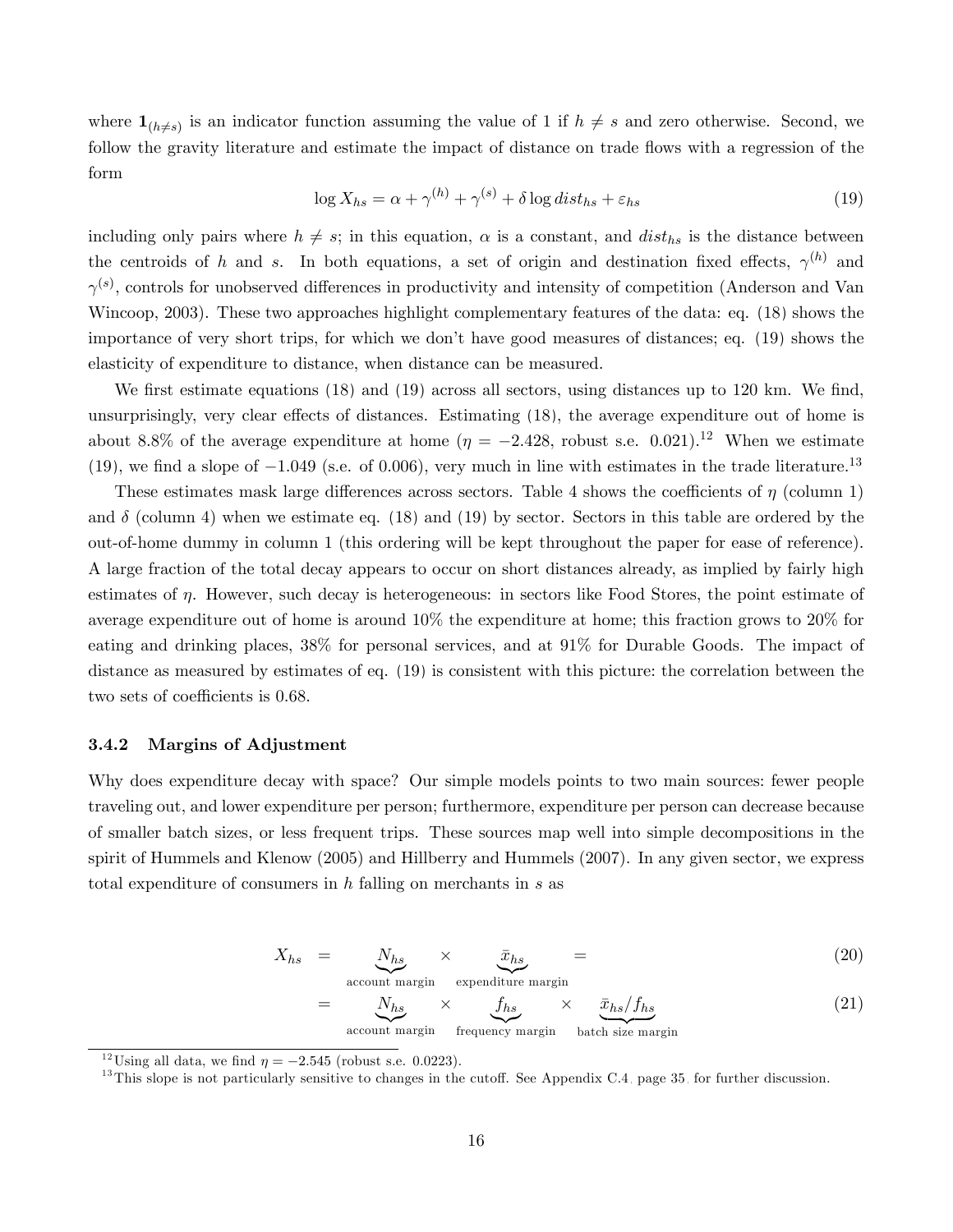|                                     |         | Out of Home       |        |                  | Gravity  |        |
|-------------------------------------|---------|-------------------|--------|------------------|----------|--------|
| Category                            | coeff   | pv                | obs.   | $\mathrm{coeff}$ | pv       | obs.   |
|                                     | (1)     | $\left( 2\right)$ | (3)    | (4)              | (5)      | (6)    |
| Food Stores                         | $-2.23$ | 0.00              | 22,652 | $-0.85$          | 0.00     | 18,635 |
| Gasoline Services                   | $-2.08$ | 0.00              | 39,673 | $-0.60$          | 0.00     | 34,621 |
| General Merchandise Stores          | $-1.79$ | 0.00              | 26,845 | $-0.93$          | 0.00     | 23,933 |
| Misc. Retail                        | $-1.70$ | 0.00              | 34,057 | $-0.65$          | 0.00     | 30,046 |
| Eating and Drinking Places          | $-1.57$ | 0.00              | 34,509 | $-0.56$          | 0.00     | 31,028 |
| Building Mat./Hardware/Garden Supp. | $-1.40$ | 0.00              | 14,190 | $-0.73$          | 0.00     | 11,610 |
| Auto Repair/Service/Parking         | $-1.25$ | 0.00              | 4,415  | $-0.40$          | 0.00     | 3,014  |
| NonDurable Goods                    | $-1.16$ | 0.00              | 978    | $-0.65$          | 0.00     | 758    |
| <b>Health Services</b>              | $-1.12$ | 0.00              | 5,136  | $-0.33$          | $0.00\,$ | 3,914  |
| Apparel                             | $-1.10$ | 0.00              | 15,921 | $-0.53$          | 0.00     | 14,069 |
| Transportation Services             | $-1.09$ | 0.00              | 743    | $-0.47$          | 0.00     | 635    |
| Furniture, Home Furnishings, Equip. | $-1.07$ | 0.00              | 12,292 | $-0.57$          | 0.00     | 10,740 |
| Auto and Truck Sales/Service/Parts  | $-1.04$ | $0.00\,$          | 7,302  | $-0.33$          | $0.00\,$ | 5,508  |
| Motion Pictures                     | $-1.04$ | 0.00              | 1,927  | $-0.34$          | 0.00     | 1,253  |
| Amusement, Rec. Serv.               | $-1.02$ | 0.00              | 2,959  | $-0.22$          | 0.00     | 2,330  |
| <b>Educational Services</b>         | $-1.00$ | 0.00              | 712    | $-0.15$          | 0.38     | 530    |
| Personal Services                   | $-0.96$ | 0.00              | 5,204  | $-0.31$          | $0.00\,$ | 3,761  |
| Vehicle Rental                      | $-0.95$ | 0.00              | 546    | $-0.08$          | 0.59     | 296    |
| Misc. Services                      | $-0.92$ | 0.06              | 222    | 0.97             | 0.01     | 120    |
| Communications                      | $-0.89$ | 0.00              | 424    | $-0.41$          | 0.01     | 263    |
| Agricultural Services               | $-0.88$ | 0.00              | 552    | 0.42             | 0.11     | 190    |
| Other Vehicles Sales/Service/Parts  | $-0.68$ | 0.41              | 257    | $-0.59$          | 0.08     | 128    |
| Hospitality                         | $-0.65$ | $0.01\,$          | 1,394  | $-0.14$          | 0.08     | 1,160  |
| Durable Goods                       | $-0.09$ | 0.90              | 79     | 1.11             | 0.67     | 15     |

<span id="page-17-0"></span>Table 4: Decline in expenditure

Eq. [\(20\)](#page-16-1) says that as distance increases, expenditure can decrease either because the number of agents traveling decreases (the extensive "account margin") or because agents spend less on average (the intensive ìexpenditure marginî). In turn, lower expenditure per account on average can arise either because each transaction is smaller (the "batch size margin") or because consumers transact less often (the "frequency") marginî), as emphasized in [\(21\)](#page-16-1). When we re-estimate eq. [\(18\)](#page-15-0) with the left hand-side being each of these three terms, the coefficients on the out-of-home dummy add up to the overall coefficients  $\eta$  reported in column 1 of Table [4](#page-17-0) (and similarly for eq.  $(19)$ ).<sup>14</sup>

Figure [3](#page-19-1) shows the results of this decomposition for eq. [\(18\)](#page-15-0). The length of each bar corresponds to column 1 in Table [4.](#page-17-0) The blue bar measures the contribution of the account margin. For the typical

<sup>14</sup>A further angle of this decomposition could relate to the Allen and Alchian (1964) conjecture: consumers should be willing to travel more for higher quality goods and services when travel costs do not vary with quality. Hence, there should be a positive relation between average value of a transaction and distance. Unfortunately, our data does not allow a precise mesurement of unit values and hence cannot be used to speak to this conjecture. For related work, see Hummels and Skiba (2004).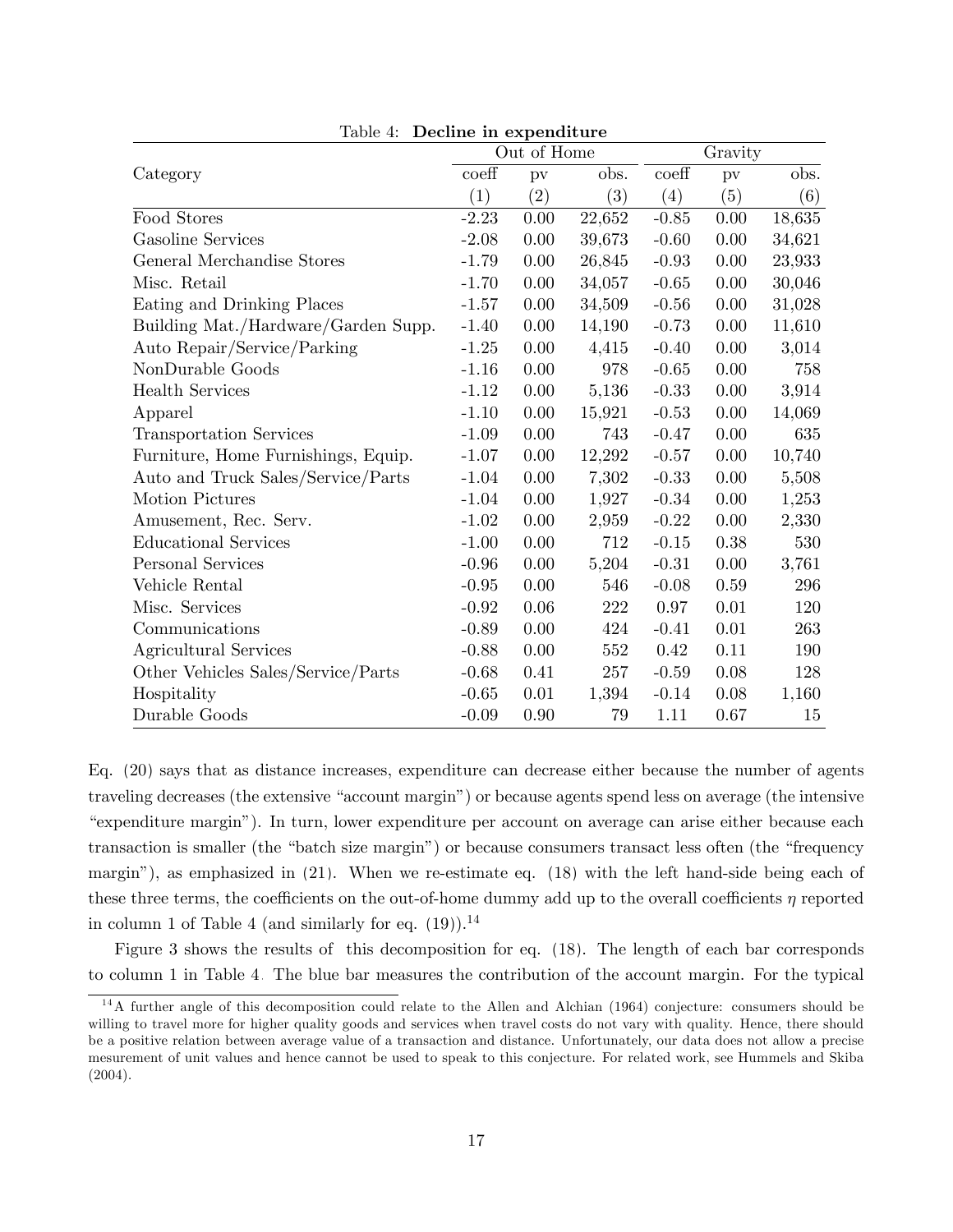sector, 72% of the drop in out-of-home expenditure is associated with fewer people traveling outside, rather than to people spending less on average for out-of-home transactions.<sup>15</sup> Through the lenses of our simple model, the account margin drop is related to the extent of heterogeneity in travel costs around marginal consumers indifferent between purchasing at home or traveling outside (i.e., the density  $T'(t_c)$ ): the response of this margin is stronger when there are many consumers with similar travel costs around  $t_c$ . As a benchmark, Hillberry and Hummels (2007) find, for firm-to-firm shipments within U.S., that on short distances the extensive margin explains almost the totality of the decay. We take this as evidence that our "expenditure" margin is active in consumers in a way that it is not for producer-to-producer transactions: while variation in trade costs impacts expenditure per firm within U.S. minimally, variation in travel costs impacts expenditure per person substantially.

Again, however, we find significant differences across sectors. For Personal Services or Motion Pictures, for example, almost the totality of the fall is due to fewer people traveling outside; For Food Stores, on the other hand, fewer people traveling outside only explains half of the fall in expenditure occurring out-of-home. What accounts for the rest of the drop?

Figure [3](#page-19-1) indicates that across all sectors, average expenditure per account (the expenditure margin) drops outside of home almost exclusively because of the frequency margin: consumers choose to travel outside less frequently. The drop in the average transaction value (the batch size margin) has a limited role in most cases. Tables [C.7](#page-41-0) and [C.8](#page-41-1) in the Appendix (p. [41](#page-41-0) and [41\)](#page-41-1) show that the combination of the account and frequency margin typically contribute 90-95% of the decline in expenditure.<sup>16</sup>

What can explain this heterogeneity in gravity? Our model points to one source of sector heterogeneity, differences in storage costs, that links the strength of gravity to the sample average frequency of transactions. To take a closer look at this conjecture, we plot the out-of-home expenditure as a share of home expenditure  $\exp(\eta)$  (using column 1 in Table [4\)](#page-17-0) against the average number of transactions per account in the sector from the data. Figure [4](#page-20-0) shows this relation for the sectors where the out-of-home dummy is statistically significant from zero.<sup>17</sup> When customers (optimally) choose more visits, gravity is more important. Note that since the average number of transactions has not been used directly to compute the out-of-home dummy, there is nothing mechanical about this empirical relation.

Our simple model provides a possible explanation for this correlation. Buying outside of the home place requires, ceteris paribus, larger batch sizes: hence, if storage costs in a sector are higher, consumers want to reduce average inventory. They do so in two ways: they buy more of the overpriced varieties at home and fewer varieties outside (the expenditure margin), or stop traveling outside altogether (the account margin). This behavior maps into stronger gravity (Proposition [2\)](#page-10-0). On the other hand, however, lower inventory requires more trips (through Proposition [3\)](#page-10-1). This response generates a negative correlation

<sup>&</sup>lt;sup>15</sup>Figure [C.2](#page-42-0) in the Appendix (p. [42\)](#page-42-0) shows the same decomposition for eq. [\(19\)](#page-16-0): the extensive margin is even less important, accounting for 57% of the decline in expenditure in the typical sector as distance increases. Tables [C.5](#page-40-0) and [C.6,](#page-40-1) also in the Appendix (pages [40](#page-40-0) and [40\)](#page-40-1), show the actual values of the account and expenditure margin with associated p-values.

 $16$ This feature of the data explains the emphasis, in our model, of storage costs and endogenous frequency of transactions.

<sup>&</sup>lt;sup>17</sup>Figures [C.3,](#page-43-0) [C.4](#page-43-1) and [C.5](#page-44-0) in the Appendix, starting at page [43,](#page-43-0) replicates it for all the sectors and for the impact of distance using gravity.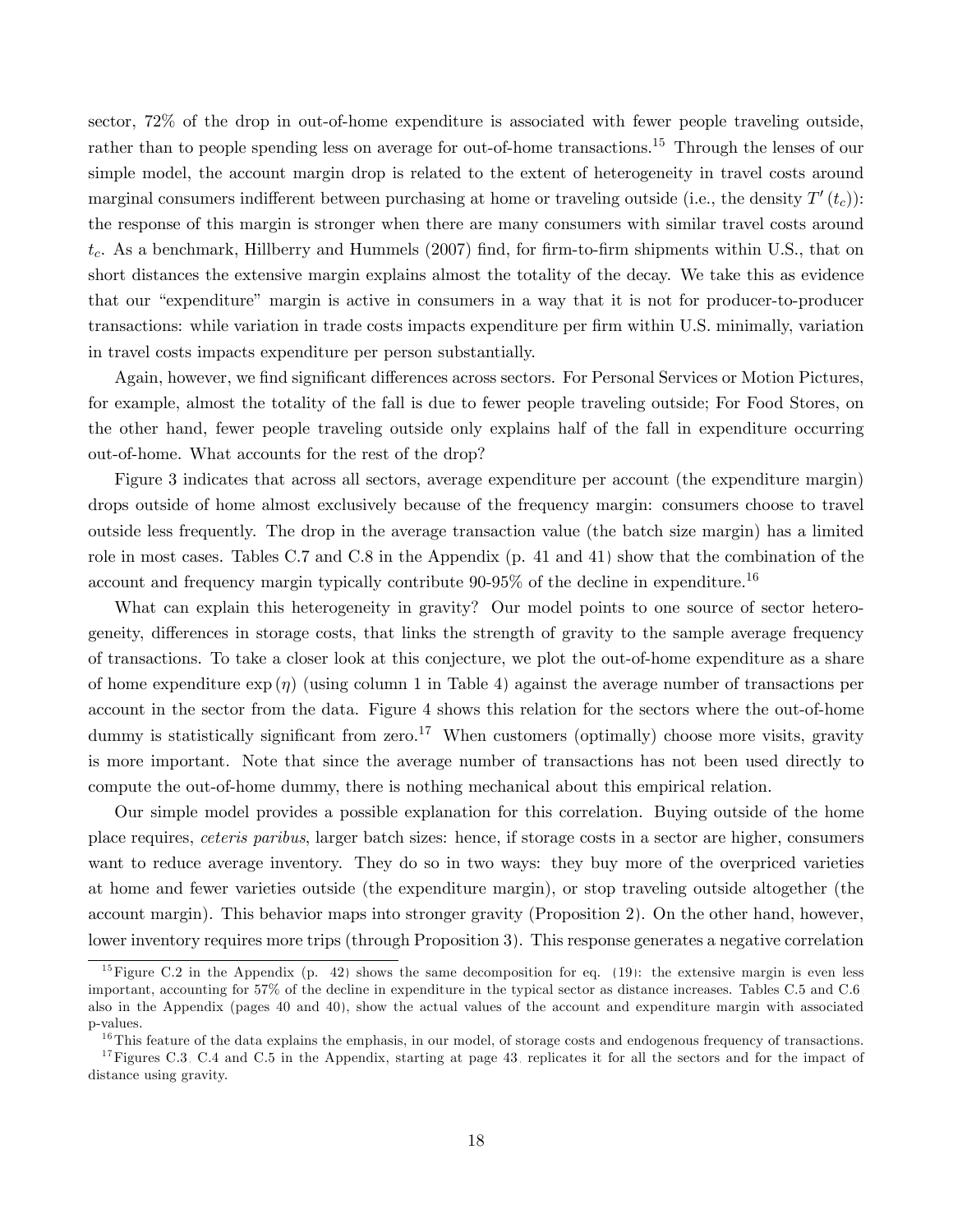

<span id="page-19-1"></span>Figure 3: Margins in the out-of-home expenditure drop

between the strength of gravity and frequency of transactions, as present in Figure [4.](#page-20-0)

These results provide the first piece of (somewhat indirect) evidence that demand conditions may matter in determining local equilibrium outcomes. In sectors where storage costs are high, consumer demand declines faster with distance: from a merchant's point of view, the market will be more localized, and distant competition will be less of a threat.

In the next section we consider a more direct shock to travel cost.

# <span id="page-19-0"></span>4 The Effect of Rain

The analysis up to now has shown that consumers' typical travel ranges are limited, expenditure declines with distance, and the combination of accounts and frequency margins are the main reasons of such decline. We have also shown that the strength of gravity varies by sector, and in a way that can be related to sector-level characteristics like storage costs and durability.

While certainly suggestive, these facts per se do not show that consumers' willingness to travel has a role in determining local product market outcomes. Some sector-level characteristics of the supply side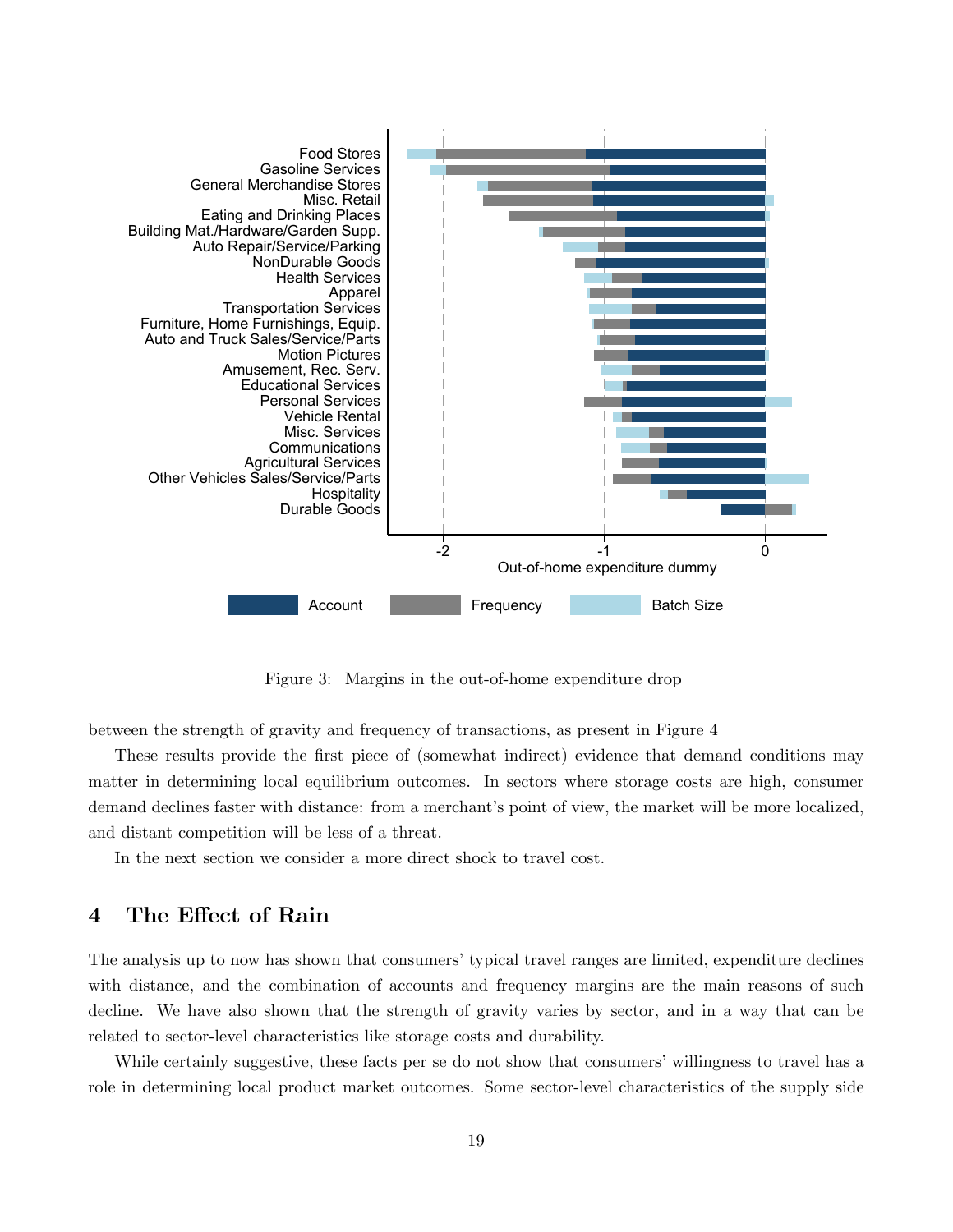

<span id="page-20-0"></span>Figure 4: Drop in expenditure out of home

may bring producers and consumers closer to each other, so that the observed distance traveled is shorter. One such characteristic could be the fixed costs of operating a store: everything else equal, high fixed costs would imply fewer suppliers, so that consumers would need to travel more on average.

To make progress on this issue, we need a plausible shifter to consumers' travel costs whose variation is uncorrelated to residential decisions of consumers and locations decisions of Örms in the sample period. We can then study the impact of this cost shifter on the spatial distribution of observed expenditure.

We turn to rain. We use daily data on rainfall precipitation from the National Oceanic and Atmospheric Administration, as described in Menne et al. (2012). For each centroid of a residence or a shopping location in our data, we find the closest weather station among the roughly twelve thousand disseminated over the U.S. territory. In the transaction data, the median distance between a weather station and a merchant is 6.5 km (mean 7.3 km) and the median distance to a residence is 7.3 km (mean 8 km).

We use daily data on rainfall to assign a weather status for each transaction. We create a transactionlevel indicator variable that assumes the value of 1 if, during the transaction day, the associated weather stations recorded rain both in the residence and in the shopping location. During the sample period,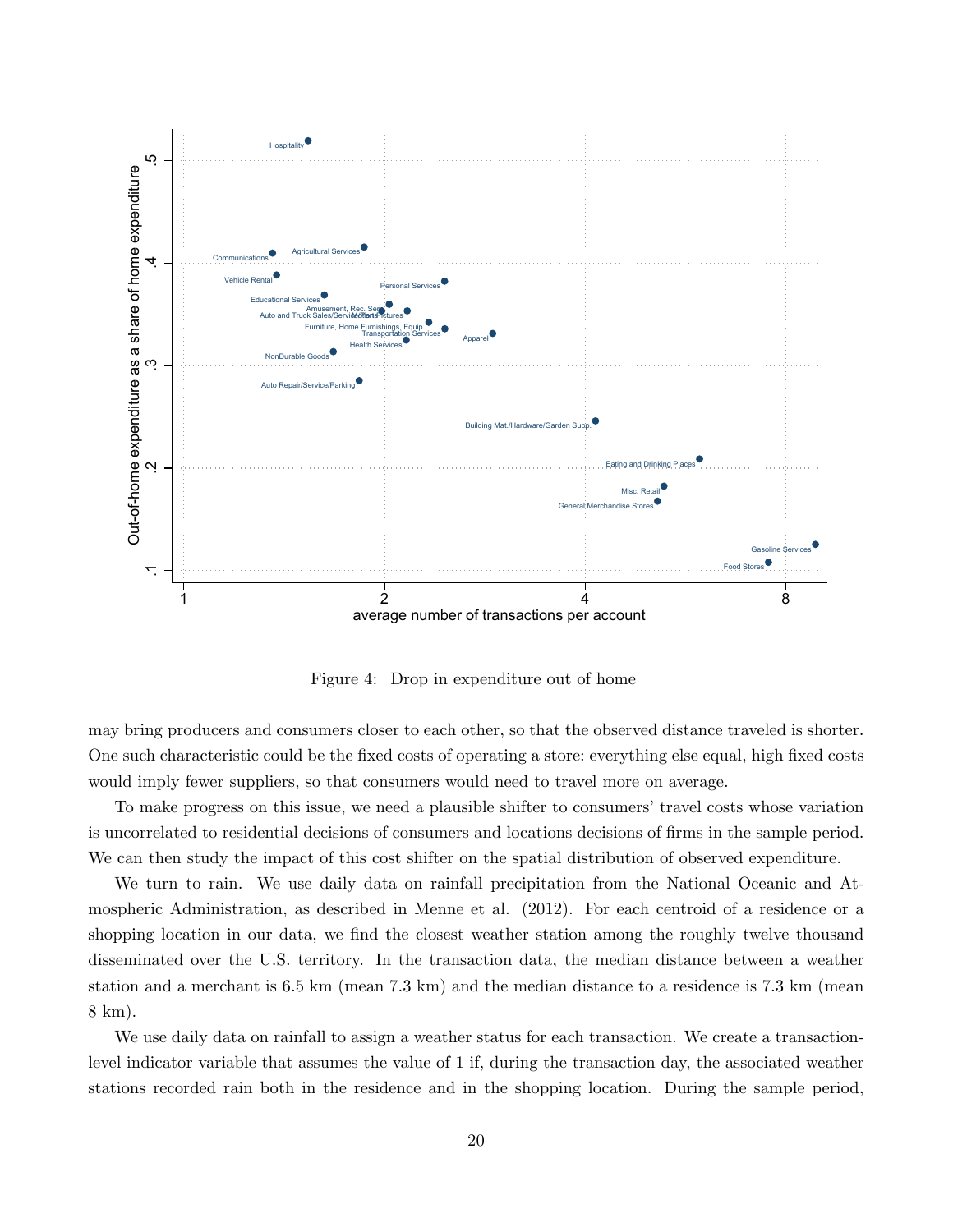28% of transactions have a rain episode so defined. A concern could be that most of the variation in this indicator is geographically related, rather than occurring within residence-location pairs over time. This is not the case. A regression of the weather status indicator variable on residence  $\overline{\phantom{a}}$  shopping location pairs and transaction date fixed effects absorbs  $24\%$  of the variation in the transaction level data, leaving ample residual variation to identify movements in the spatial distribution of expenditure.

We recompute for each pair of locations  $h,s$  two expenditure flows: one observed during non-rainy days, and one observed during rainy days. At this point, we are in a position to extend our analysis from equations  $(18)$  and  $(19)$  above to include the effect of rain. Specifically, we start by estimating:

$$
\log X_{hs} = \alpha + \gamma^{(h)} + \gamma^{(s)} + \eta \times \mathbf{1}_{(h \neq s)} + \rho \times \mathbf{1}_{RAIN} + \mu \times (\mathbf{1}_{(h \neq s)} \times \mathbf{1}_{RAIN}) + \varepsilon_{hs} \tag{22}
$$

where  $\mathbf{1}_{RAIN}$  is an indicator variable assuming the value of 1 if the observation refers to rainy days and zero otherwise. The presence of origin and destination fixed effects ensures that average levels of rain by location are not contributing to the identification.<sup>18</sup> Table [5](#page-22-0) shows the estimated values of  $\rho$  (column 1),  $\eta$  (column 3) and  $\mu$  (column 5).

Rain affects expenditure at home significantly for most sectors. In the median sector, expenditure at home on a rainy day is about  $100 \cdot \exp(-0.47) = 63\%$  of the expenditure on a non-rainy day. Food Stores, Building Materials and Garden Supplies, and General Merchandise are the most impacted; Communications, Transportation Services are the least impacted. Note that the ratio of  $\rho$  between a sector at the 10% of impact and one at the 90% is around 1.7 (and the response of expenditure between the least and the most impacted sector varies by a factor of 5): a common cost shock to all sectors induces differential responses across sectors.

Rain also implies a drop in expenditure out of home:  $\rho + \mu$  is negative for all sectors. In the typical sector, expenditure outside on rainy days is  $77\%$  of the expenditure outside on non-rainy days. The heterogeneity in the responses stays in the same order of magnitude: the  $p90/p10$  ratio in  $\rho + \mu$  is around 1.6, and the max/min ratio is around 4.5.

Not only does a cost shock impact the levels of consumers expenditure, but it does so differentially over space. Column 5 reveals that rain impacts the spatial distribution of expenditure making the decline in expenditure out of home less pronounced. This behavior is consistent with the shock selecting the type of agents going out for shopping. While some agents do not shop (the expenditure declines both at home and outside), those who choose to go out must be those less sensitive to travel costs, and hence the composition of expenditure shifts toward out-of-home locations. For the median sector, the out-of-home expenditure decline in rainy conditions is 19% flatter than in non-rainy days.

It is useful to stress an implication of these results. These regressions are showing that selection along travel costs is an important determinant of the spatial distribution of expenditure given location decisions of consumers and Örms. In other words, the level and the elasticity of demand faced by merchants in a

 $18$  In this residence location – shopping location – weather status dataset, a regression of the weather status indicator on residence – shopping location pair fixed effects has an  $R^2$  of 20%. The effect of rain can then be identified comparing the same pair of locations in rainy and non-rainy days.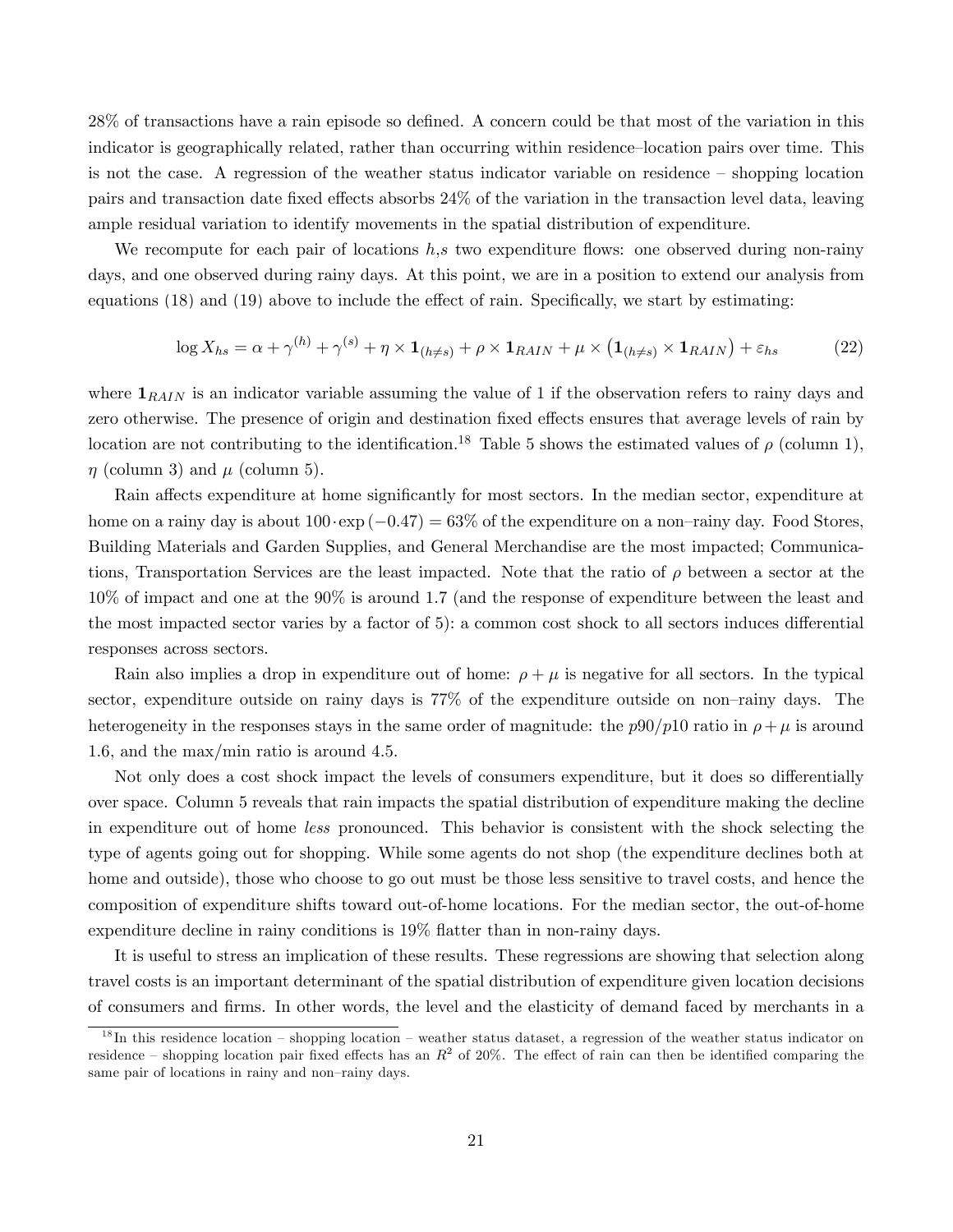|                                     | Rain              |      |                           | Out of home              |                  | Out of home $\times$ Rain | Obs.   |
|-------------------------------------|-------------------|------|---------------------------|--------------------------|------------------|---------------------------|--------|
| Category                            | $\mathrm{coeff}$  | pv   | $\overline{\text{coeff}}$ | $\overline{\mathrm{pv}}$ | $\mathrm{coeff}$ | pv                        |        |
|                                     | $\left( 1\right)$ | (2)  | (3)                       | (4)                      | (5)              | (6)                       | (7)    |
| Food Stores                         | $-0.60$           | 0.00 | $-2.02$                   | 0.00                     | 0.29             | $0.00\,$                  | 35,942 |
| <b>Gasoline Services</b>            | $-0.54$           | 0.00 | $-1.84$                   | 0.00                     | 0.29             | 0.00                      | 55,990 |
| General Merchandise Stores          | $-0.60$           | 0.00 | $-1.57$                   | 0.00                     | 0.29             | 0.00                      | 39,601 |
| Misc. Retail                        | $-0.55$           | 0.00 | $-1.51$                   | 0.00                     | 0.26             | 0.00                      | 48,146 |
| Eating and Drinking Places          | $-0.47$           | 0.00 | $-1.36$                   | 0.00                     | 0.20             | 0.00                      | 46,545 |
| Building Mat./Hardware/Garden Supp. | $-0.65$           | 0.00 | $-1.20$                   | 0.00                     | 0.25             | 0.00                      | 22,298 |
| Auto Repair/Service/Parking         | $-0.50$           | 0.00 | $-1.12$                   | 0.00                     | 0.27             | 0.00                      | 7,296  |
| NonDurable Goods                    | $-0.38$           | 0.00 | $-0.86$                   | 0.00                     | 0.09             | 0.45                      | 2,277  |
| <b>Health Services</b>              | $-0.51$           | 0.00 | $-0.99$                   | $0.00\,$                 | 0.17             | $0.02\,$                  | 8,412  |
| Apparel                             | $-0.44$           | 0.00 | $-0.94$                   | 0.00                     | 0.20             | 0.00                      | 21,857 |
| Transportation Services             | $-0.14$           | 0.43 | $-0.75$                   | 0.01                     | $-0.12$          | 0.52                      | 1,493  |
| Furniture, Home Furnishings, Equip. | $-0.52$           | 0.00 | $-0.90$                   | 0.00                     | 0.19             | 0.01                      | 17,445 |
| Auto and Truck Sales/Service/Parts  | $-0.49$           | 0.00 | $-0.83$                   | 0.00                     | 0.25             | 0.00                      | 11,519 |
| <b>Motion Pictures</b>              | $-0.43$           | 0.00 | $-0.90$                   | 0.00                     | 0.19             | 0.00                      | 3,861  |
| Amusement, Rec. Serv.               | $-0.35$           | 0.00 | $-0.88$                   | 0.00                     | 0.11             | 0.26                      | 4,470  |
| <b>Educational Services</b>         | $-0.47$           | 0.00 | $-0.90$                   | 0.00                     | 0.22             | 0.22                      | 1,564  |
| Personal Services                   | $-0.42$           | 0.00 | $-0.76$                   | $0.00\,$                 | 0.12             | $0.02\,$                  | 8,880  |
| Vehicle Rental                      | $-0.44$           | 0.00 | $-0.83$                   | 0.00                     | 0.36             | 0.02                      | 1,310  |
| Misc. Services                      | $-0.41$           | 0.01 | $-0.91$                   | 0.01                     | 0.16             | 0.39                      | 1,044  |
| Communications                      | $-0.12$           | 0.40 | $-0.57$                   | 0.00                     | $-0.11$          | 0.51                      | 1,005  |
| Agricultural Services               | $-0.44$           | 0.00 | $-0.75$                   | 0.00                     | 0.13             | 0.14                      | 2,517  |
| Other Vehicles Sales/Service/Parts  | $-0.58$           | 0.00 | $-0.60$                   | 0.29                     | 0.44             | 0.03                      | 1,082  |
| Hospitality                         | $-0.46$           | 0.01 | $-0.53$                   | 0.01                     | 0.24             | 0.21                      | 2,219  |
| Durable Goods                       | $-0.52$           | 0.01 | $-0.14$                   | 0.72                     | 0.15             | 0.53                      | 592    |

<span id="page-22-0"></span>Table 5: Expenditure out of home place and rain

particular location will depend, among other things, on the level and the heterogeneity in travel costs of consumers living in proximity to such location: to the extent that rational firms are aware of these costs, local demand conditions must matter for local equilibrium outcomes.

We also find that the spatial distribution of expenditure moves differentially across sectors. A simple statistic to consider would compare  $\exp(\eta)$ , the percentage drop in out-of-home expenditure vs. home expenditure without rain, to  $\exp(\eta + \mu)$ , giving the same percentage in rainy days. In Figure [5](#page-23-0) we plot  $\exp(\eta + \mu) - \exp(\eta)$  against the frequency of transactions.<sup>19</sup>

We find large differences in the impact of rain across sectors. A common travel cost shock makes gravity flatter by 4.4 percentage points in Food Stores, 8.7 points in Motion Pictures, 14 points in Durable Goods and 18.6 points in Vehicle rentals. The spatial distribution of demand is impacted less for sectors with more frequent purchases. This finding provides some validation to Figure [4](#page-20-0) above. When a good is less

 $19$ This figure excludes one outlier, Other Vehicle Sales, Services and Parts, which is imprecisely estimated. This sector includes items like Boat, Motorcycles, or Camper Dealers, for example. For this sector, the estimated difference is 30 percentage points. Figure [C.6](#page-44-1) in Appendix, p. [44,](#page-44-1) shows the complete picture.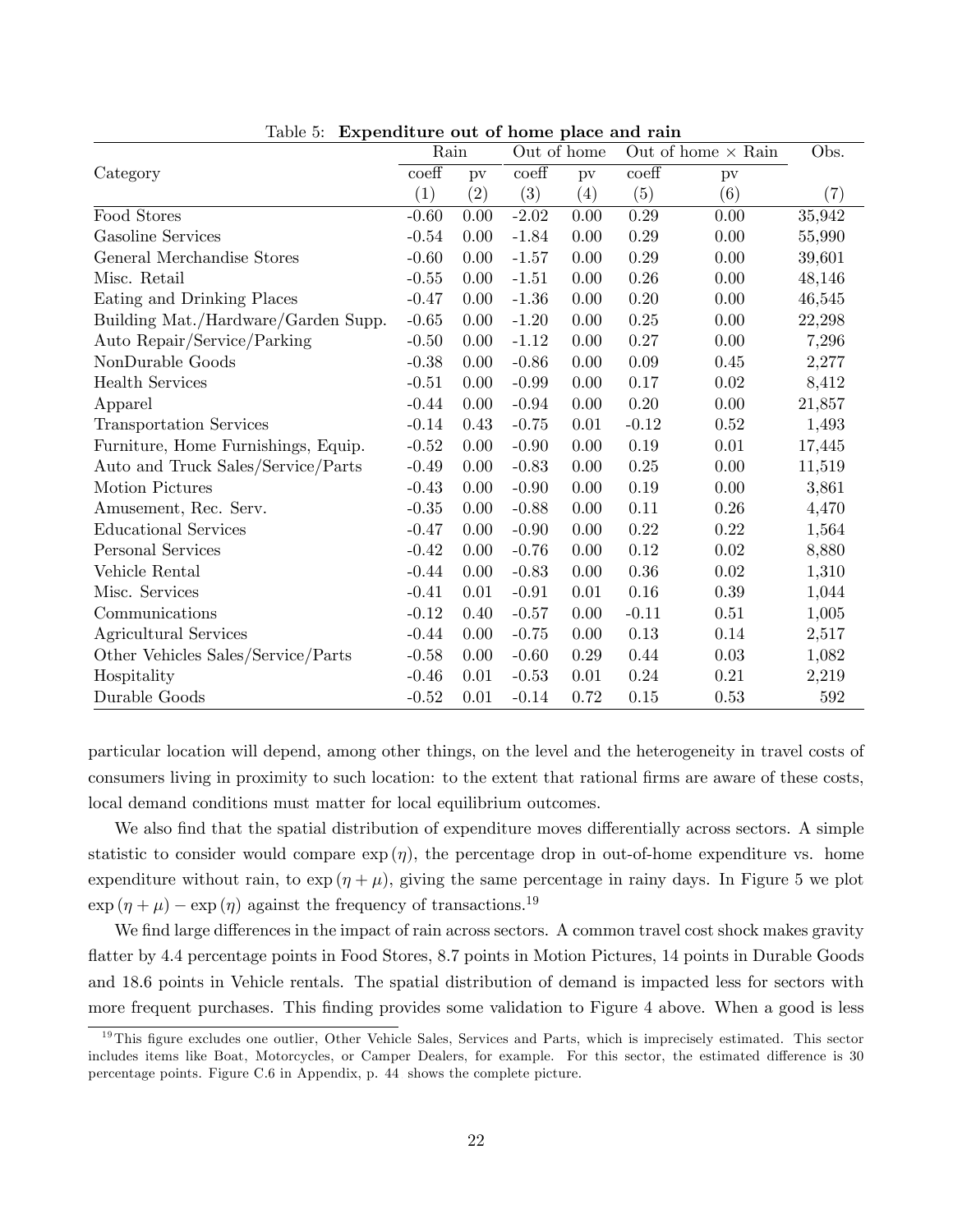

<span id="page-23-0"></span>Figure 5: The flattening in gravity across sectors

storable, purchases are more frequent, less sensitive to rain episodes, but also more local: gravity matters more.

A Önal insight into the impact of rain can be gauged by comparing Table [5](#page-22-0) with the results of the following gravity regression:

$$
\log X_{hs} = \alpha + \gamma^{(h)} + \gamma^{(s)} + \delta \log dist_{hs} + \tilde{\rho} \times \mathbf{1}_{RAIN} + \tilde{\mu} \times (\mathbf{1}_{RAIN} \times \log dist_{hs}) + \varepsilon_{hs} \tag{23}
$$

This regression augments eq. [\(19\)](#page-16-0) with the weather status indicator, in levels and interacting it with distance. It estimates the effect of rain by comparing only places out of home at different distances. Table [6](#page-24-1) reports the results. The most notable difference with respect to Table [5](#page-22-0) above is that the interaction between distance and rain is now very small and almost everywhere statistically insignificantly different from zero. Reasonably, rain alters the spatial composition of expenditure, but only by leaving at home those whom would take short trips more than those willing to travel longer: once expenditure is no longer occurring at very short distances, an extra kilometer of travel does not matter.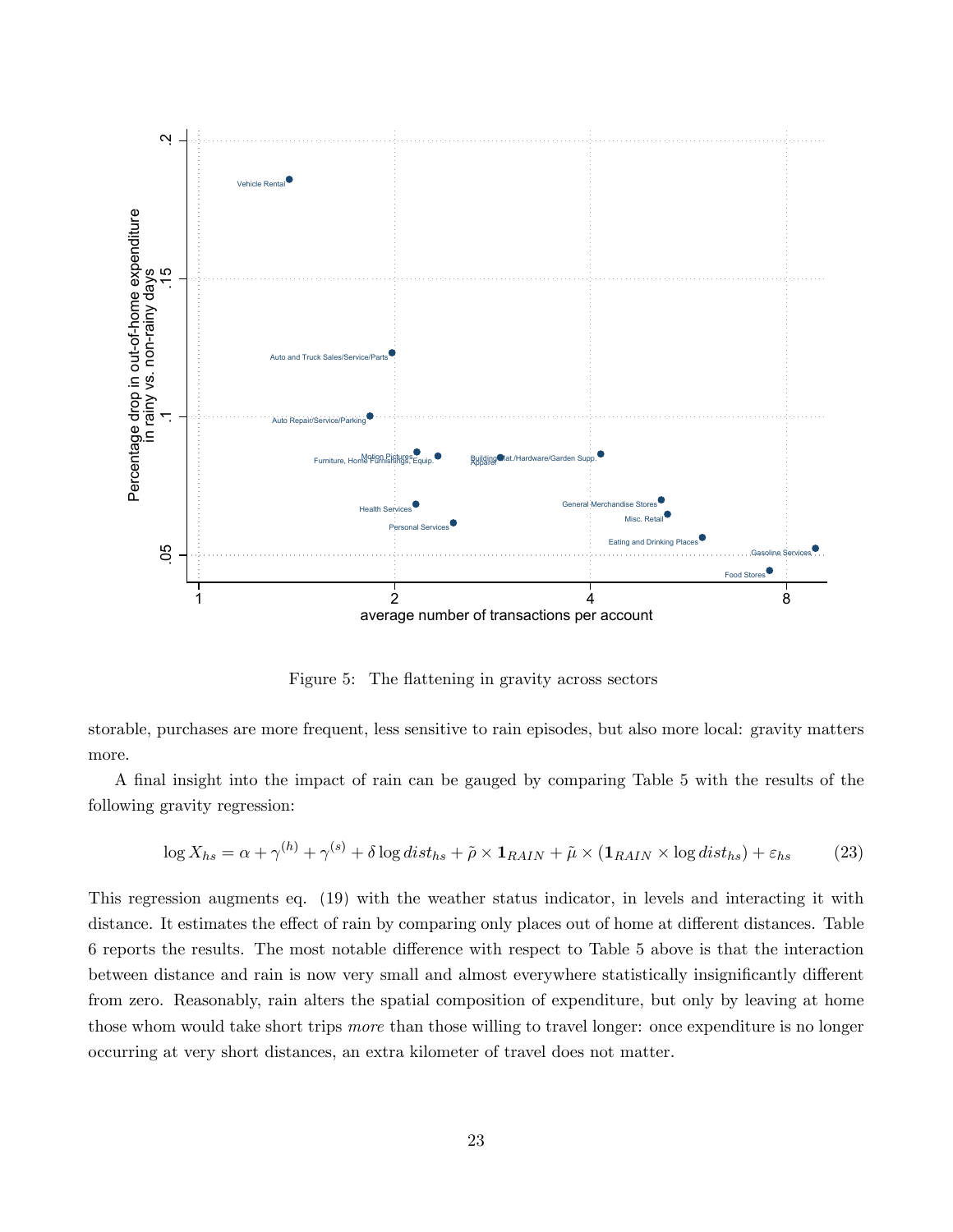|                                     | ranic v.<br>Rain          |      | aravity and rain<br>Distance |      |                  | Distance $\times$ Rain | Obs.   |
|-------------------------------------|---------------------------|------|------------------------------|------|------------------|------------------------|--------|
| Category                            | $\overline{\text{coeff}}$ | pv   | $\mathrm{coeff}$             | pv   | $\mathrm{coeff}$ | $\mathbf{p}$           |        |
| Food Stores                         | $-0.40$                   | 0.00 | $-0.71$                      | 0.00 | $-0.00$          | 0.98                   | 28,485 |
| Gasoline Services                   | $-0.43$                   | 0.00 | $-0.50$                      | 0.00 | 0.03             | 0.00                   | 47,006 |
| General Merchandise Stores          | $-0.59$                   | 0.00 | $-0.77$                      | 0.00 | 0.07             | 0.00                   | 34,539 |
| Misc. Retail                        | $-0.39$                   | 0.00 | $-0.50$                      | 0.00 | 0.01             | 0.45                   | 41,449 |
| Eating and Drinking Places          | $-0.44$                   | 0.00 | $-0.45$                      | 0.00 | 0.04             | 0.00                   | 40,855 |
| Building Mat./Hardware/Garden Supp. | $-0.48$                   | 0.00 | $-0.56$                      | 0.00 | 0.01             | 0.69                   | 17,873 |
| Auto Repair/Service/Parking         | $-0.00$                   | 0.99 | $-0.28$                      | 0.00 | $-0.09$          | 0.07                   | 4,733  |
| NonDurable Goods                    | $-0.23$                   | 0.25 | $-0.48$                      | 0.00 | $-0.03$          | 0.67                   | 1,659  |
| <b>Health Services</b>              | $-0.19$                   | 0.13 | $-0.18$                      | 0.00 | $-0.06$          | 0.20                   | 6,234  |
| Apparel                             | $-0.37$                   | 0.00 | $-0.40$                      | 0.00 | 0.03             | 0.13                   | 18,979 |
| Transportation Services             | $-0.23$                   | 0.35 | $-0.34$                      | 0.00 | $-0.02$          | 0.85                   | 1,251  |
| Furniture, Home Furnishings, Equip. | $-0.49$                   | 0.00 | $-0.41$                      | 0.00 | 0.05             | 0.10                   | 14,964 |
| Auto and Truck Sales/Service/Parts  | $-0.30$                   | 0.02 | $-0.20$                      | 0.00 | $0.01\,$         | $0.80\,$               | 8,290  |
| Motion Pictures                     | $-0.16$                   | 0.22 | $-0.21$                      | 0.00 | $-0.05$          | $0.36\,$               | 2,393  |
| Amusement, Rec. Serv.               | $-0.38$                   | 0.01 | $-0.18$                      | 0.00 | 0.04             | 0.40                   | 3,399  |
| <b>Educational Services</b>         | $-0.44$                   | 0.15 | $-0.15$                      | 0.31 | 0.06             | 0.54                   | 1,106  |
| Personal Services                   | $-0.21$                   | 0.02 | $-0.20$                      | 0.00 | $-0.04$          | 0.25                   | 6,299  |
| Vehicle Rental                      | $-0.01$                   | 0.98 | $-0.03$                      | 0.83 | $-0.04$          | 0.70                   | 741    |
| Misc. Services                      | 0.11                      | 0.75 | 1.16                         | 0.00 | $-0.15$          | 0.19                   | 602    |
| Communications                      | $0.35\,$                  | 0.28 | $-0.27$                      | 0.04 | $-0.22$          | 0.04                   | 634    |
| Agricultural Services               | $-0.47$                   | 0.02 | 0.64                         | 0.00 | 0.06             | 0.45                   | 1,350  |
| Other Vehicles Sales/Service/Parts  | $-0.15$                   | 0.69 | $-0.45$                      | 0.09 | $-0.01$          | $0.97\,$               | 702    |
| Hospitality                         | $-0.17$                   | 0.55 | $-0.11$                      | 0.12 | $-0.02$          | 0.82                   | 1,855  |
| Durable Goods                       | $-0.35$                   | 0.40 | 1.70                         | 0.30 | $-0.01$          | 0.94                   | 365    |

<span id="page-24-1"></span>Table 6: Gravity and rain

# <span id="page-24-0"></span>5 Conclusion

Using detailed geographical information from more than 1.7 million individual consumers' credit card transactions, we document several stylized facts regarding the geography of consumption. We find large heterogeneity across industries in the overall impact of distance and in the importance of extensive margins. We also find that the differences in gravity across industries are correlated with the frequency of transactions. A simple model of consumer choice suggests that this correlation can be induced by heterogeneity in the durability/storability of the final item demanded, which we interpret as a new determinant of gravity. We argue that storable/durable Önal consumption items may have an inherently larger geographical markets than perishable/non-durable goods. Hence, the distribution of travel costs of consumers will matter differentially for firms operating in different sectors.

Since unobserved heterogeneity in sector characteristics might be a contributing factor in determining gravity patterns, we also provide more direct evidence on the response of the spatial distribution of expenditure to travel costs shocks. We find that rain reduces expenditure of consumers living in a particular place both at home and in outside locations, but differentially over space and across sectors.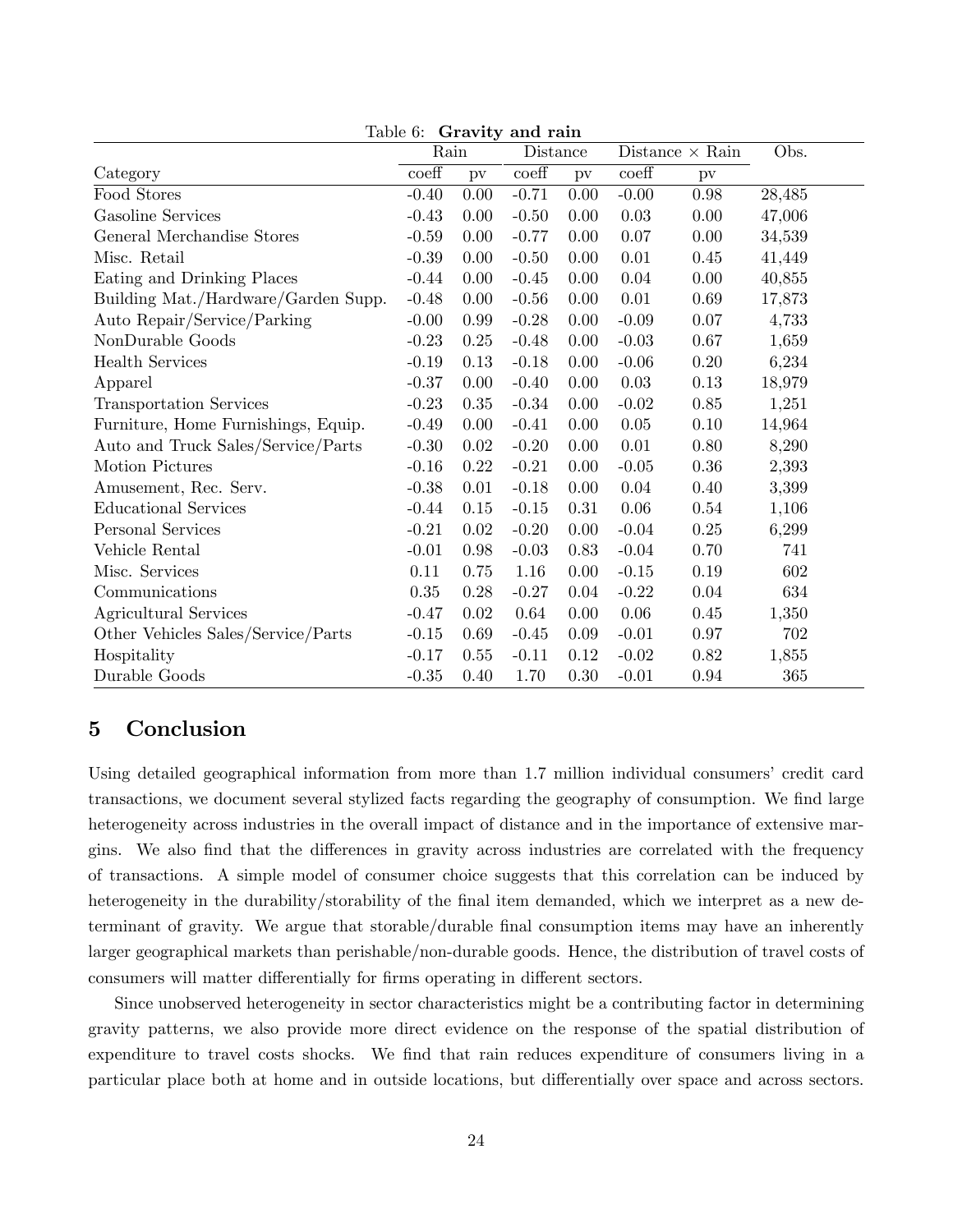In particular, gravity becomes áatter, since only consumers less sensitive to travel costs decide to go out and spend; moreover, rains matters more for more durable/storable goods. Again, the joint distribution of consumers and their travel costs matters for the level and elasticity of demand faced by any merchant.

Taken together, these results indicate that local demand conditions are quantitatively relevant for local equilibrium outcomes and for their response to local shocks. Incorporating demand-side characteristics is essential to analyzing firms' location and production decisions, in particular in the understudied service sector, which accounts a large share of economic activity. Further, our results provide important information for the study of the liberalization of international trade and investment in services: entry and location decisions of foreign firm establishments in a local market will be shaped, among other things, by the different degrees of localization of their product's market.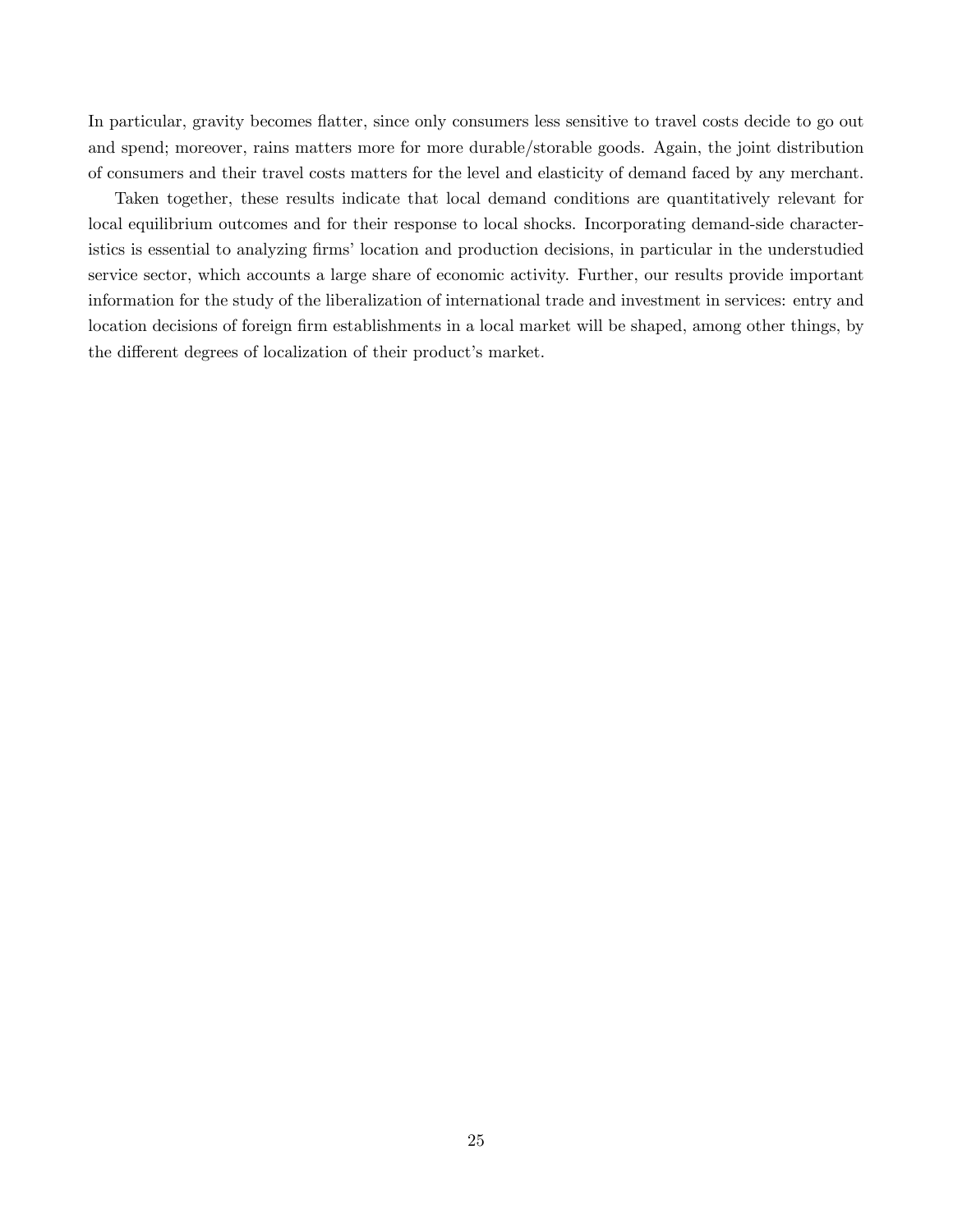# References

- [1] Alchian, A., and W. Allen (1964). "University Economics". Belmont, Calif.: Wadsworth.
- [2] Agarwal, S., N. Marwell, and L. McGranahan (forthcoming). "Consumption Responses to Temporary Tax Incentives: Evidence from State Sales Tax Holidaysî, American Economic Journal: Economic Policy.
- [3] Anderson, J. (1979). "A Theoretical Foundation for the Gravity Equation", American Economic Review, 69:1, 106:116.
- [4] Anderson, J. and E. Van Wincoop (2003). "Gravity with gravitas: a solution to the border puzzle", American Economic Review, 93:1, pp. 170-192
- [5] Bernard, A., B. Jensen, S. Redding and P. Schott (2010). "Wholesalers and Retailers in U.S. Trade (Long Version)", NBER Working Paper 15660.
- [6] Chandra, A., K. Head and M. Tappata (2014). "The Economics of Cross-Border Travel", The Review of Economics and Statistics 96:4 2014, pp. 648-661.
- [7] Couture, V. (2016). "Valuing the Consumption Benefits of Urban Density", Working paper.
- [8] Disdier, A. and K. Head (2008). "The puzzling persistence of the distance effect on bilateral trade", Review of Economics and Statistics, 90:1, pp. 37-48.
- [9] Davis, D., J. Dingel, J. Monras, and E. Morales (2016). "How Segregated is Urban Consumption?", Working paper.
- [10] Davis, P. (2006). "Spatial Competition in Retail Markets: Movie Theaters", RAND Journal of Economics, 37:4, pp. 964-982.
- [11] Dornbush, R., S. Fischer and P. Samuelson (1977). "Comparative advantage, trade, and payments in a ricardian model with a continuum of goods", American Economic Review, 67:5, pp. 823-839.
- [12] Eaton, J., and S. Kortum (2003).. "Technology, Geography, and Trade", Econometrica, 70:5, pp. 1741-1779.
- [13] Ellison, G. and S. F. Ellison (2009). "Tax Sensitivity and Home State Preferences in Internet Purchasingî, American Economic Journal: Economic Policy, 1:2, p. 53-71.
- [14] Glaeser, E., J. Kolko, and A. Saiz (2001). "Consumer City", Journal of Economic Geography, Vol. 1, pp. 27-50.
- [15] Handbury, J., I. Rahkovsky, and M. Schnell (2016). "Is the Focus on Food Deserts Fruitless? Retail Access and Food Purchases Across the Socioeconomic Spectrum<sup>n</sup>, Working paper.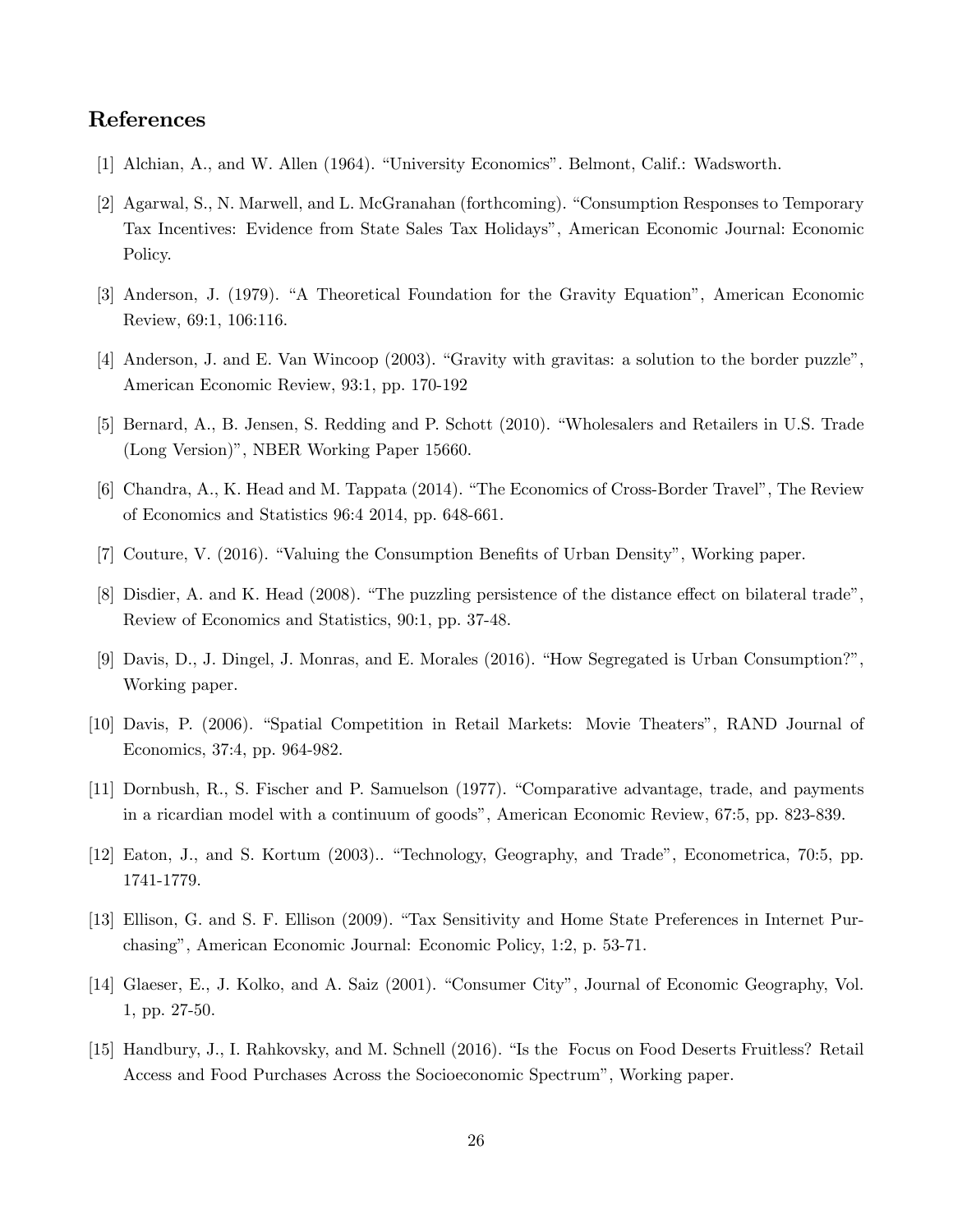- [16] Hillberry, R. and D. Hummels (2007). "Trade responses to geographic frictions: A decomposition using micro-dataî, European Economic Review 52:3, pp. 527:550
- [17] Hummels, D. and P. Klenow (2005). "The variety and quality of a nation's exports", American Economic Review, 95:3, pp. 704-723.
- [18] Hummels, D. and A. Skiba (2004). "Shipping the good apples out? An empirical confirmation of the Alchian-Allen conjectureî, Journal of Political Economy, 112:6, pp. 1384-1402.
- [19] Hortaçsu, A., F. A. Martínez-Jerez, and J. Douglas (2009). "The Geography of Trade in Online Transactions: Evidence from eBay and MercadoLibre", American Economic Journal: Microeconomics, 1:1, p. 53-74.
- [20] Hortaçsu, A. and C. Syverson (2015). "The ongoing evolution of US retail: A format tug-of-war", Journal of Economic Perspectives, 29:4, pp. 89-112.
- [21] Houde, J.F. (2012). "Spatial Differentiation and Vertical Mergers in Retail Markets for Gasoline", American Economic Review, 102:5, pp. 2147-2182.
- [22] Jarmin, R., S. Klimek, and J. Miranda (2005). "The Role of Retail Chains: National, Regional and Industry Results", in "Producer Dynamics: New Evidence from Micro Data", University of Chicago Press, p. 237-262.
- [23] Menne, M.J., I. Durre, R.S. Vose, B.E. Gleason, and T.G. Houston (2012). "An overview of the Global Historical Climatology Network-Daily Database", Journal of Atmospheric and Oceanic Technology, 29, pp. 897-910.
- [24] Monte, F., S. Redding and E. Rossi-Hansberg (2016). "Commuting, migration, and local employment elasticities", Working paper.
- [25] Nakamura, E. (2008). "Pass-Through in Retail and Wholesale", American Economic Review: Papers and Proceedings, 98:2, 430-437.
- [26] Oi, W. (1992). "Productivity in the distributive trades: the shopper and the economies of massed reserves", in "Output measurement in the services sectors", University of Chicago Press, p. 161-193.
- [27] Reilly, W. (1931). "The Law of Retail Gravitation", New York: Knickerbocker Press.
- [28] Schiff, N. (2015). "Cities and Product Variety: Evidence from Restaurants", Journal of Economic Geography, Vol 15, pp. 1085-1123.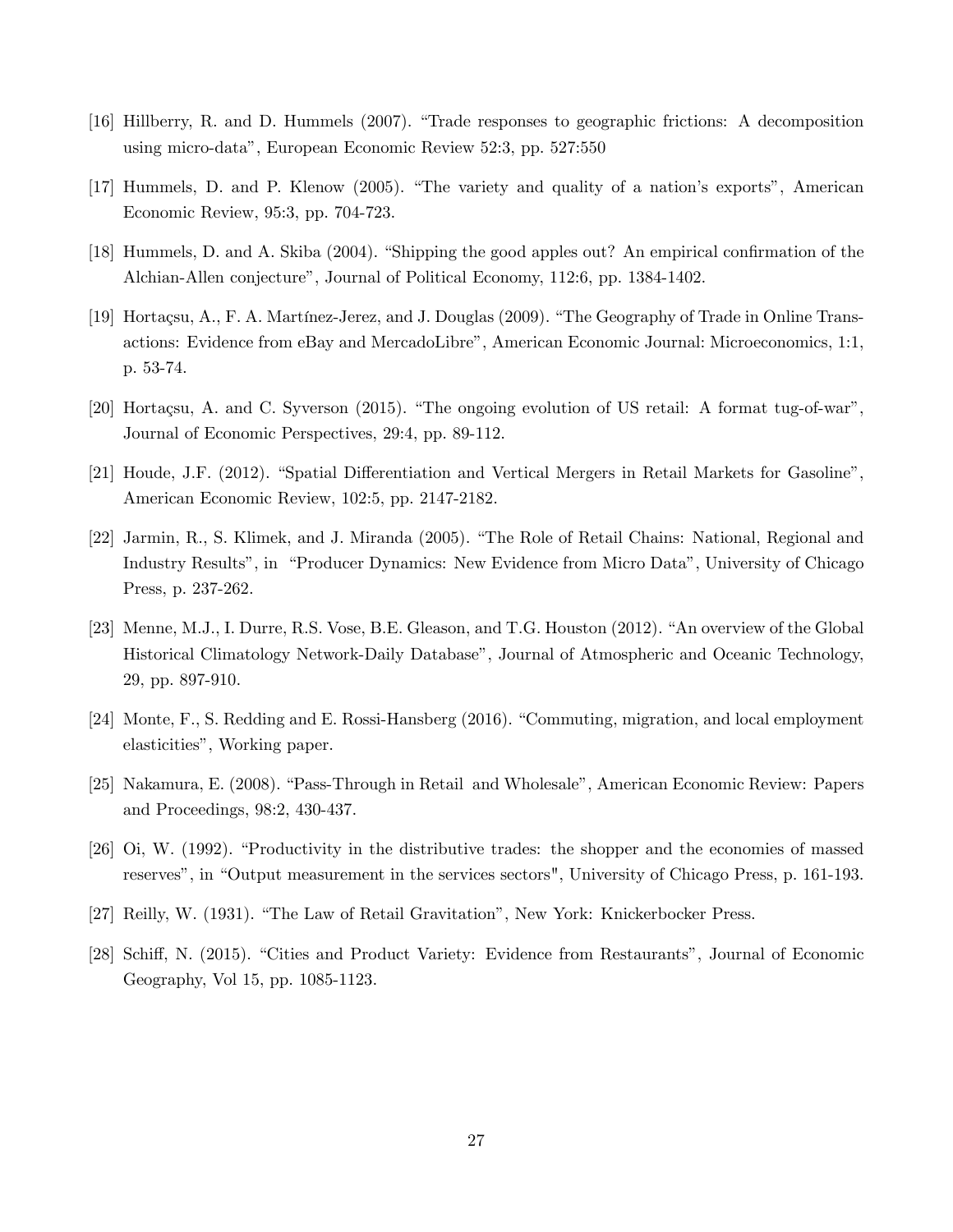# <span id="page-28-0"></span>A Analytical Appendix

**Proposition [1.](#page-8-2)** If  $d(j)$  is strictly concave for  $j \geq 1/2$ , there exist a unique level of differences in travel costs  $t_c$  such that a consumer  $\omega$  travels if and only if  $t(\omega) \leq t_c$ . **Proof.** Note from  $(13)$  that the optimal  $j^*$  can be expressed as

$$
j^*(t) : \min\left\{ d\left(j^*\right) = \left(\frac{\bar{q}g}{2}\right)^{1/2} t, 1 \right\} \tag{A.1}
$$

where we have defined

<span id="page-28-1"></span>
$$
t \equiv \left[ t_s \left( \omega \right)^{1/2} - t_h^{1/2} \right] \tag{A.2}
$$

If  $t = 0$  (that is, for consumers where the home and outside cost of travel are identical),  $d(j^*) = 0 \implies$  $j^* = j_z = 1/2$ . When  $t \ge t_{\text{max}} \equiv \left(\frac{2}{\bar{q}_\text{S}}\right)$  $\bar{q}g$  $\int_{1/2}^{1/2} d(1)$ , then  $j^*(t) = 1$  always: for high enough travel costs, consumers will always choose not to travel and buy everything at home. Note that

<span id="page-28-3"></span>
$$
\frac{d\dot{y}^*}{dt} = \left(\frac{\bar{q}g}{2}\right)^{1/2} \frac{1}{d'(j^*)} > 0 \text{ for } t \le t_{\text{max}} \tag{A.3}
$$

and

$$
\frac{d}{dt}\frac{dj^*}{dt} = -\left(\frac{\bar{q}g}{2}\right)^{1/2} \frac{1}{d'\left(j^*\right)^2} d''\left(j^*\right) \frac{dj^*}{dt} = -\left(\frac{\bar{q}g}{2}\right) \frac{d''\left(j^*\right)}{d'\left(j^*\right)^3}
$$

Hence, if  $d(j)$  is strictly concave,  $j^*(t)$  is strictly convex in t.

The cutoff condition in  $(15)$  above states that a consumer will be willing to travel if

<span id="page-28-2"></span>
$$
\gamma (g\bar{q})^{1/2} t (1 - j^*(t)) \le \int_{j^*(t)}^1 d(j) \, dj \tag{A.4}
$$

where we expressed  $j^*$  as a function of t and used [\(A.2\)](#page-28-1). We define  $t_c$  as the travel cost difference satisfying this condition [\(A.4\)](#page-28-2) with equality. At  $t = 0$ , the right-hand side starts strictly above zero, it is strictly decreasing for  $t \leq t_{\text{max}}$  (since it represents the total savings on all varieties purchased outside), it reaches 0 at  $t = t_{\text{max}}$ , and stays constant at 0 after that.

Define the left-hand side function as

$$
l(t) \equiv \gamma (g\bar{q})^{1/2} t (1 - j^*(t))
$$

This function is such that

$$
l'(t) = \gamma (g\bar{q})^{1/2} [1 - j^* (t) - t j^{*'} (t)]
$$
  

$$
l''(t) = \gamma (g\bar{q})^{1/2} [-j^{*'} (t) - j^{*'} (t) - t j^{*''} (t)]
$$

Hence, the left-hand side of [\(A.4\)](#page-28-2) is such that  $l(0) = l(t_{\text{max}}) = 0$ ,  $l'(0) > 0$  and  $l'(t_{\text{max}}) < 0$ . From above, if  $d(j)$  is strictly concave then  $j^*$  is strictly convex, and hence  $l''(t) < 0 \ \forall t \in [0, t_{\text{max}}]$ ; that is, if  $d(j)$  is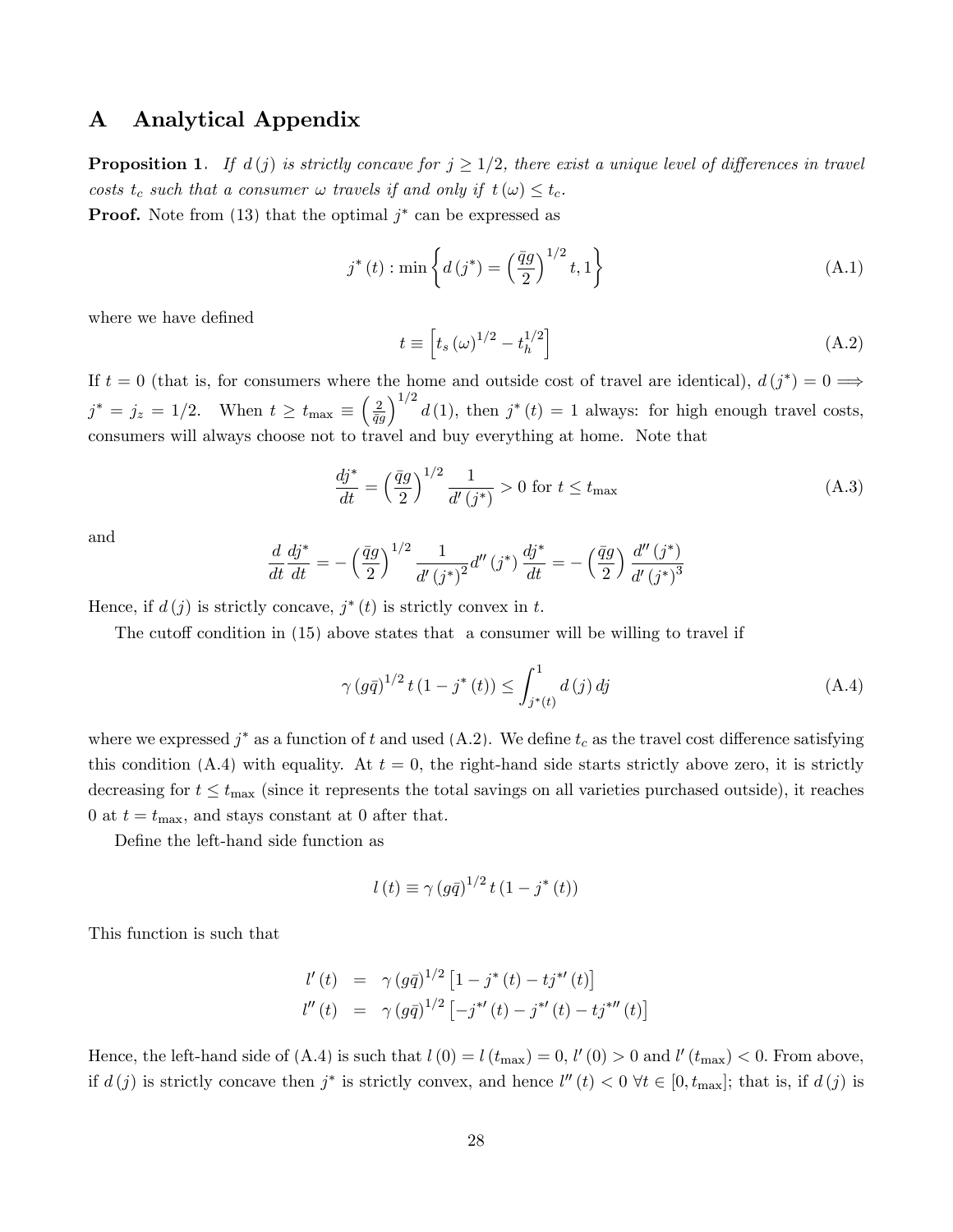strictly concave then  $l(t)$  is also strictly concave over the range  $[0, t_{\text{max}}]$ . This implies that the inequality [\(A.4\)](#page-28-2) is satisfied for a range  $t \in [0, t_c]$ , where  $t_c$  is the unique intersection of the left-hand side and the right-hand side.  $\blacksquare$ 

**Proposition [2.](#page-10-0)** If storage costs increase, the travel cutoff  $t_c$  decreases, i.e.,  $dt_c/dg < 0$ . Proof. From [\(13\)](#page-8-0), we have that

<span id="page-29-0"></span>
$$
\frac{dj^*}{dg} = \frac{1}{2} \left(\frac{\bar{q}}{2g}\right)^{1/2} \frac{t}{d'(j^*)}
$$
\n(A.5)

as long as  $t \leq t_{\text{max}}$ . Recall that the definition of the cutoff  $t_c$  is

$$
t_c: \gamma g^{1/2} \bar{q}^{1/2} t_c = \frac{\int_{j^*(t_c)}^1 d(j) \, dj}{1 - j^*(t_c)} \equiv r h s \left( j^*(t_c) \right) \tag{A.6}
$$

Totally differentiating this expression with respect to  $t_c$  and  $g$ ,

$$
\gamma g^{1/2} \bar{q}^{1/2} dt_c + \frac{1}{2} \gamma \left(\frac{\bar{q}}{g}\right)^{1/2} t_c dg = r h s' \frac{dj^*}{dt_c} dt_c + r h s' \frac{dj^*}{dg} dg \Longrightarrow
$$
  

$$
\frac{dt_c}{dg} = \frac{r h s' \frac{dj^*}{dg} - \frac{1}{2} \gamma \left(\frac{\bar{q}}{g}\right)^{1/2} t_c}{\gamma g^{1/2} \bar{q}^{1/2} - r h s' \frac{dj^*}{dt_c}}
$$

Using the expressions above  $(A.3)$  and  $(A.5)$ ,

$$
\frac{dt_c}{dg} = \frac{r h s' \frac{1}{2} \left(\frac{\bar{q}}{2g}\right)^{1/2} \frac{t_c}{d'(j^*)} - \frac{1}{2} \gamma \left(\frac{\bar{q}}{g}\right)^{1/2} t_c}{\gamma g^{1/2} \bar{q}^{1/2} - r h s' \left(\frac{\bar{q}g}{2}\right)^{1/2} \frac{1}{d'(j^*)}} = \frac{\frac{1}{2} \left(\frac{\bar{q}}{g}\right)^{1/2} t_c r h s' \left(\frac{1}{2}\right)^{1/2} \frac{1}{d'(j^*)} - \gamma}{\left(\bar{q}g\right)^{1/2} \gamma - r h s' \left(\frac{1}{2}\right)^{1/2} \frac{1}{d'(j^*)}} = \frac{\frac{1}{2} t_c r h s' \left(\frac{1}{2}\right)^{1/2} \frac{1}{d'(j^*)}}{\frac{1}{2} \gamma - r h s' \left(\frac{1}{2}\right)^{1/2} \frac{1}{d'(j^*)} - \gamma} = -\frac{1}{2} \frac{t_c}{g} < 0
$$

 $\blacksquare$ 

Proposition [3](#page-10-1). If storage costs increase, the average frequency of trips increases. Proof. Denote with

$$
\bar{f} = (1 - T) \,\bar{f}^{(I=0)} + T \,\bar{f}^{(I=1)}
$$

the average frequency of transactions in the economy. All arguments are implicit,  $T$  is the fraction of consumers traveling,  $\bar{f}^{(I=0)} = \left(\frac{g\bar{q}}{2t}\right)$  $2t_h$  $\int_{0}^{1/2}$  is the average frequency of trips for those who do not travel, and

$$
\bar{f}^{(I=1)} = \int_{t_h}^{t_h + t_c} \frac{1}{2} \left(\frac{g\bar{q}}{2t_h}\right)^{1/2} + \frac{1}{2} \left(\frac{g\bar{q}}{2t_s}\right)^{1/2} dT(t_s) < \bar{f}^{(I=0)}
$$

is the average frequency of trips for those who travel. Denote with primes the same variables when g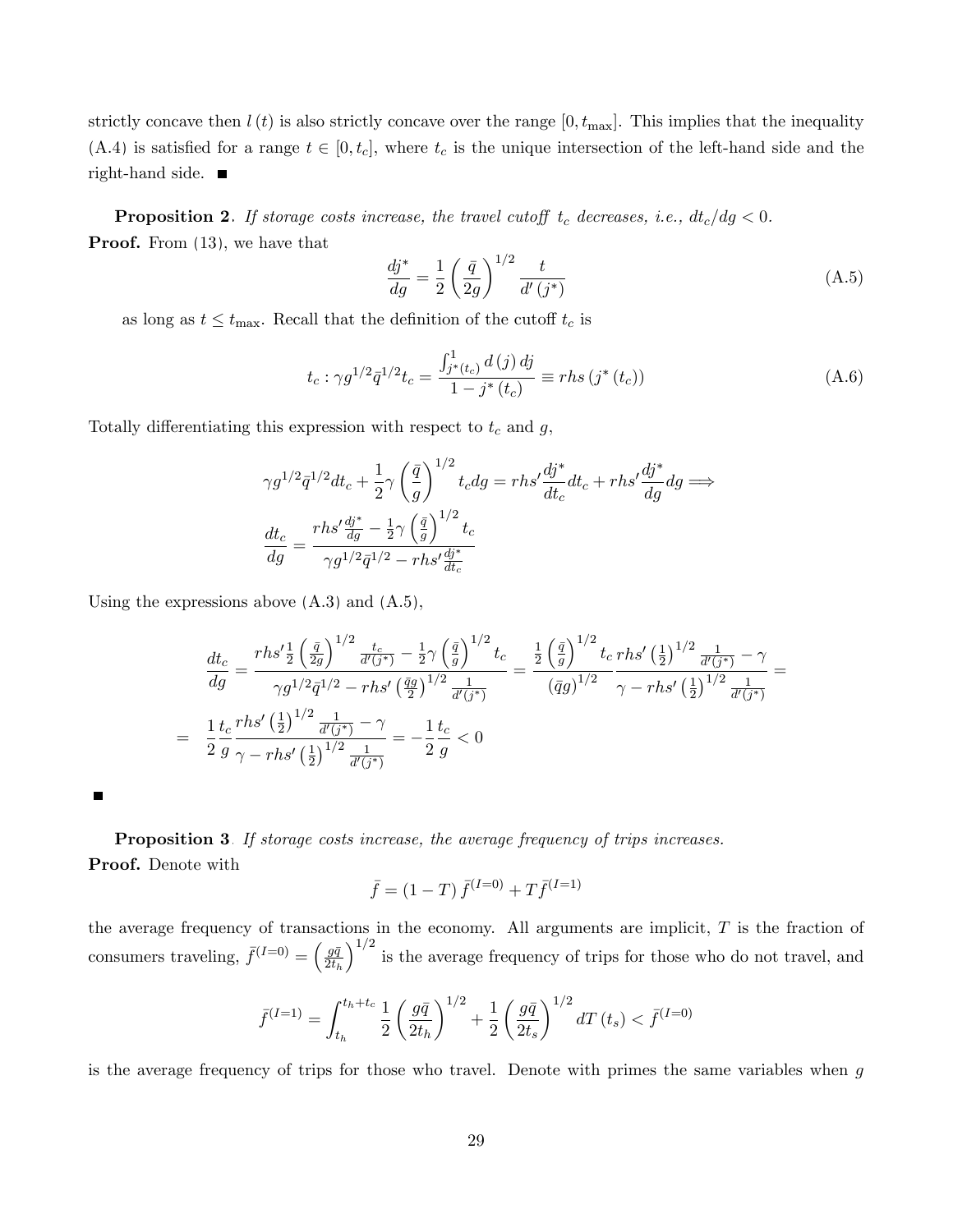increases to  $g'$ . Then

$$
\bar{f} = (1 - T) \,\bar{f}^{(I=0)} + T \,\bar{f}^{(I=1)} < (1 - T') \,\bar{f}^{(I=0)} + T' \,\bar{f}^{(I=1)}
$$

since as g increases, less people travel and  $T' < T$ , and  $\bar{f}^{(I=0)} > \bar{f}^{(I=1)}$ . Moreover,

$$
(1-T')\,\bar{f}^{(I=0)}+T'\bar{f}^{(I=1)}<(1-T')\,\bar{f}'^{(I=0)}+T'\bar{f}'^{(I=1)}
$$

since  $\bar{f}^{(I=i)} < \bar{f}'^{(I=i)}$  for  $i \in \{0,1\}$ . But  $(1-T') \bar{f}'^{(I=0)} + T' \bar{f}'^{(I=1)} = \bar{f}'$ , and hence,

 $\bar{f} < \bar{f}'$ 

 $\blacksquare$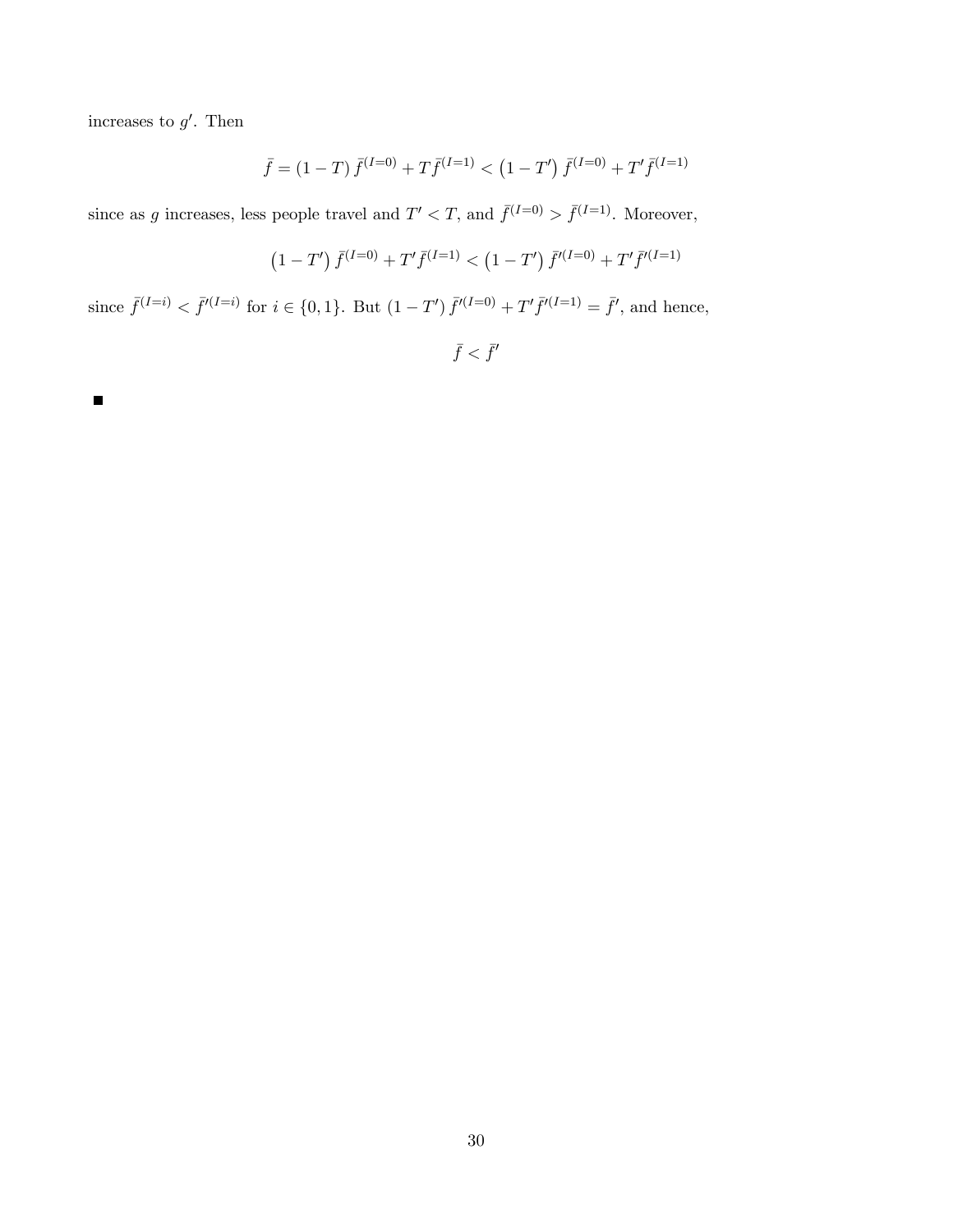# <span id="page-31-0"></span>B Data Processing

### B.1 Merchant codes

The transaction data classifies merchants using the MCC classification. Classification of merchants come at a "broad" and "narrow" level. We exclude narrow merchant categories that either refer to a transaction which can be executed without involving physical movement of a provider or a customer, or those that are of commercial, rather than private, nature. These categories broadly include items like airlines, cruise lines, direct marketers, online marketers, insurance, financial institutions, business services, political organizations, and other codes reserved for cash advances and balance transfers. The result is a classification of 27 broad categories, 221 nested narrow ones.

### B.2 Transaction data

The raw transaction data comes from U.S. credit card statements issued between March and October 2003. Some earlier transactions still appear in the Öle as the date in which they are recorded may not necessarily be the date of the transaction. There are originally 3,530,027 records in the data for 134,008 unique accounts. Each record comes from a line in an individual credit card statement. A record contains the account number, transaction date and post date, amount and type of the transaction, the original merchant category code (MCC), and string information on the merchant name and location. After merging this data with the merchant codes above, 1,247,438 transactions are dropped. Of these dropped observation, around 1.1 million records are related to 1) cash advances, interests, late fees, account adjustments, balance transfers, card payments and similar activities not generated by actual purchases, 2) direct marketers and telemarketers, 3) unknown merchants. We further keep only records that are actual purchases ("transaction type" code equal to 253) originating on or after February 1, 2003. This leaves us with 2,207,907 transactions from 80,087 accounts.

#### B.3 Account data

The account data for the months of March to October 2003 has originally 2,272,825 records for 249,032 accounts. Among other things each line contains the record date (year and month) for the entry, the account number, a person ID, the date of birth and gender of the account holder, an external status code, a reported income, a 5 digit zip code and the State of residence. Different lines for the same account may be present in the account data because of various events that affect the account (the end of the billing cycle, updates to the month end balance, an income or residence change, for example). 28,928 observations appear to be of inactive cards (no information for State, zip code, and date of birth), so we drop them. Towards matching the account information with the transaction data, we start by keeping unique combinations of account, date of birth, state, zip code and record date. We find 4 accounts for which the date of birth of the account holder changes, and we make that information consistent by picking the oldest date of birth. After this adjustment, almost all records are unique within account number-event date. We drop three accounts, where the same set of several zip codes are reported for each record date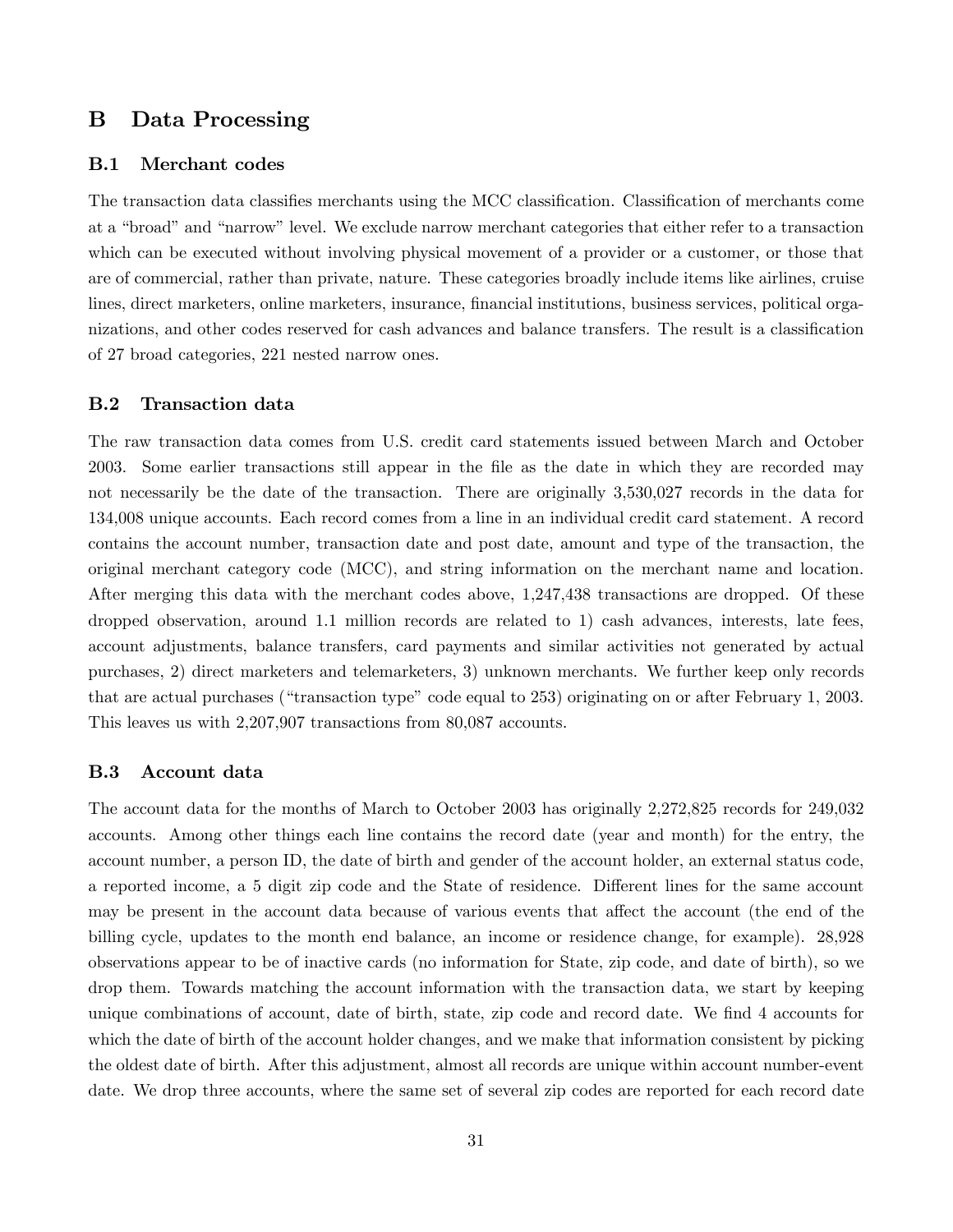making it difficult to find a residence location. This processing leaves us with  $1,746,667$  observations for 239,369 unique accounts.

#### B.4 Matching transactions and account data

We match the transaction and account data to assign a location of residence to each purchase. For a given account, we match the month of the transaction in the first file to the event month in the account data, if possible. For those observations where this is not possible, we match the closest account information that precedes the transaction; when this second option is not feasible, we match it with the earliest information following the transaction. The matching process leaves us with 2,189,048 transactions matched (more than 99% of the transactions data file) from 79,209 unique accounts. Out of the totality of matched transactions, only 155,254 did not Önd the exact event month in the account information: 145,815 records among these come from transactions in February 2003 (which are then matched with information in March).

#### B.5 Extracting merchant location name

The data provides us with a full merchant name string (including usually merchant name, location/phone number and State) and a merchant name string. Here we explain how we extract the potential city and State names of each transaction.

We first extract the merchant State. The State of the merchant is typically located at the end of the full merchant name. We extract the last two characters of the merchant name string if the last three start with a space. Only 6,147 transactions do not meet this requirement: inspection shows that in most cases, the last two letters still represent a State (or a foreign country), but we wonít be able to rule out false positives. We match these States with a list of U.S. States and country abbreviations to verify that we have extracted U.S. States. We match only  $86\%$  of the 6 thousand problematic observations, and more than 98% of the other transactions. Keeping only transactions where a U.S. State could be identified leaves us with 2,154,927 observations.

To identify the set of observations that it may be possible to match with a location name, we start by extracting a potential location name. To do so, we remove from the full merchant name string the merchant name that the data provides (from the left of the string) and the State we have extracted (from the right of the string). This procedure generates 9,004 observations with an empty potential location name.

We then mark transactions of common online providers<sup>20</sup> and find the words "Online", "On Line", ".com", ".net" in 102,715 observations. We mark observations where the final part of the string before the State is a phone number (these are typically online stores) and find 206,012 of them. After this processing, we are left with 1,931,815 transactions that may contain city names, 90% of those for which a state name could be found, for 73,959 unique accounts. Note that the largest contributor to the drop

 $^{20}$ We identify Paypal, QVC, AOL, Shutterfly, MUI Movies Unlimited, Amazon, Microsoft, Expedia, Untd.com, Ebay, Netflix.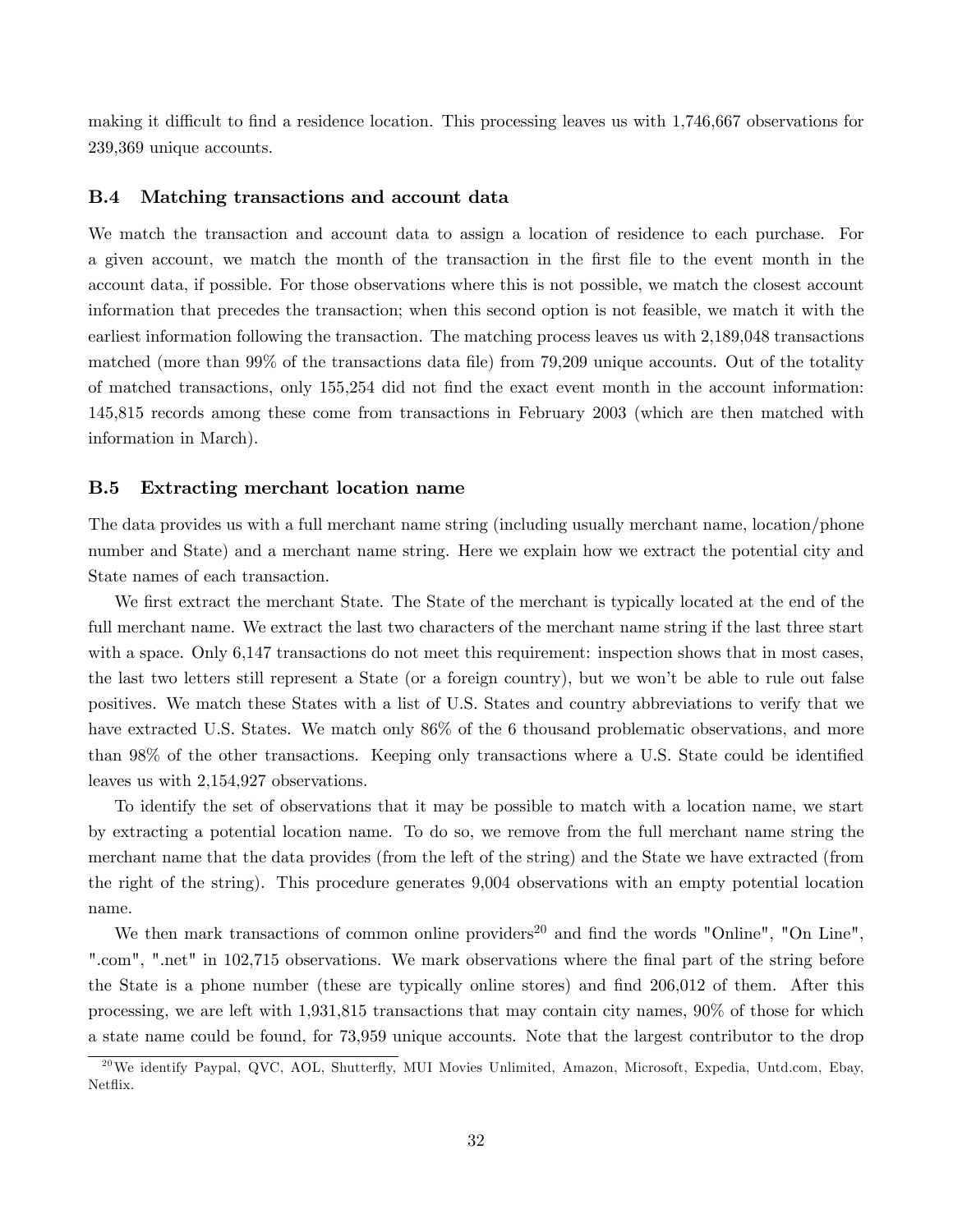in observations is transactions with a phone number (rather than a location) at the end of the merchant name. We will attempt to match this list of location names with a list of U.S. city and place names from the U.S. Census. Before turning to the different steps in that match, we will discuss briefly how we recover the list of cities.

### B.6 List of cities and places in the United States

We construct a list of city names and States from the year 2000 U.S. Census Gazetteer list of Places and the year 2000 U.S. Census list of County Subdivisions. The list of places contains incorporated places and unincorporated Census Designated Places (CDP); it excludes towns in the New England states, New York, and Wisconsin, and boroughs in New York (treated as Minor Civil Divisions, or MCDs). The list of County Subdivisions contain, among other things, MCDs (called for example townships, parishes, districts), and Census County Divisions. Both lists contain, among other things, population in 2000 and latitude and longitude of the location.

While FIPS codes are unique, our match to merchants will be on a location name. Hence it may happen that within the list, we have more than one record with the same name (for example, we may have "Mountain View city" and "Mountain View, CDP"). In those cases, we attribute to a name the coordinates with the highest population in  $2000^{21}$ 

### B.7 Finding location names in the transactions data and computing distances

We attempt to find the name of a city in four passes. First, we match the location name and State identified above with the list of U.S. Places. We immediately find a match for 1,475,545 out of the 1,931,815 we intend to match, 76% of our observations. Out of the 456,270 transaction with no match, 123,861 have names and states that match the MCD list. We assign "match quality" equal to 10 to those transactions matched at this Örst pass. We have 332,409 transactions with no location information (about 17% of the transactions) that we cannot match exactly.

In several instances, the name of a city in the Transaction data is truncated from the original. The second pass of the match involves matching truncated versions of city names from the U.S. Census to location names in the transaction data. We assign "match quality" equal to 9 to those cases where the name of a location in the transaction data, of length  $n$ , matches the first  $n$  characters of a city name. We further assign "match quality" equal to 8 where, for a location name of length n, there is a match in the first  $n-1$  characters. Obviously, it can happen that one city in the transaction data can be matched to more than one city in the Census list. We only keep cases where the match is either unique or there are two matches. We solve the two-matches case as follows: if the match is to a Census place and to a minor civil division, we keep the coordinates of the Census place; otherwise, we take the place with the highest population and downgrade the "match quality" by 1. With the second pass, we are able to

 $21$ An alternative choice could have been to compute the average longitude and latitude of all the occurrences, weighted by population. However, we would still need a unique FIPS code identifier, since accounts will be associated to place codes, not names. This difference makes the approach infeasible.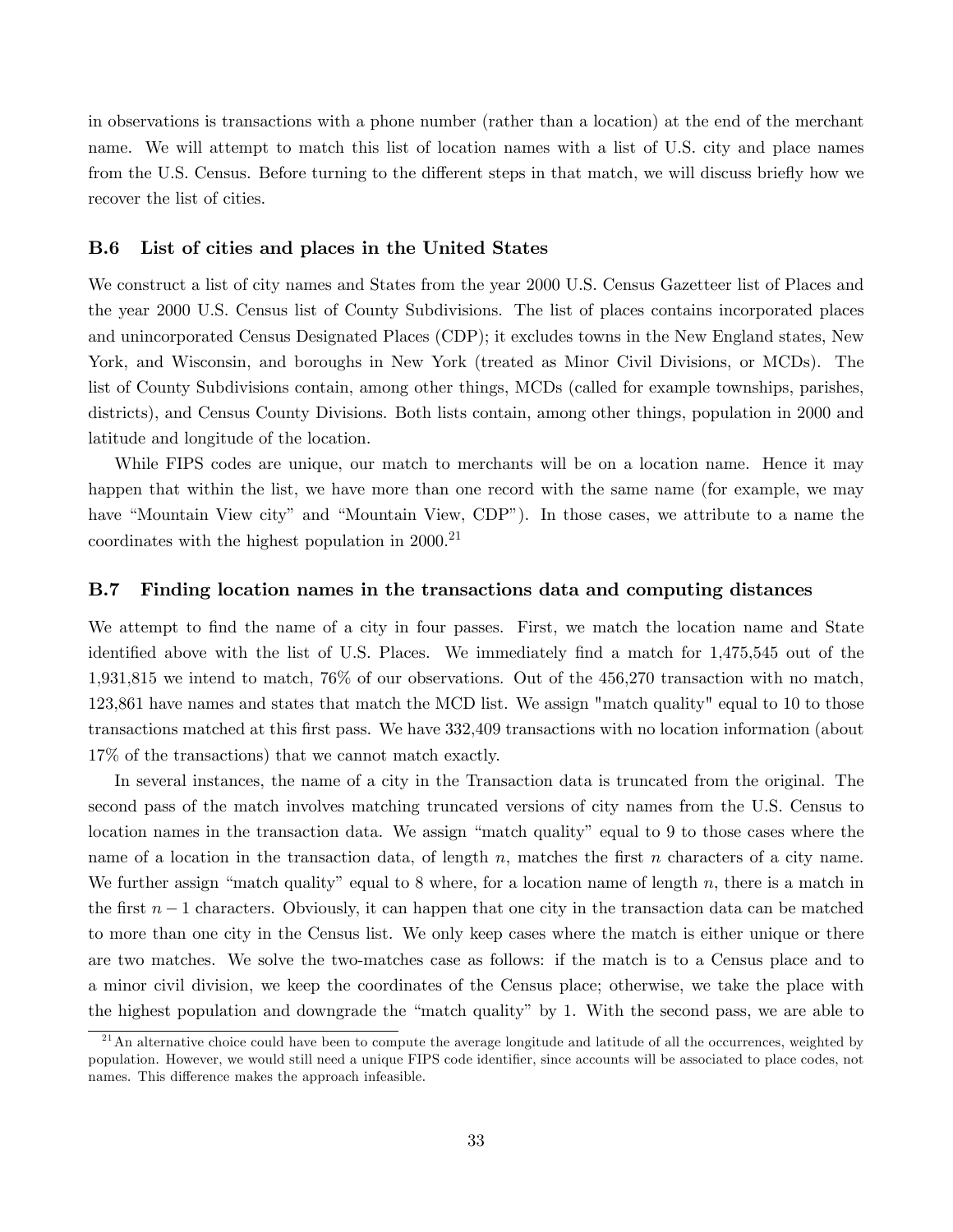recover 117,787 observations, bringing the number of matched transactions to 1,604,485.

In other instances, some locations may not be matched because of extra spaces, or special characters  $(e.g., "St. Louis" vs. "St Louis").$  In the third pass, we "standardize" the name of the remaining unmatched locations by removing all spaces, commas, full stops and dashes both in the transaction and in the Census files. We assign "match quality" equal to 9 to these observations. With this process, we recover additional 21,080 observations, bringing the number of matched transactions to 1,738,273.

Finally, we identify the remaining unmatched locations with at least one thousand transactions and fix those matches by hand. There are 44 of these instances. We recover 33,700 observations more (also assigned "match quality" equal to 10), bringing the total to 1,771,973 matched transactions, or  $91.7\%$  of the transactions we intended to match. For these matched transactions we can attribute a latitude and longitude of the merchant.

The account data provides zip code information for each account. We match these zip codes against Census Places and (if we don't find a match) MCD lists using concordances for the year 2000 provided by the census. For the (few) cases in which we cannot find a correspondence, we use analogous zip-places and zip-MCD concordances for the year 2010. In some cases, a zip code may span two or more geographical units: we keep in that case the unit that accounts for the highest fraction of population of the zip code. We then have analogous geographies for account and merchant sides, and can compute the bilateral distance between the centroid of the account and shopping locations for each transaction.

The process of matching zip codes to geographical areas leads to a small loss in observations. Our working sample has 1,751,067 observations (90.6% of the transactions we intended to match) and 71,927 accounts. In our classification,  $92.2\%$  of observations have match quality equal to 10, and 7.2% have match quality 9, leaving less than 1% of observations with quality 8  $(0.61\%)$  and 7  $(0.01\%)$ .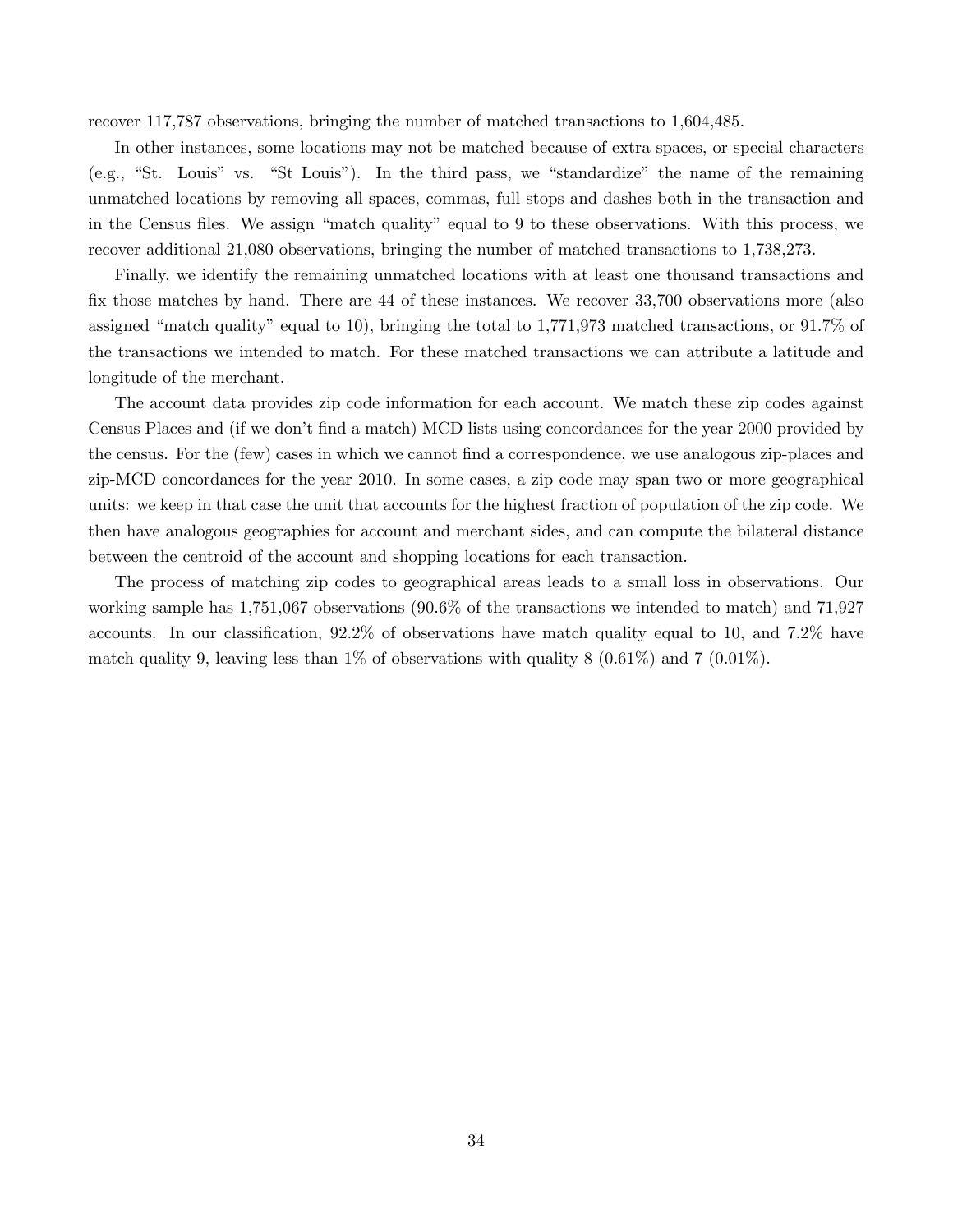# C Robustness

### C.1 Summary Statistics by State

Table [C.1](#page-36-0) shows summary statistics on our main dataset by State of transaction.

#### C.2 Frequent users

Our data is unfortunately sparse enough not to allow a full analysis of individual consumers' behavior, since the median account uses the credit card around once per month, and around 96% of the accounts use the credit card less than once every two days. Here we focus on consumers with at least 15 transactions per month on average, and on transactions within 120 km from a consumerís residence. We term this as ìfrequent usersî(FUs) sample, and use it to show that the limited mobility of consumers described above does not depend on including low frequency usage. Our FUs sample contains 2,198 accounts, conducting 496,654 transactions over the sample period. They reside in 1,729 locations and shop in 6,930 of them; there are a total of 26,436 origin-destination combinations over which we observe transactions.

Table [C.2](#page-37-0) shows summary statistics for such sample. Consumers in the median residence visit only 13 distinct sales locations overall during the sample period (15.3 sales location on average). Both values are higher than in the complete data; however, these consumers also live in places with richer options: the median residence here has 231 sales locations within 120 km (compared to 186 for the whole data). Hence, the median residence sees consumers shop in 5% of the available locations (the mean is 7%), very comparable to the values in the general data (4% and 6% respectively).

#### C.3 Percentiles of distances traveled

These Tables show summary statistics on the percentiles of distances traveled by consumers, by sector. Table [C.3](#page-38-0) refers to percentiles in the unweighted distribution. Table [C.4](#page-39-0) shows the same percentiles weighting each transaction with the correspondent purchase value.

#### C.4 Gravity over all distances

In Figure [C.1,](#page-37-1) we estimate eq. [\(19\)](#page-16-0) including origin-destination pairs at progressively longer distances. Specifically, we split all the  $(h, s)$  pairs in 20 quantiles of distances, and estimate it using only the first group, then only the first two, and so on, up to the whole set of observations. The blue line in Figure [C.1](#page-37-1) shows the coefficient on log distance. As one can see, changes of around  $+/- 30\%$  in the 120 km cutoff (from 80 km to 160 km) only imply a variation in the gravity coefficient of around 0.1. Different sectors are more or less represented at different distances (see also Tables [C.3](#page-38-0) and [C.4\)](#page-39-0), implying that the coefficient  $\delta$  varies.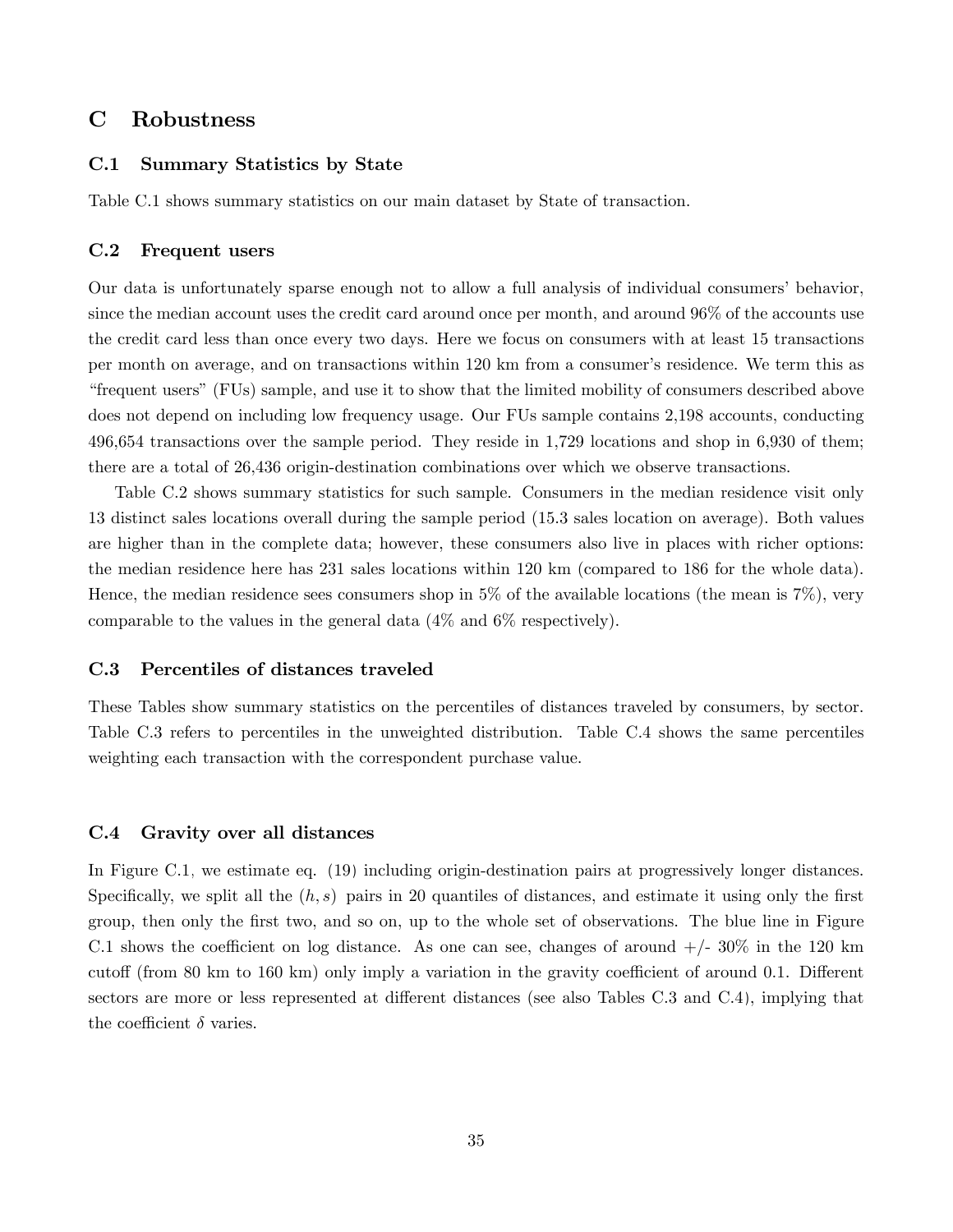| <b>State</b>             | Median           | Mean              | St. Dev. | $\overline{\mathbf{Sum}}$ | $\overline{\mathbf{N}}$ |
|--------------------------|------------------|-------------------|----------|---------------------------|-------------------------|
| $\overline{\rm AK}$      | $\overline{33}$  | $\overline{74}$   | 150      | 137,224                   | 1,866                   |
| $\mathbf{AL}$            | 28               | 64                | $173\,$  | 1,090,956                 | 17,060                  |
| $\rm{AR}$                | $\sqrt{29}$      | 64                | 159      | 553,669                   | 8,711                   |
| $\mathbf{A}\mathbf{Z}$   | $\,29$           | $72\,$            | 234      | 1,883,945                 | 26,157                  |
| ${\rm CA}$               | $31\,$           | $74\,$            | $213\,$  | 11,058,192                | 149,493                 |
| CO                       | 26               | 62                | 181      | 1,764,997                 | 28,603                  |
| ${\rm CT}$               | $31\,$           | $71\,$            | $191\,$  | 4,238,450                 | 60,117                  |
| DC                       | $\sqrt{28}$      | $71\,$            | 165      | 332,700                   | 4,703                   |
| $\rm{DE}$                | $30\,$           | 73                | 217      | 494,720                   | 6,743                   |
| ${\rm FL}$               | $30\,$           | 73                | 216      | 7,588,112                 | 104,520                 |
| GA                       | 27               | 64                | 184      | 2,720,214                 | 42,260                  |
| H <sub>I</sub>           | $35\,$           | 85                | $221\,$  | 463,444                   | 5,426                   |
| IA                       | $\sqrt{28}$      | $61\,$            | 170      | 814,099                   | 13,454                  |
| ID                       | $\,29$           | 67                | 165      | 317,258                   | 4,747                   |
| ${\rm IL}$               | $30\,$           | 69                | 184      | 4,797,273                 | 69,414                  |
| IN                       | $30\,$           | 65                | 166      | 2,238,147                 | 34,630                  |
| $_{\rm KS}$              | $\,29$           | 63                | 186      | 1,000,398                 | 15,786                  |
| KY                       | $\,29$           | 64                | 196      | 1,120,575                 | 17,379                  |
| LA                       | $30\,$           | 63                | 146      | 1,201,510                 | 19,111                  |
| МA                       | $31\,$           | 69                | 177      | 10,695,244                | 154,891                 |
| MD                       | $\sqrt{28}$      | 69                | 190      | 2,491,372                 | 36,154                  |
| ME                       | $32\,$           | $72\,$            | 187      | 1,215,042                 | 16,787                  |
| MI                       | $30\,$           | 67                | 173      | 3,257,719                 | 48,499                  |
| MN                       | $30\,$           | 68                | 176      | 1,768,685                 | 25,937                  |
| MO                       | $\,29$           | 67                | 191      | 1,937,271                 | 28,953                  |
| $\overline{\rm MS}$      | $31\,$           | 66                | 188      | 514,513                   | 7,751                   |
| $\rm{MT}$                | 33               | 69                | 169      | 305,490                   | 4,424                   |
| $\rm NC$                 | $\,29$           | 66                | 190      | 2,507,978                 | 37,811                  |
| $\rm ND$                 | $\,29$           | 65                | 149      | 220,194                   | 3,387                   |
|                          | $30\,$           | 69                |          |                           |                         |
| NE                       |                  |                   | 192      | 536,243                   | 7,798                   |
| NH                       | $32\,$<br>$32\,$ | $81\,$<br>73      | 277      | 1,873,150                 | 23,081                  |
| NJ                       |                  |                   | 213      | 7,459,863                 | 102,554                 |
| NM                       | $\,29$           | 65                | 194      | 496,633                   | 7,691                   |
| $\ensuremath{\text{NV}}$ | 41               | $\boldsymbol{93}$ | 238      | 1,241,557                 | 13,377                  |
| ${\rm NY}$               | $33\,$           | 76                | $201\,$  | 11,675,730                | 152,723                 |
| OH                       | $\,29$           | 66                | 176      | 3,843,913                 | 57,932                  |
| OK                       | $\,29$           | 67                | 179      | 877,034                   | 13,084                  |
| <b>OR</b>                | $\sqrt{28}$      | 64                | 187      | 1,278,495                 | 19,997                  |
| ${\rm PA}$               | 31               | 69                | 188      | 4,928,156                 | 71,159                  |
| $\rm RI$                 | $31\,$           | $70\,$            | 176      | 1,157,634                 | 16,559                  |
| $\operatorname{SC}$      | $\sqrt{28}$      | 68                | 217      | 1,232,020                 | 18,117                  |
| ${\rm SD}$               | $34\,$           | $74\,$            | 217      | 247,896                   | 3,349                   |
| $\mathcal{T}\mathcal{N}$ | $30\,$           | 66                | 167      | 1,754,011                 | 26,551                  |
| ${\rm T}{\rm X}$         | ${\bf 26}$       | 62                | 184      | 6,154,744                 | 98,592                  |
| ${\rm UT}$               | ${\bf 26}$       | 67                | 240      | 615,343                   | 9,173                   |
| $\mathbf{V}\mathbf{A}$   | $\sqrt{28}$      | 68                | $201\,$  | 3,038,906                 | 44,872                  |
| ${\rm VT}$               | $31\,$           | $72\,$            | 182      | 325,751                   | 4,526                   |
| <b>WA</b>                | $27\,$           | 66                | $195\,$  | 1,548,626                 | 23,514                  |
| $\rm WI$                 | $30\,$           | 68                | $210\,$  | 2,268,723                 | 33,298                  |
| $\mathbf{W}\mathbf{V}$   | $32\,$           | 68                | 177      | 393,698                   | 5,779                   |
| ${\hbox{WY}}$            | $30\,$           | 68                | 185      | 175,653                   | 2,567                   |
| Total                    | 30               | $\overline{70}$   | 195      | 121,853,167               | 1,751,067               |

<span id="page-36-0"></span>Table C.1: Summary of transaction amounts (in USD), by U.S. State of purchase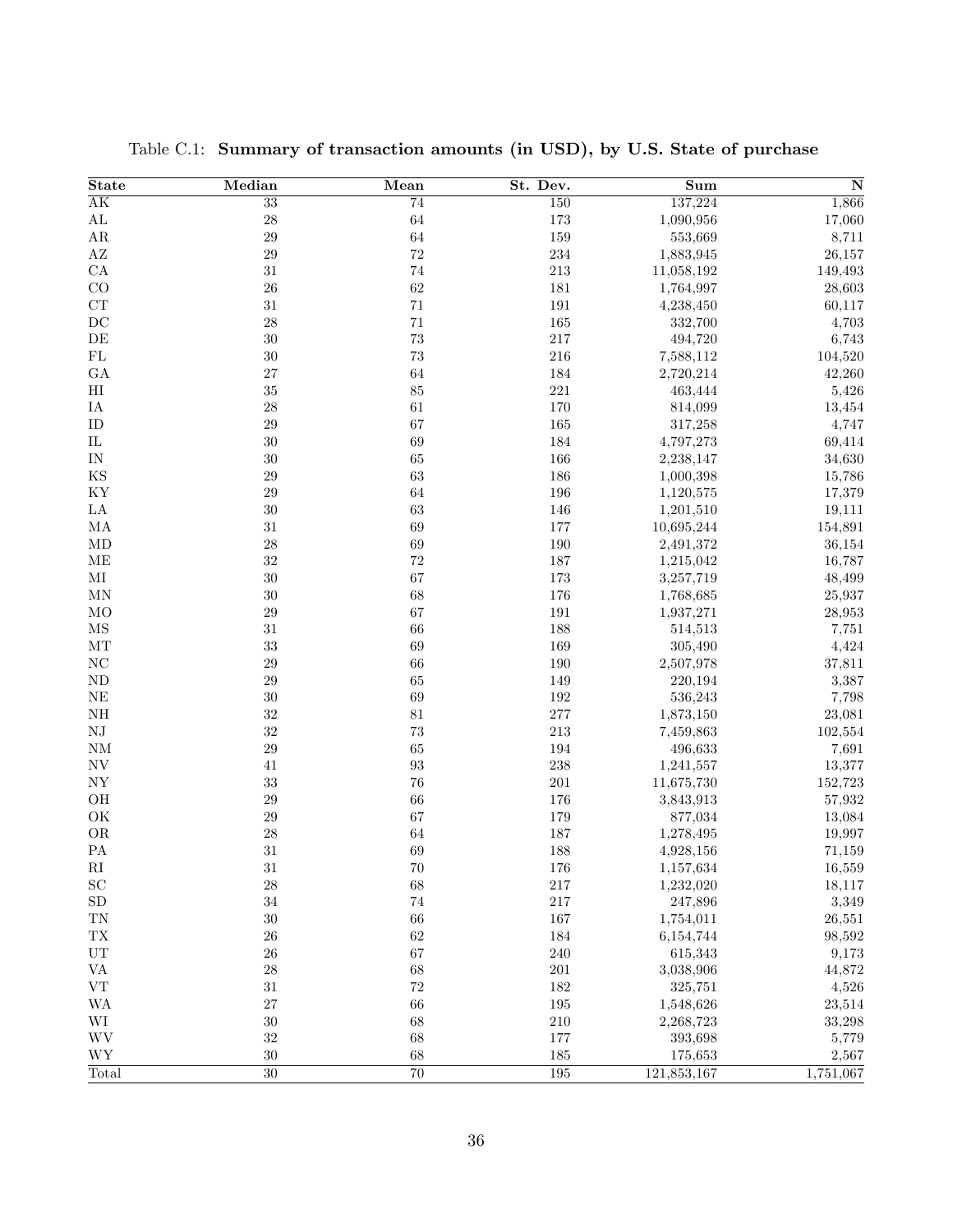| variable                     | min | p10  | $\mathbf{D}25$ | $\mathbf{p50}$ | p75  | $\bf p90$ |           | max mean | $\mathbf N$ |
|------------------------------|-----|------|----------------|----------------|------|-----------|-----------|----------|-------------|
| Sales locations visited      |     |      |                |                | 20   | -27       | 139       | 15.29    | 1,729       |
| Sales locations within 120km |     | 80   | 137            | 231            | 494  |           | 838 1,111 | - 344.2  | 1,729       |
| Share available loc. visited |     | 0.02 | 0.03           | 0.05           | 0.08 | 0.13      | 0.43      | 0.07     | 1,729       |

<span id="page-37-0"></span>Table C.2: Summary statistics across residence locations - Frequent Users



<span id="page-37-1"></span>Figure C.1: Gravity in Expenditure

### C.5 Margins decomposition

Figure [C.2](#page-42-0) shows the margins decomposition in eq. [\(21\)](#page-16-1) applied to estimates of the gravity regression [\(19\)](#page-16-0). The accounts margin is associated to 57% of the decline in expenditure in the typical sector as distance increases.

Tables [C.5](#page-40-0) shows the actual values of the account and expenditure margin with associated p-values represented in Figure [3;](#page-19-1) Table [C.6](#page-40-1) shows the actual values of the account and expenditure margin with associated p-values represented in Figure [C.2](#page-42-0)

Tables [C.7](#page-41-0) and [C.8](#page-41-1) show the composition of frequency and batch size margin into the overall expenditure margin. They also show the share of the frequency margin in the expenditure margin, and the overall role of frequency and account margins in the total decline of expenditure with distance.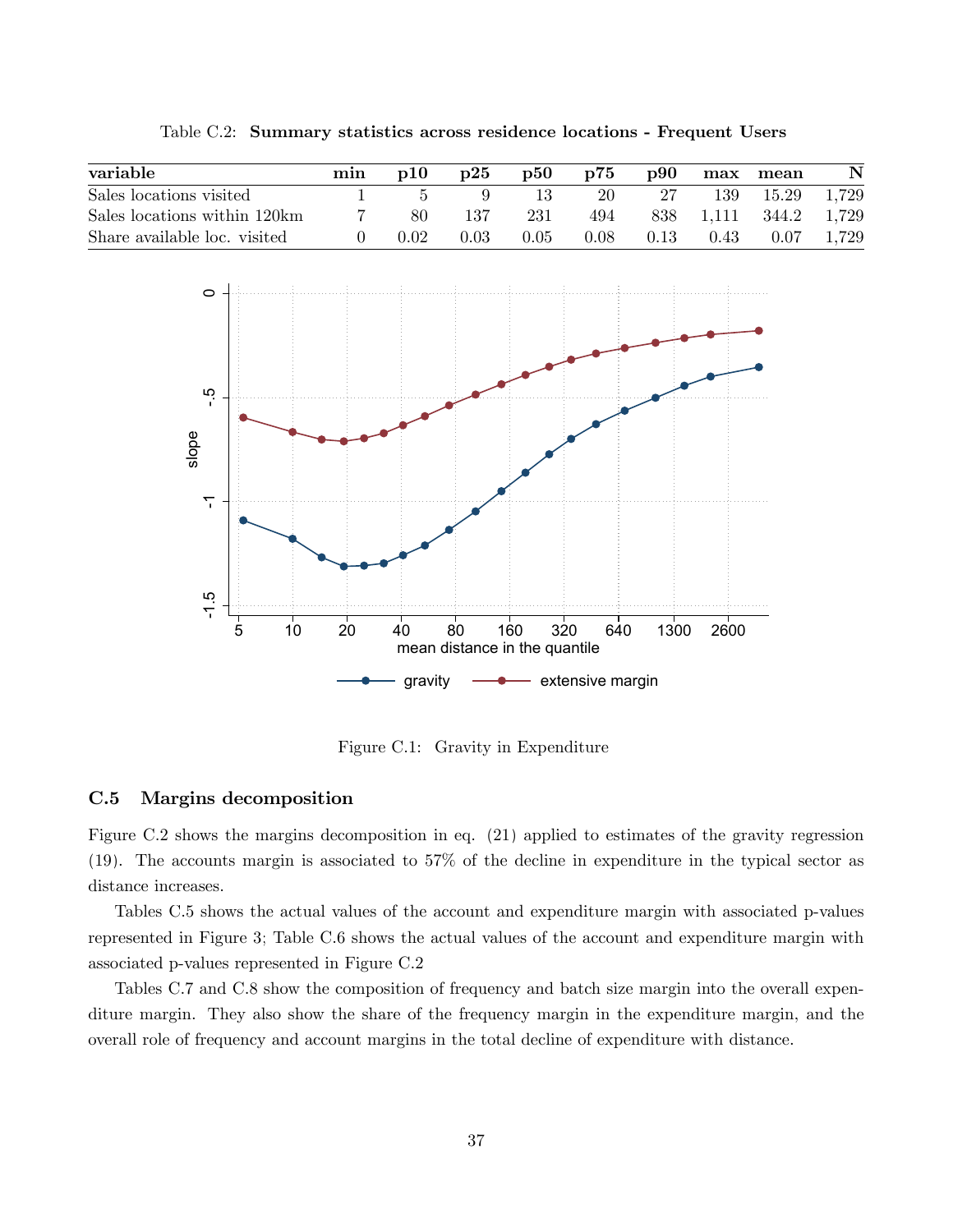<span id="page-38-0"></span>

|                                     | $_{\rm{p10}}$ | p25                                                                                                                             | $_{\rm{p50}}$                                                                     |                                                                                                                                                                                                                                                                                                               |                                                                                                                                                                                                                                                                                           | 66d                                                                                                    | max                                           | mear           |
|-------------------------------------|---------------|---------------------------------------------------------------------------------------------------------------------------------|-----------------------------------------------------------------------------------|---------------------------------------------------------------------------------------------------------------------------------------------------------------------------------------------------------------------------------------------------------------------------------------------------------------|-------------------------------------------------------------------------------------------------------------------------------------------------------------------------------------------------------------------------------------------------------------------------------------------|--------------------------------------------------------------------------------------------------------|-----------------------------------------------|----------------|
| Agricultural Services               |               |                                                                                                                                 |                                                                                   |                                                                                                                                                                                                                                                                                                               |                                                                                                                                                                                                                                                                                           | 1,514.1                                                                                                | 6,372.1                                       | 50.1           |
| Amusement, Rec. Serv.               |               |                                                                                                                                 | $\frac{6}{5}$<br>$\frac{3}{3}$<br>$\frac{3}{5}$<br>$\frac{6}{5}$<br>$\frac{3}{5}$ |                                                                                                                                                                                                                                                                                                               | $\frac{1}{1,800}$<br>1,600.3                                                                                                                                                                                                                                                              | 4,130                                                                                                  |                                               | 454.7          |
| Apparel                             |               | 0: 4<br>7: 4<br>7: 4                                                                                                            |                                                                                   |                                                                                                                                                                                                                                                                                                               |                                                                                                                                                                                                                                                                                           |                                                                                                        | 8,253.1                                       | 201.4          |
| Auto Repair/Service/Parking         |               |                                                                                                                                 |                                                                                   |                                                                                                                                                                                                                                                                                                               |                                                                                                                                                                                                                                                                                           | $3,833.6$<br>$2,315.3$                                                                                 |                                               | 94.8           |
| Auto and Truck Sales/Service/Parts  |               |                                                                                                                                 |                                                                                   | $\frac{P^{75}}{14.6}$<br>327.7<br>52.1<br>52.1<br>34                                                                                                                                                                                                                                                          | $\begin{array}{c} 364.7 \\ 78 \\ 87 \\ 1.84 \\ \end{array}$                                                                                                                                                                                                                               | $\begin{array}{c} 2,119 \\ 1,493.2 \end{array}$                                                        | $\frac{7}{1}$ , 937.3<br>7, 775.3<br>7, 868.1 | 88.8           |
| Building Mat./Hardware/Garden Supp  |               | 00007                                                                                                                           |                                                                                   | $\begin{array}{r} 18.3 \\ 18.5 \\ 16.7 \\ 18.8 \\ 19.7 \\ 19.8 \\ 19.7 \\ 19.8 \\ 10.3 \\ 10.3 \\ 11.3 \\ 13.3 \\ 14.5 \\ 15.3 \\ 16.7 \\ 17.5 \\ 18.5 \\ 17.5 \\ 1,50 \\ 1,50 \\ 1,50 \\ 1,50 \\ 1,50 \\ 1,50 \\ 1,50 \\ 1,50 \\ 1,50 \\ 1,50 \\ 1,50 \\ 1,50 \\ 1,50 \\ 1,50 \\ 1,50 \\ 1,50 \\ 1,50 \\ 1,$ |                                                                                                                                                                                                                                                                                           |                                                                                                        |                                               | 49.6           |
| Communications                      |               |                                                                                                                                 |                                                                                   |                                                                                                                                                                                                                                                                                                               |                                                                                                                                                                                                                                                                                           |                                                                                                        |                                               | 551.5          |
| Durable Goods                       |               |                                                                                                                                 |                                                                                   |                                                                                                                                                                                                                                                                                                               |                                                                                                                                                                                                                                                                                           |                                                                                                        |                                               | $419.5$        |
| Eating and Drinking Places          |               |                                                                                                                                 |                                                                                   |                                                                                                                                                                                                                                                                                                               | $\begin{array}{r} 2,018 \\ 1,650.7 \\ 496.4 \\ 957.9 \\ 1,33.6 \\ 2,75.1 \\ 61.4 \\ 61.3 \\ 2,857.9 \\ 355.1 \\ 1,131.8 \\ 64.4 \\ 1,131.8 \\ 1,131.8 \\ 1,131.8 \\ 1,131.8 \\ 1,131.8 \\ 1,131.8 \\ 1,131.8 \\ 1,131.8 \\ 1,131.8 \\ 1,131.8 \\ 1,131.8 \\ 1,131.8 \\ 1,131.8 \\ 1,131.$ | $\begin{array}{c} 3\, , 944.5 \\ 3\, , 946.5 \\ 3\, , 739.0 \\ 4\, , 024.4 \\ 2\, , 416.2 \end{array}$ | 8,134.9<br>7,115<br>8,254.8<br>7,981.4        | 217.2<br>303.3 |
| Educational Services                |               | $\frac{15}{4}$ 0 2 0 0                                                                                                          |                                                                                   |                                                                                                                                                                                                                                                                                                               |                                                                                                                                                                                                                                                                                           |                                                                                                        |                                               |                |
| Food Stores                         |               |                                                                                                                                 |                                                                                   |                                                                                                                                                                                                                                                                                                               |                                                                                                                                                                                                                                                                                           |                                                                                                        | 8,218                                         | 93.8           |
| Furniture, Home Furnishings, Equip. |               |                                                                                                                                 |                                                                                   |                                                                                                                                                                                                                                                                                                               |                                                                                                                                                                                                                                                                                           |                                                                                                        |                                               | 136.8          |
| Gasoline Services                   |               |                                                                                                                                 |                                                                                   |                                                                                                                                                                                                                                                                                                               |                                                                                                                                                                                                                                                                                           | $\begin{array}{c} 3,299.6 \\ 2,278.2 \\ 2,001.5 \\ 2,231.1 \end{array}$                                |                                               | 126.9          |
| General Merchandise Stores          |               |                                                                                                                                 |                                                                                   |                                                                                                                                                                                                                                                                                                               |                                                                                                                                                                                                                                                                                           |                                                                                                        |                                               | 87.4<br>83.9   |
| <b>Health Services</b>              |               |                                                                                                                                 |                                                                                   |                                                                                                                                                                                                                                                                                                               |                                                                                                                                                                                                                                                                                           |                                                                                                        |                                               |                |
| Hospitality                         | 51.3          |                                                                                                                                 |                                                                                   |                                                                                                                                                                                                                                                                                                               |                                                                                                                                                                                                                                                                                           | 4,158.5                                                                                                |                                               | 801.9          |
| Misc. Retail                        |               |                                                                                                                                 |                                                                                   |                                                                                                                                                                                                                                                                                                               |                                                                                                                                                                                                                                                                                           |                                                                                                        |                                               | 193.1          |
| Misc. Services                      |               | $\begin{array}{c} 0 & 0 & 0 & 0 & 0 & 0 \\ 0 & 0 & 0 & 0 & 0 & 0 \\ 0 & 0 & 0 & 0 & 0 & 0 \\ 0 & 0 & 0 & 0 & 0 & 0 \end{array}$ |                                                                                   |                                                                                                                                                                                                                                                                                                               |                                                                                                                                                                                                                                                                                           | $\begin{array}{c} 3\, , 736.8 \\ 3\, , 905.3 \\ 3\, , 756.9 \\ 3\, , 437.6 \\ 3\, , 018.8 \end{array}$ |                                               | 302.2          |
| Motion Pictures                     |               |                                                                                                                                 |                                                                                   |                                                                                                                                                                                                                                                                                                               |                                                                                                                                                                                                                                                                                           |                                                                                                        |                                               | 126.5          |
| NonDurable Goods                    |               |                                                                                                                                 |                                                                                   |                                                                                                                                                                                                                                                                                                               |                                                                                                                                                                                                                                                                                           |                                                                                                        | 7,768.4                                       | 145.4          |
| Other Vehicles Sales/Service/Parts  |               |                                                                                                                                 |                                                                                   |                                                                                                                                                                                                                                                                                                               | 506.1                                                                                                                                                                                                                                                                                     |                                                                                                        | 1,879.4                                       | 191.5          |
| Personal Services                   |               |                                                                                                                                 |                                                                                   |                                                                                                                                                                                                                                                                                                               | $\begin{array}{c} 135.1 \\ 1,502.2 \\ 2,813.7 \end{array}$                                                                                                                                                                                                                                | $\begin{array}{c} 3,332.5 \\ 4,190.6 \\ 4,558.8 \end{array}$                                           | $8,251.4$<br>$8,158.5$<br>$8,216.8$           | 132.3          |
| Transportation Services             |               | $\begin{array}{c} 14.1 \\ 6.8 \end{array}$                                                                                      |                                                                                   |                                                                                                                                                                                                                                                                                                               |                                                                                                                                                                                                                                                                                           |                                                                                                        |                                               | 408.1          |
| Vehicle Rental                      |               |                                                                                                                                 |                                                                                   |                                                                                                                                                                                                                                                                                                               |                                                                                                                                                                                                                                                                                           |                                                                                                        |                                               | 893.7          |
| Total                               |               |                                                                                                                                 | $\sqrt{9.2}$                                                                      | $\frac{1}{30.3}$                                                                                                                                                                                                                                                                                              | 293.2                                                                                                                                                                                                                                                                                     | 3,355.2                                                                                                | 8,254.8                                       | 163.6          |

 ${\rm Table}~{\rm C}.3$  : Distribution of transaction distances (in km), by sector Table C.3: Distribution of transaction distances (in km), by sector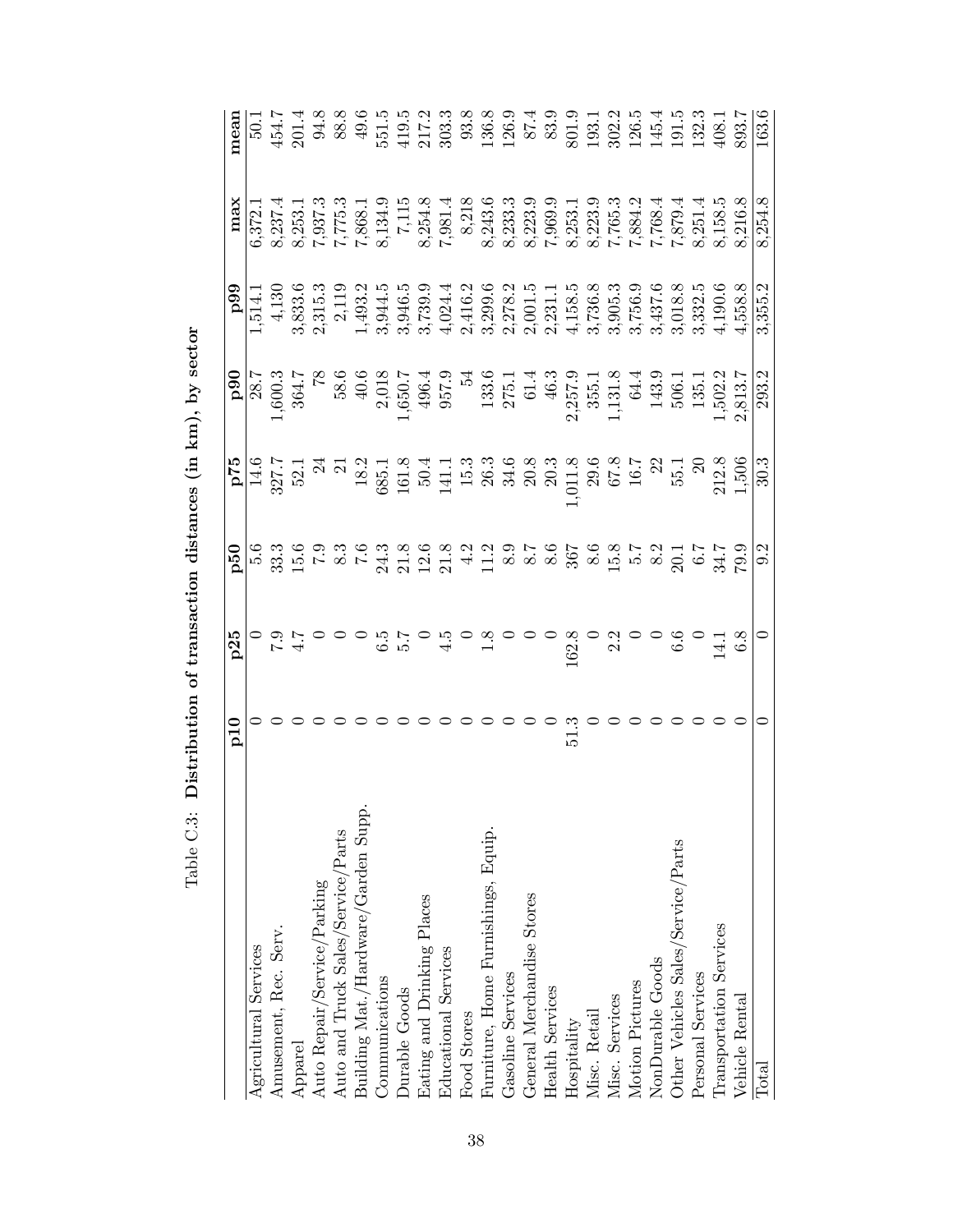| )<br> }<br> }<br>֞֘                                                      |
|--------------------------------------------------------------------------|
| rribution of transaction distances in kml by sector<br>TACTES OF THE ALL |
|                                                                          |
| $\ddot{\cdot}$ $\ddot{\cdot}$<br>$\frac{1}{2}$                           |
| 医心包 医心包的<br>,<br>;                                                       |
| ;<br>;<br>て<br>- F<br>E<br>$\frac{2}{3}$                                 |

<span id="page-39-0"></span>

|                                     | $_{\rm{p10}}$ |                    | $P2$ d                                                                                                                                                                                                                                                                                                  |                                                                                                                                                                                                                                                                                                               | 66d                                                                                                                                                                                                | max                                                                                                                                                                                                                                                          | mean                  |
|-------------------------------------|---------------|--------------------|---------------------------------------------------------------------------------------------------------------------------------------------------------------------------------------------------------------------------------------------------------------------------------------------------------|---------------------------------------------------------------------------------------------------------------------------------------------------------------------------------------------------------------------------------------------------------------------------------------------------------------|----------------------------------------------------------------------------------------------------------------------------------------------------------------------------------------------------|--------------------------------------------------------------------------------------------------------------------------------------------------------------------------------------------------------------------------------------------------------------|-----------------------|
| Agricultural Services               |               | $\frac{p25}{0}$    |                                                                                                                                                                                                                                                                                                         | $\begin{array}{r} \textbf{p90} \\ \textbf{p90} \\ 1,752.7 \\ 437.4 \\ 13.3 \\ 1518.2 \\ 1,518.2 \\ 1,518.2 \\ 708.8 \\ 632 \\ 71.2 \\ 72.7 \\ 75.7 \\ 76.5 \\ 76.5 \\ 76.6 \\ 76.6 \\ 76.7 \\ 74.2.2 \\ 742.2 \\ 742.2 \\ 742.2 \\ 742.2 \\ 742.2 \\ 742.2 \\ 742.2 \\ 742.2 \\ 742.2 \\ 742.2 \\ 742.2 \\ 7$ | 1,348.7                                                                                                                                                                                            | 6,372.1                                                                                                                                                                                                                                                      |                       |
| Amusement, Rec. Serv.               |               |                    |                                                                                                                                                                                                                                                                                                         |                                                                                                                                                                                                                                                                                                               | 4,290.3                                                                                                                                                                                            | 8,237.4                                                                                                                                                                                                                                                      | 530.2<br>222.1        |
| Apparel                             |               | တ္တံ ၁ ၁ ၁<br>ယ. က |                                                                                                                                                                                                                                                                                                         |                                                                                                                                                                                                                                                                                                               | 3,864.6                                                                                                                                                                                            |                                                                                                                                                                                                                                                              |                       |
| Auto Repair/Service/Parking         |               |                    |                                                                                                                                                                                                                                                                                                         |                                                                                                                                                                                                                                                                                                               |                                                                                                                                                                                                    |                                                                                                                                                                                                                                                              |                       |
| Auto and Truck Sales/Service/Parts  |               |                    |                                                                                                                                                                                                                                                                                                         |                                                                                                                                                                                                                                                                                                               |                                                                                                                                                                                                    |                                                                                                                                                                                                                                                              |                       |
| Building Mat./Hardware/Garden Supp. |               |                    |                                                                                                                                                                                                                                                                                                         |                                                                                                                                                                                                                                                                                                               | $\begin{array}{c} 2,080.8 \\ 2,246.5 \\ 1,577.2 \\ 3,818.2 \end{array}$                                                                                                                            | $\begin{array}{l} 8.253.1,\\ 7.937.3,\\ 7.957.5,\\ 7.868.1,\\ 7.115,\\ 8.254.8,\\ 8.243.3,\\ 2.333.3,\\ 2.333.3,\\ 2.333.3,\\ 2.333.3,\\ 2.333.3,\\ 2.333.3,\\ 2.333.3,\\ 2.333.3,\\ 2.333.3,\\ 2.333.3,\\ 2.333.3,\\ 2.333.3,\\ 2.333.3,\\ 2.333.3,\\ 2.33$ |                       |
| Communications                      |               |                    |                                                                                                                                                                                                                                                                                                         |                                                                                                                                                                                                                                                                                                               |                                                                                                                                                                                                    |                                                                                                                                                                                                                                                              |                       |
| Durable Goods                       |               |                    |                                                                                                                                                                                                                                                                                                         |                                                                                                                                                                                                                                                                                                               |                                                                                                                                                                                                    |                                                                                                                                                                                                                                                              |                       |
| Eating and Drinking Places          |               |                    |                                                                                                                                                                                                                                                                                                         |                                                                                                                                                                                                                                                                                                               |                                                                                                                                                                                                    |                                                                                                                                                                                                                                                              |                       |
| Educational Services                |               |                    |                                                                                                                                                                                                                                                                                                         |                                                                                                                                                                                                                                                                                                               |                                                                                                                                                                                                    |                                                                                                                                                                                                                                                              |                       |
| Food Stores                         |               |                    |                                                                                                                                                                                                                                                                                                         |                                                                                                                                                                                                                                                                                                               |                                                                                                                                                                                                    |                                                                                                                                                                                                                                                              |                       |
| Furniture, Home Furnishings, Equip. |               |                    |                                                                                                                                                                                                                                                                                                         |                                                                                                                                                                                                                                                                                                               |                                                                                                                                                                                                    |                                                                                                                                                                                                                                                              |                       |
| Gasoline Services                   |               |                    |                                                                                                                                                                                                                                                                                                         |                                                                                                                                                                                                                                                                                                               |                                                                                                                                                                                                    |                                                                                                                                                                                                                                                              |                       |
| General Merchandise Stores          |               |                    |                                                                                                                                                                                                                                                                                                         |                                                                                                                                                                                                                                                                                                               |                                                                                                                                                                                                    |                                                                                                                                                                                                                                                              |                       |
| <b>Health Services</b>              |               |                    |                                                                                                                                                                                                                                                                                                         |                                                                                                                                                                                                                                                                                                               |                                                                                                                                                                                                    |                                                                                                                                                                                                                                                              |                       |
| Hospitality                         | 59.5          |                    |                                                                                                                                                                                                                                                                                                         |                                                                                                                                                                                                                                                                                                               | $\begin{array}{l} 4,017.6 \\ 4,940.4 \\ 3,940.3 \\ 2,978.1 \\ 3,978.2 \\ 2,970.8 \\ 2,970.8 \\ 2,955.2 \\ 3,331.4 \\ 4,331.1,7 \\ 3,964.2 \\ 3,960.8 \\ 3,964.2 \\ 3,966.6 \\ 7,346.6 \end{array}$ |                                                                                                                                                                                                                                                              |                       |
| Misc. Retail                        |               |                    |                                                                                                                                                                                                                                                                                                         |                                                                                                                                                                                                                                                                                                               |                                                                                                                                                                                                    |                                                                                                                                                                                                                                                              |                       |
| Misc. Services                      |               |                    |                                                                                                                                                                                                                                                                                                         |                                                                                                                                                                                                                                                                                                               |                                                                                                                                                                                                    |                                                                                                                                                                                                                                                              |                       |
| Motion Pictures                     |               |                    |                                                                                                                                                                                                                                                                                                         |                                                                                                                                                                                                                                                                                                               |                                                                                                                                                                                                    |                                                                                                                                                                                                                                                              |                       |
| NonDurable Goods                    |               |                    |                                                                                                                                                                                                                                                                                                         |                                                                                                                                                                                                                                                                                                               |                                                                                                                                                                                                    |                                                                                                                                                                                                                                                              |                       |
| Other Vehicles Sales/Service/Parts  |               |                    |                                                                                                                                                                                                                                                                                                         | 939                                                                                                                                                                                                                                                                                                           |                                                                                                                                                                                                    |                                                                                                                                                                                                                                                              |                       |
| Personal Services                   |               |                    |                                                                                                                                                                                                                                                                                                         | $\frac{526.8}{2,004.8}$<br>3,280.8                                                                                                                                                                                                                                                                            |                                                                                                                                                                                                    |                                                                                                                                                                                                                                                              |                       |
| Transportation Services             |               | 16.9               |                                                                                                                                                                                                                                                                                                         |                                                                                                                                                                                                                                                                                                               |                                                                                                                                                                                                    |                                                                                                                                                                                                                                                              |                       |
| Vehicle Rental                      |               | 10.5               | $\begin{bmatrix} 6.7 \\ 6.78 \\ 8.79 \\ 1.1 & 2.9 \\ 1.1 & 2.9 \\ 1.1 & 2.9 \\ 1.1 & 2.9 \\ 1.1 & 2.9 \\ 1.1 & 2.9 \\ 1.1 & 2.9 \\ 1.1 & 2.9 \\ 1.1 & 2.9 \\ 1.1 & 2.9 \\ 1.1 & 2.9 \\ 1.1 & 2.9 \\ 1.1 & 2.9 \\ 1.1 & 2.9 \\ 1.1 & 2.9 \\ 1.1 & 2.9 \\ 1.1 & 2.9 \\ 1.1 & 2.9 \\ 1.1 & 2.9 \\ 1.1 & 2$ |                                                                                                                                                                                                                                                                                                               | 4,813.8                                                                                                                                                                                            |                                                                                                                                                                                                                                                              | $\frac{1,099.8}{224}$ |
| Total                               |               |                    |                                                                                                                                                                                                                                                                                                         | 521.3                                                                                                                                                                                                                                                                                                         | 3,822.                                                                                                                                                                                             | $8,254.\overline{8}$                                                                                                                                                                                                                                         |                       |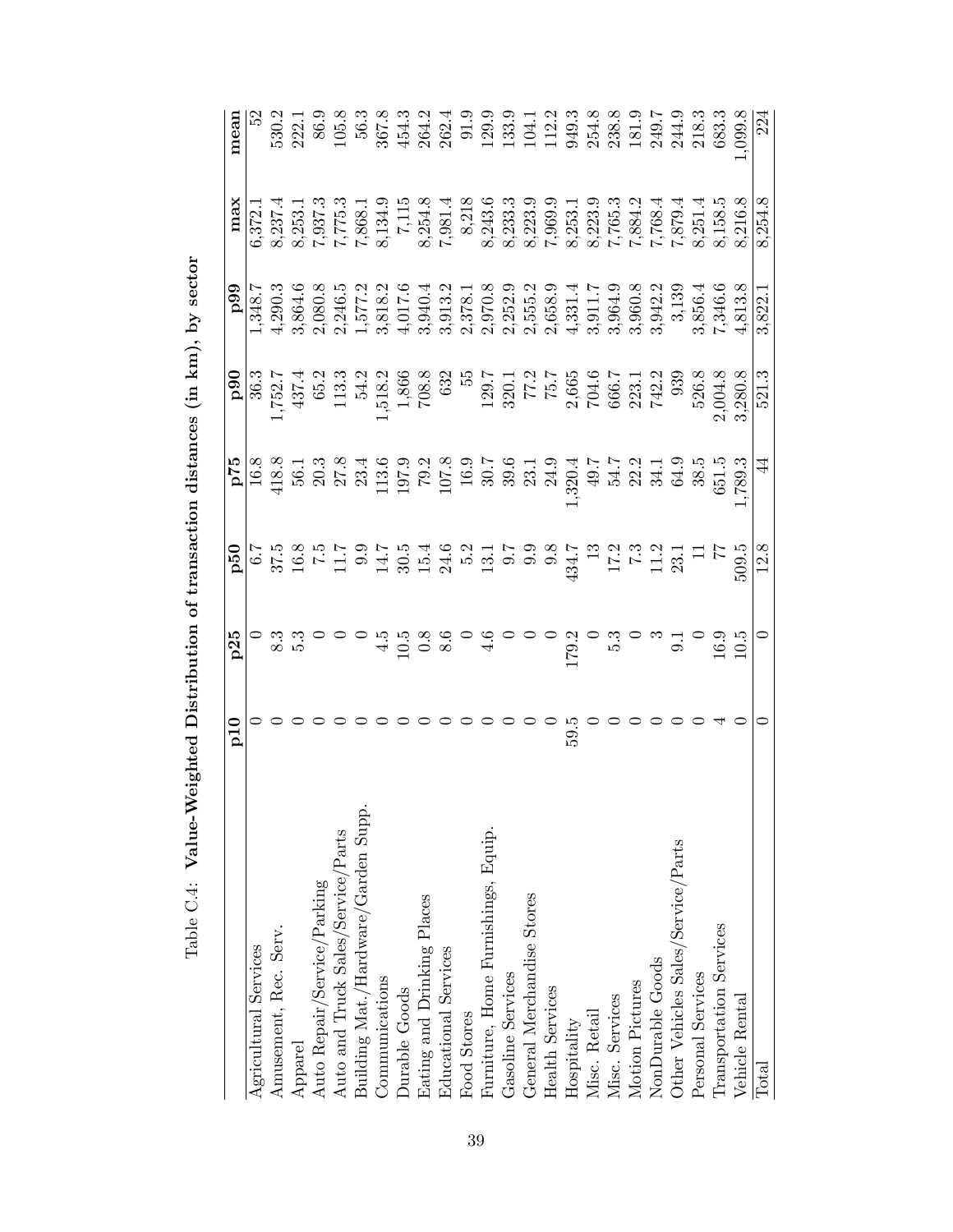| л,                                  |                  |      |                  |                 |                  |                    |                |        |
|-------------------------------------|------------------|------|------------------|-----------------|------------------|--------------------|----------------|--------|
|                                     | Overall          |      |                  | Accounts Margin |                  | Expenditure Margin | Share Accounts | Obs.   |
| Category                            | $\mathrm{coeff}$ | pv   | $\mathrm{coeff}$ | pv              | $\mathrm{coeff}$ | pv                 | Margin         |        |
| Food Stores                         | $-2.23$          | 0.00 | $-1.12$          | 0.00            | $-1.11$          | 0.00               | 0.50           | 22,652 |
| Gasoline Services                   | $-2.08$          | 0.00 | $-0.97$          | 0.00            | $-1.11$          | 0.00               | 0.47           | 39,673 |
| General Merchandise Stores          | $-1.79$          | 0.00 | $-1.08$          | 0.00            | $-0.71$          | 0.00               | 0.60           | 26,845 |
| Misc. Retail                        | $-1.70$          | 0.00 | $-1.07$          | 0.00            | $-0.63$          | 0.00               | 0.63           | 34,057 |
| Eating and Drinking Places          | $-1.57$          | 0.00 | $-0.93$          | 0.00            | $-0.64$          | 0.00               | 0.59           | 34,509 |
| Building Mat./Hardware/Garden Supp. | $-1.40$          | 0.00 | $-0.87$          | 0.00            | $-0.53$          | 0.00               | 0.62           | 14,190 |
| Auto Repair/Service/Parking         | $-1.25$          | 0.00 | $-0.88$          | 0.00            | $-0.38$          | 0.00               | 0.70           | 4,415  |
| NonDurable Goods                    | $-1.16$          | 0.00 | $-1.05$          | 0.00            | $-0.11$          | 0.45               | 0.91           | 978    |
| <b>Health Services</b>              | $-1.12$          | 0.00 | $-0.77$          | 0.00            | $-0.36$          | 0.00               | 0.68           | 5,136  |
| Apparel                             | $-1.10$          | 0.00 | $-0.83$          | 0.00            | $-0.27$          | 0.00               | 0.75           | 15,921 |
| <b>Transportation Services</b>      | $-1.09$          | 0.00 | $-0.68$          | 0.00            | $-0.41$          | 0.07               | 0.62           | 743    |
| Furniture, Home Furnishings, Equip. | $-1.07$          | 0.00 | $-0.85$          | 0.00            | $-0.23$          | 0.00               | 0.79           | 12,292 |
| Auto and Truck Sales/Service/Parts  | $-1.04$          | 0.00 | $-0.81$          | 0.00            | $-0.23$          | 0.00               | 0.78           | 7,302  |
| <b>Motion Pictures</b>              | $-1.04$          | 0.00 | $-0.85$          | 0.00            | $-0.19$          | 0.00               | 0.82           | 1,927  |
| Amusement, Rec. Serv.               | $-1.02$          | 0.00 | $-0.66$          | 0.00            | $-0.36$          | 0.00               | 0.64           | 2,959  |
| <b>Educational Services</b>         | $-1.00$          | 0.00 | $-0.86$          | 0.00            | $-0.13$          | 0.56               | 0.87           | 712    |
| Personal Services                   | $-0.96$          | 0.00 | $-0.89$          | 0.00            | $-0.07$          | 0.12               | 0.93           | 5,204  |
| Vehicle Rental                      | $-0.95$          | 0.00 | $-0.83$          | 0.00            | $-0.11$          | 0.50               | 0.88           | 546    |
| Misc. Services                      | $-0.92$          | 0.06 | $-0.63$          | 0.00            | $-0.29$          | 0.52               | 0.69           | 222    |
| Communications                      | $-0.89$          | 0.00 | $-0.61$          | 0.00            | $-0.28$          | 0.04               | 0.69           | 424    |
| Agricultural Services               | $-0.88$          | 0.00 | $-0.66$          | 0.00            | $-0.21$          | 0.11               | 0.76           | 552    |
| Other Vehicles Sales/Service/Parts  | $-0.68$          | 0.41 | $-0.71$          | 0.00            | 0.03             | 0.97               | 1.04           | 257    |
| Hospitality                         | $-0.65$          | 0.01 | $-0.49$          | 0.00            | $-0.17$          | 0.35               | 0.75           | 1,394  |
| Durable Goods                       | $-0.09$          | 0.90 | $-0.27$          | 0.04            | 0.18             | 0.76               | 3.15           | 79     |

<span id="page-40-0"></span>Table C.5: Expenditure out of home place (distances up to 120km)

# <span id="page-40-1"></span>Table C.6: Gravity in expenditure (distances up to 120km)

|                                     | Overall          |      | Accounts Margin  |      | Expenditure Margin |      | Share Accounts | Obs.   |
|-------------------------------------|------------------|------|------------------|------|--------------------|------|----------------|--------|
| Category                            | $\mathrm{coeff}$ | pv   | $\mathrm{coeff}$ | pv   | $\mathrm{coeff}$   | pv   | Margin         |        |
| Food Stores                         | $-0.85$          | 0.00 | $-0.36$          | 0.00 | $-0.50$            | 0.00 | 0.42           | 18,635 |
| Gasoline Services                   | $-0.60$          | 0.00 | $-0.25$          | 0.00 | $-0.35$            | 0.00 | 0.41           | 34,621 |
| General Merchandise Stores          | $-0.93$          | 0.00 | $-0.50$          | 0.00 | $-0.43$            | 0.00 | 0.54           | 23,933 |
| Misc. Retail                        | $-0.65$          | 0.00 | $-0.40$          | 0.00 | $-0.25$            | 0.00 | 0.61           | 30,046 |
| Eating and Drinking Places          | $-0.56$          | 0.00 | $-0.31$          | 0.00 | $-0.25$            | 0.00 | 0.55           | 31,028 |
| Building Mat./Hardware/Garden Supp. | $-0.73$          | 0.00 | $-0.39$          | 0.00 | $-0.34$            | 0.00 | 0.53           | 11,610 |
| Auto Repair/Service/Parking         | $-0.40$          | 0.00 | $-0.23$          | 0.00 | $-0.16$            | 0.00 | 0.59           | 3,014  |
| NonDurable Goods                    | $-0.65$          | 0.00 | $-0.40$          | 0.00 | $-0.24$            | 0.01 | 0.62           | 758    |
| <b>Health Services</b>              | $-0.33$          | 0.00 | $-0.25$          | 0.00 | $-0.08$            | 0.09 | 0.75           | 3,914  |
| Apparel                             | $-0.53$          | 0.00 | $-0.36$          | 0.00 | $-0.17$            | 0.00 | 0.67           | 14,069 |
| Transportation Services             | $-0.47$          | 0.00 | $-0.16$          | 0.00 | $-0.31$            | 0.00 | 0.34           | 635    |
| Furniture, Home Furnishings, Equip. | $-0.57$          | 0.00 | $-0.40$          | 0.00 | $-0.17$            | 0.00 | 0.70           | 10,740 |
| Auto and Truck Sales/Service/Parts  | $-0.33$          | 0.00 | $-0.26$          | 0.00 | $-0.07$            | 0.08 | 0.79           | 5,508  |
| Motion Pictures                     | $-0.34$          | 0.00 | $-0.28$          | 0.00 | $-0.07$            | 0.24 | 0.81           | 1,253  |
| Amusement, Rec. Serv.               | $-0.22$          | 0.00 | $-0.10$          | 0.00 | $-0.12$            | 0.00 | 0.45           | 2,330  |
| Educational Services                | $-0.15$          | 0.38 | $-0.19$          | 0.00 | 0.04               | 0.83 | 1.24           | 530    |
| Personal Services                   | $-0.31$          | 0.00 | $-0.27$          | 0.00 | $-0.04$            | 0.26 | 0.86           | 3,761  |
| Vehicle Rental                      | $-0.08$          | 0.59 | $-0.22$          | 0.00 | 0.14               | 0.30 | 2.71           | 296    |
| Misc. Services                      | 0.97             | 0.01 | $-0.10$          | 0.07 | 1.07               | 0.00 | $-0.10$        | 120    |
| Communications                      | $-0.41$          | 0.01 | $-0.25$          | 0.00 | $-0.15$            | 0.22 | 0.63           | 263    |
| Agricultural Services               | 0.42             | 0.11 | $-0.12$          | 0.21 | 0.54               | 0.03 | $-0.28$        | 190    |
| Other Vehicles Sales/Service/Parts  | $-0.59$          | 0.08 | $-0.07$          | 0.17 | $-0.51$            | 0.10 | 0.13           | 128    |
| Hospitality                         | $-0.14$          | 0.08 | $-0.08$          | 0.00 | $-0.06$            | 0.38 | 0.55           | 1,160  |
| Durable Goods                       | 1.11             | 0.67 | 0.00             | 1.00 | 1.11               | 0.67 | 0.00           | 15     |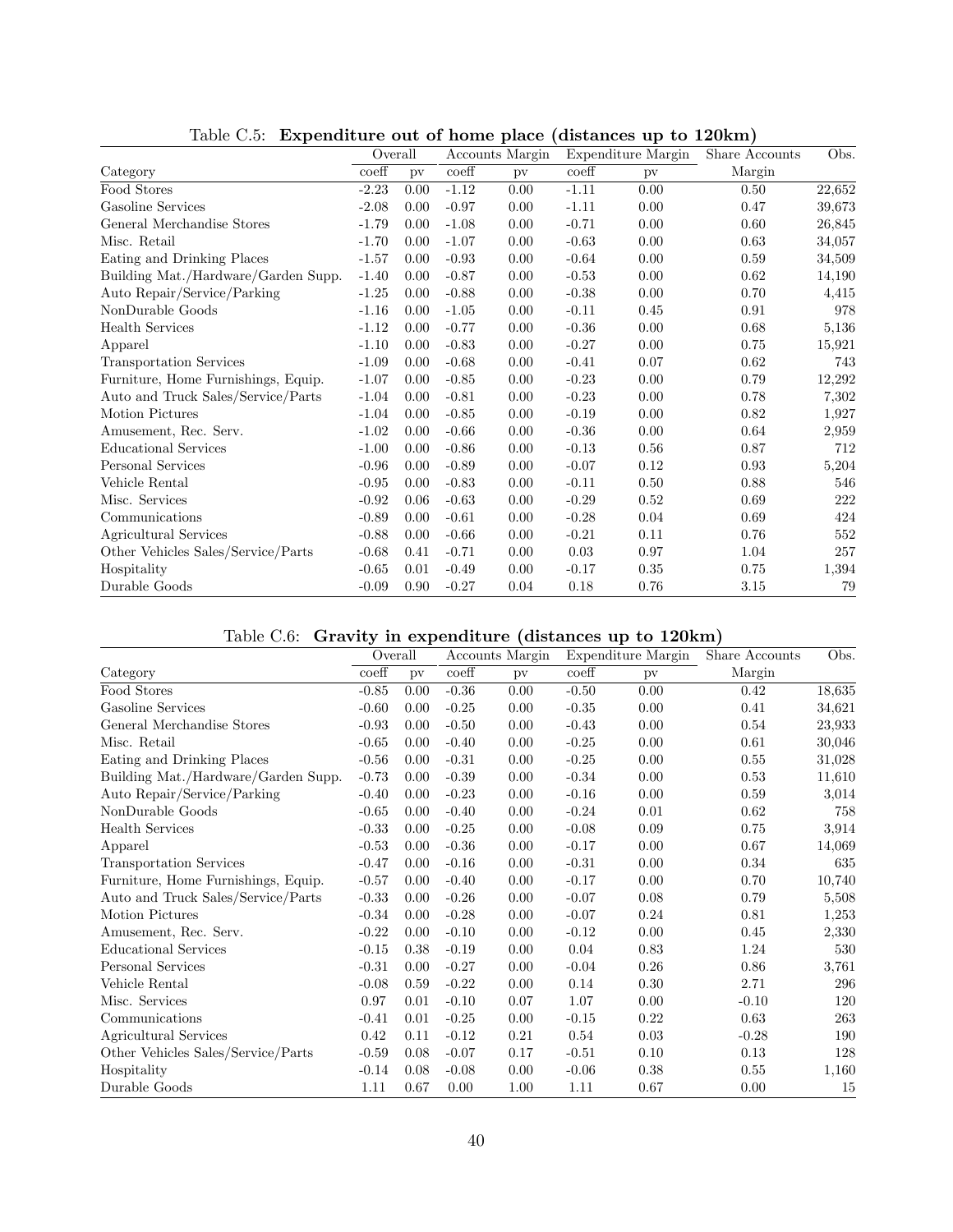<span id="page-41-0"></span>

|                                     | Expenditure               |      | Batch size                |      | Frequency                 |      | Share of  | Share of              |        |
|-------------------------------------|---------------------------|------|---------------------------|------|---------------------------|------|-----------|-----------------------|--------|
|                                     | margin                    |      | margin                    |      | margin                    |      | Frequency | $Account + Frequency$ | Obs.   |
| Category                            | $\overline{\text{coeff}}$ | pv   | $\overline{\text{coeff}}$ | pv   | $\overline{\text{coeff}}$ | pv   | margin    | margins               |        |
| Food Stores                         | $-1.11$                   | 0.00 | $-0.18$                   | 0.00 | $-0.93$                   | 0.00 | 0.84      | 0.92                  | 22,652 |
| Gasoline Services                   | $-1.11$                   | 0.00 | $-0.09$                   | 0.00 | $-1.02$                   | 0.00 | 0.92      | 0.96                  | 39.673 |
| General Merchandise Stores          | $-0.71$                   | 0.00 | $-0.06$                   | 0.00 | $-0.65$                   | 0.00 | 0.91      | 0.97                  | 26,845 |
| Misc. Retail                        | $-0.63$                   | 0.00 | 0.05                      | 0.00 | $-0.68$                   | 0.00 | 1.08      | 1.03                  | 34,057 |
| Eating and Drinking Places          | $-0.64$                   | 0.00 | 0.02                      | 0.05 | $-0.66$                   | 0.00 | 1.04      | 1.02                  | 34,509 |
| Building Mat./Hardware/Garden Supp. | $-0.53$                   | 0.00 | $-0.02$                   | 0.45 | $-0.51$                   | 0.00 | 0.96      | 0.99                  | 14,190 |
| Auto Repair/Service/Parking         | $-0.38$                   | 0.00 | $-0.21$                   | 0.00 | $-0.16$                   | 0.00 | 0.44      | 0.83                  | 4,415  |
| NonDurable Goods                    | $-0.11$                   | 0.45 | 0.02                      | 0.88 | $-0.13$                   | 0.04 | 1.17      | 1.02                  | 978    |
| <b>Health Services</b>              | $-0.36$                   | 0.00 | $-0.17$                   | 0.00 | $-0.19$                   | 0.00 | 0.52      | 0.85                  | 5,136  |
| Apparel                             | $-0.27$                   | 0.00 | $-0.01$                   | 0.53 | $-0.26$                   | 0.00 | 0.95      | 0.99                  | 15,921 |
| <b>Transportation Services</b>      | $-0.41$                   | 0.07 | $-0.26$                   | 0.16 | $-0.15$                   | 0.19 | 0.37      | 0.76                  | 743    |
| Furniture, Home Furnishings, Equip. | $-0.23$                   | 0.00 | $-0.01$                   | 0.88 | $-0.22$                   | 0.00 | 0.97      | 0.99                  | 12,292 |
| Auto and Truck Sales/Service/Parts  | $-0.23$                   | 0.00 | $-0.01$                   | 0.85 | $-0.22$                   | 0.00 | 0.96      | 0.99                  | 7,302  |
| Motion Pictures                     | $-0.19$                   | 0.00 | 0.02                      | 0.69 | $-0.21$                   | 0.00 | 1.11      | 1.02                  | 1,927  |
| Amusement, Rec. Serv.               | $-0.36$                   | 0.00 | $-0.19$                   | 0.01 | $-0.18$                   | 0.00 | 0.49      | 0.82                  | 2,959  |
| <b>Educational Services</b>         | $-0.13$                   | 0.56 | $-0.11$                   | 0.63 | $-0.03$                   | 0.69 | 0.22      | 0.89                  | 712    |
| Personal Services                   | $-0.07$                   | 0.12 | 0.16                      | 0.00 | $-0.23$                   | 0.00 | 3.31      | 1.17                  | 5,204  |
| Vehicle Rental                      | $-0.11$                   | 0.50 | $-0.05$                   | 0.75 | $-0.06$                   | 0.29 | 0.56      | 0.95                  | 546    |
| Misc. Services                      | $-0.29$                   | 0.52 | $-0.20$                   | 0.65 | $-0.09$                   | 0.36 | 0.32      | 0.79                  | 222    |
| Communications                      | $-0.28$                   | 0.04 | $-0.17$                   | 0.25 | $-0.11$                   | 0.09 | 0.38      | 0.81                  | 424    |
| Agricultural Services               | $-0.21$                   | 0.11 | 0.01                      | 0.94 | $-0.22$                   | 0.00 | 1.04      | 1.01                  | 552    |
| Other Vehicles Sales/Service/Parts  | 0.03                      | 0.97 | 0.27                      | 0.71 | $-0.24$                   | 0.28 | $-7.96$   | 1.39                  | 257    |
| Hospitality                         | $-0.17$                   | 0.35 | $-0.05$                   | 0.77 | $-0.12$                   | 0.09 | 0.72      | 0.93                  | 1,394  |
| Durable Goods                       | 0.18                      | 0.76 | 0.02                      | 0.97 | 0.17                      | 0.50 | 0.91      | 1.19                  | 79     |

Table C.7: Expenditure out of home place: number of transactions and average expenditure

<span id="page-41-1"></span>

|  | Table C.8: Gravity in expenditure: number of transactions and average expenditure |  |  |  |
|--|-----------------------------------------------------------------------------------|--|--|--|
|  |                                                                                   |  |  |  |

|                                     | Expenditure               |      | Batch size                |      | Frequency                 |      | Share of  | Share of             |        |
|-------------------------------------|---------------------------|------|---------------------------|------|---------------------------|------|-----------|----------------------|--------|
|                                     | margin                    |      | margin                    |      | margin                    |      | Frequency | of Account+Frequency | Obs.   |
| Category                            | $\overline{\text{coeff}}$ | pv   | $\overline{\text{coeff}}$ | pv   | $\overline{\text{coeff}}$ | pv   | margin    | margins              |        |
| Food Stores                         | $-0.50$                   | 0.00 | $-0.13$                   | 0.00 | $-0.36$                   | 0.00 | 0.73      | 0.84                 | 18,635 |
| Gasoline Services                   | $-0.35$                   | 0.00 | $-0.04$                   | 0.00 | $-0.31$                   | 0.00 | 0.89      | 0.93                 | 34,621 |
| General Merchandise Stores          | $-0.43$                   | 0.00 | $-0.09$                   | 0.00 | $-0.33$                   | 0.00 | 0.78      | 0.90                 | 23,933 |
| Misc. Retail                        | $-0.25$                   | 0.00 | $-0.01$                   | 0.16 | $-0.24$                   | 0.00 | 0.95      | 0.98                 | 30,046 |
| Eating and Drinking Places          | $-0.25$                   | 0.00 | $-0.02$                   | 0.00 | $-0.23$                   | 0.00 | 0.90      | 0.96                 | 31,028 |
| Building Mat./Hardware/Garden Supp. | $-0.34$                   | 0.00 | $-0.07$                   | 0.00 | $-0.27$                   | 0.00 | 0.80      | 0.91                 | 11,610 |
| Auto Repair/Service/Parking         | $-0.16$                   | 0.00 | $-0.09$                   | 0.06 | $-0.07$                   | 0.00 | 0.43      | 0.77                 | 3,014  |
| NonDurable Goods                    | $-0.24$                   | 0.01 | $-0.09$                   | 0.23 | $-0.15$                   | 0.00 | 0.62      | 0.86                 | 758    |
| <b>Health Services</b>              | $-0.08$                   | 0.09 | 0.03                      | 0.53 | $-0.11$                   | 0.00 | 1.33      | 1.08                 | 3,914  |
| Apparel                             | $-0.17$                   | 0.00 | $-0.02$                   | 0.11 | $-0.15$                   | 0.00 | 0.90      | 0.97                 | 14,069 |
| <b>Transportation Services</b>      | $-0.31$                   | 0.00 | $-0.09$                   | 0.24 | $-0.22$                   | 0.00 | 0.70      | 0.80                 | 635    |
| Furniture, Home Furnishings, Equip. | $-0.17$                   | 0.00 | $-0.04$                   | 0.06 | $-0.13$                   | 0.00 | 0.77      | 0.93                 | 10,740 |
| Auto and Truck Sales/Service/Parts  | $-0.07$                   | 0.08 | 0.02                      | 0.53 | $-0.09$                   | 0.00 | 1.33      | 1.07                 | 5,508  |
| <b>Motion Pictures</b>              | $-0.07$                   | 0.24 | 0.02                      | 0.64 | $-0.09$                   | 0.02 | 1.32      | 1.06                 | 1,253  |
| Amusement, Rec. Serv.               | $-0.12$                   | 0.00 | $-0.04$                   | 0.33 | $-0.08$                   | 0.00 | 0.67      | 0.82                 | 2,330  |
| <b>Educational Services</b>         | 0.04                      | 0.83 | $-0.01$                   | 0.94 | 0.05                      | 0.37 | 1.33      | 0.92                 | 530    |
| Personal Services                   | $-0.04$                   | 0.26 | 0.08                      | 0.02 | $-0.12$                   | 0.00 | 2.79      | 1.25                 | 3,761  |
| Vehicle Rental                      | 0.14                      | 0.30 | 0.19                      | 0.16 | $-0.05$                   | 0.28 | $-0.35$   | 3.31                 | 296    |
| Misc. Services                      | 1.07                      | 0.00 | 1.19                      | 0.00 | $-0.12$                   | 0.14 | $-0.12$   | $-0.23$              | 120    |
| Communications                      | $-0.15$                   | 0.22 | $-0.24$                   | 0.05 | 0.09                      | 0.15 | $-0.61$   | 0.40                 | 263    |
| Agricultural Services               | 0.54                      | 0.03 | 0.68                      | 0.01 | $-0.15$                   | 0.35 | $-0.27$   | $-0.63$              | 190    |
| Other Vehicles Sales/Service/Parts  | $-0.51$                   | 0.10 | $-0.51$                   | 0.10 | $-0.00$                   | 0.98 | 0.01      | 0.13                 | 128    |
| Hospitality                         | $-0.06$                   | 0.38 | $-0.05$                   | 0.39 | $-0.01$                   | 0.75 | 0.16      | 0.62                 | 1,160  |
| Durable Goods                       | 1.11                      | 0.67 | 0.96                      | 0.73 | 0.15                      | 0.79 | 0.14      | 0.14                 | 15     |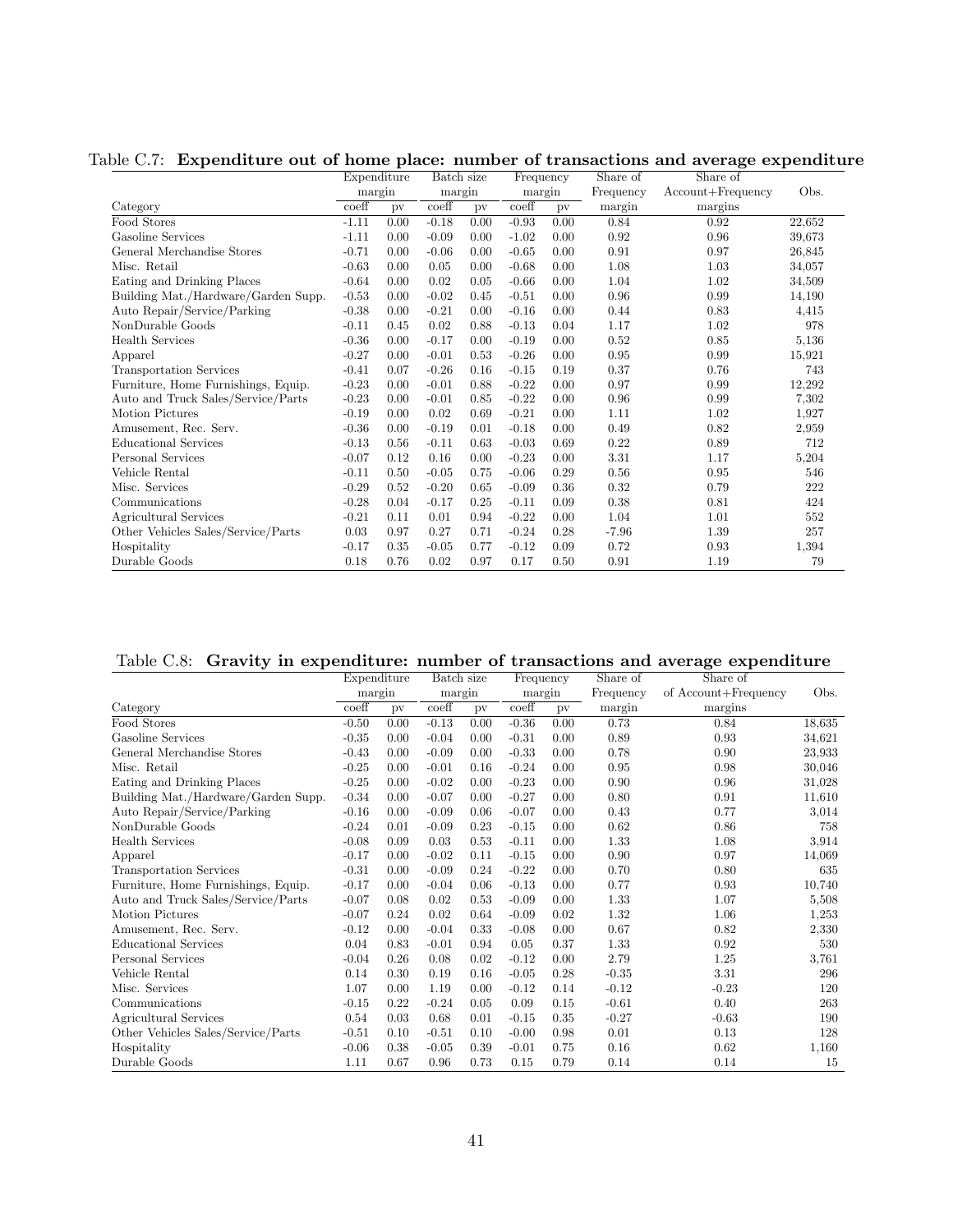

<span id="page-42-0"></span>Figure C.2: Margins in gravity regression

## C.6 Gravity and the frequency of transactions

These figures show further robustness on the relation between gravity and the frequency of transactions. Figure [C.3](#page-43-0) shows the correspondent of Figure [4](#page-20-0) using all coefficients, and not just the ones significantly different from zero. Figure [C.4](#page-43-1) use the strength of gravity as measured by regression  $(19)$ , only showing the coefficients significantly different from zero. Figure [C.5](#page-44-0) shows the correspondent of figure [C.4,](#page-43-1) using all estimated slopes.

### C.7 Rain and the flattening of gravity

Figure [C.6](#page-44-1) below parallels figure [5](#page-23-0) in the main text, and includes all coefficients where the interaction between out-of-home expenditure and rain is significantly different from zero.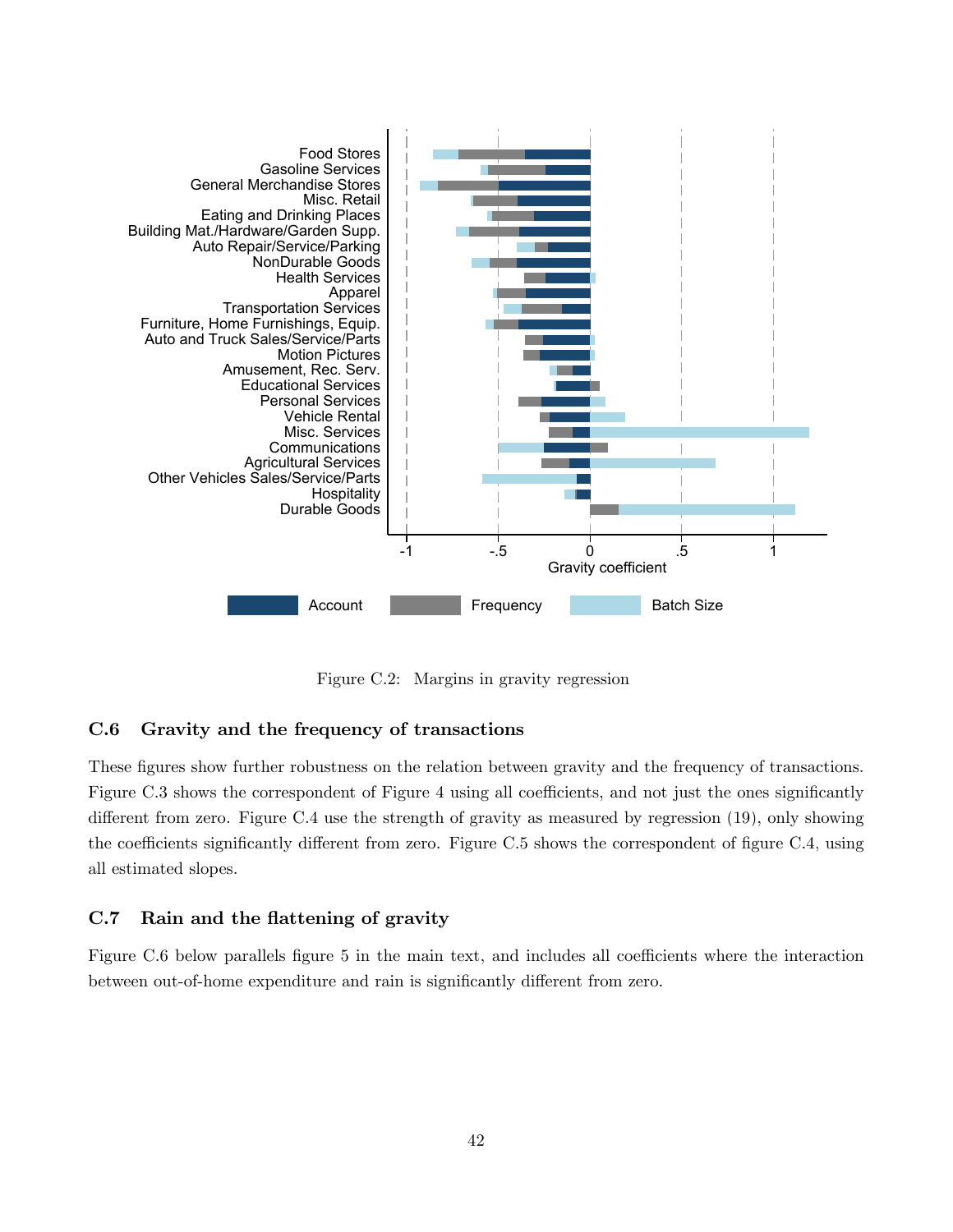

<span id="page-43-0"></span>Figure C.3: Drop in expenditure out of home (all coefficients)



<span id="page-43-1"></span>Figure C.4: Gravity and frequency of transactions (only significant slopes)